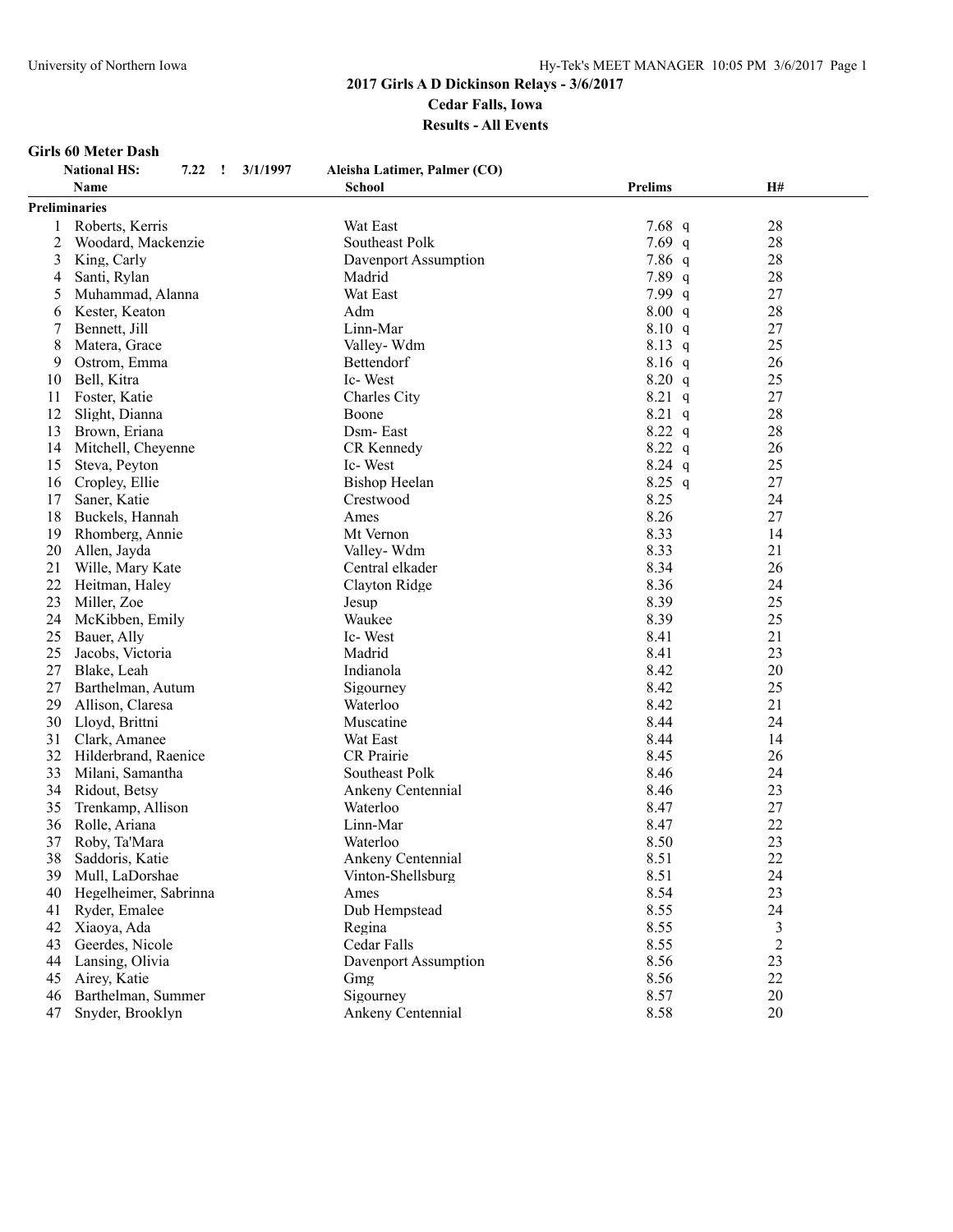|    | Name                          | <b>School</b>              | <b>Prelims</b> | H#             |  |
|----|-------------------------------|----------------------------|----------------|----------------|--|
| 47 | Baptise, Dajah                | Ankeny                     | 8.58           | 21             |  |
| 49 | Lobeck, Brianna               | Tripoli                    | 8.58           | 13             |  |
| 50 | Wischmeyer, Ella              | Mt Vernon                  | 8.59           | 7              |  |
| 51 | Drees, Addie                  | Waukee                     | 8.60           | 25             |  |
| 52 | Brown, Deala                  | Dsm-East                   | 8.62           | 24             |  |
| 53 | Medici, Ariana                | Ankeny                     | 8.63           | 19             |  |
| 54 | Slaven, Shae                  | South Tama                 | 8.66           | 19             |  |
| 55 | Willoughby, Angela            | Southeast Polk             | 8.67           | 22             |  |
| 56 | Lipsey, Teagan                | Ames                       | 8.67           | 26             |  |
| 57 | Newell, Rachel                | Ballard                    | 8.67           | 12             |  |
| 57 | Hollenback, Paige             | Western Dubuque            | 8.67           | 18             |  |
| 59 | Harle, Courtney               | Clarion-GoldfieldDow       | 8.68           | 16             |  |
| 60 | Spurgeon, Kylee               | Ottumwa                    | 8.69           | 2              |  |
| 61 | Wagner, Paige                 | Bettendorf                 | 8.69           | 20             |  |
| 62 | Paysen, Courtney              | East Sac County            | 8.73           | 18             |  |
| 63 | Houser, Makayla               | Gilbert                    | 8.74           | 27             |  |
| 64 | Hunter, Riawna                | DM North Girls             | 8.74           | 28             |  |
| 65 | Smith, Sophia                 | CR Prairie                 | 8.74           | 16             |  |
| 66 | Hubler, Olivia                | Linn-Mar                   | 8.75           | 19             |  |
| 66 | Fuller, Brie                  | CR Prairie                 | 8.75           | 20             |  |
| 68 | Reed, Kaleigh                 | Clayton Ridge              | 8.75           | 5              |  |
| 69 | Rost, Jalen                   | Spencer                    | 8.75           | 22             |  |
| 70 | Jensen, Drew                  | Midland                    | 8.76           | 2              |  |
| 71 | Ross, Esther                  | North Polk-A               | 8.77           | 13             |  |
| 72 | Cotton, Sarah                 | Oa-Beig                    | 8.78           | 20             |  |
| 73 | Dusanek, Emma                 | Midland                    | 8.78           | 1              |  |
| 74 | Thomas, Brittni               | Indianola                  | 8.78           | 16             |  |
| 75 | Fredericks, Jordyn            | $Oa-Bcig$                  | 8.79           | 22             |  |
| 76 | Wilhau, Brittyn               | North Cedar                | 8.79           | 15             |  |
| 77 | Hanley, Peyton                | Davenport Assumption       | 8.80           | 23             |  |
| 78 | Carr, Hanna                   | CR Jefferson               | 8.81           | 9              |  |
| 79 | Vasquez, Aliciah              | Dsm-East                   | 8.81           | 18             |  |
| 80 | Schoenberg, Eva               | North Polk-A               | 8.82           | 17             |  |
| 81 | McKinney, Kiersten            | <b>Ballard</b>             | 8.82           | 17             |  |
| 82 | Burrows, Hannah               | Indianola                  | 8.82           | 17             |  |
| 83 | Fultz, Hannah                 | Valley-Wdm                 | 8.84           | 13             |  |
| 84 | Ensminger, Katie              | Mount Pleasant High School | 8.84           | 15             |  |
| 85 | Hammerand, Megan              | Dub Hempstead              | 8.84           | 21             |  |
| 86 | Trousdale, Serena             | Mason City                 | 8.84           | 11             |  |
|    | 87 Vallecillo Alarcon, Marlen | Ifa Cadets                 | 8.85           | $\mathbf{1}$   |  |
| 88 | Ford, Allie                   | Ifa Cadets                 | 8.86           | $\overline{c}$ |  |
| 88 | Cain, Brittaney               | Ottumwa                    | 8.86           | 22             |  |
| 90 | Mulholland, Brooke            | Clinton                    | 8.86           | 1              |  |
| 90 | Brauns, Jescie                | Muscatine                  | 8.86           | 18             |  |
| 90 | Hoeft, Lynn                   | Charles City               | 8.86           | 11             |  |
| 93 | Barr, McKenzie                | Ifa Cadets                 | 8.86           | 14             |  |
| 94 | Nahimana, Ceciline            | DM North Girls             | 8.87           | 19             |  |
| 95 | Harms, Ali                    | Tripoli                    | 8.88           | 9              |  |
| 96 | McGee, Brooke                 | Bettendorf                 | 8.89           | 17             |  |
| 97 | Plate, Emily                  | Nevada                     | 8.89           | 10             |  |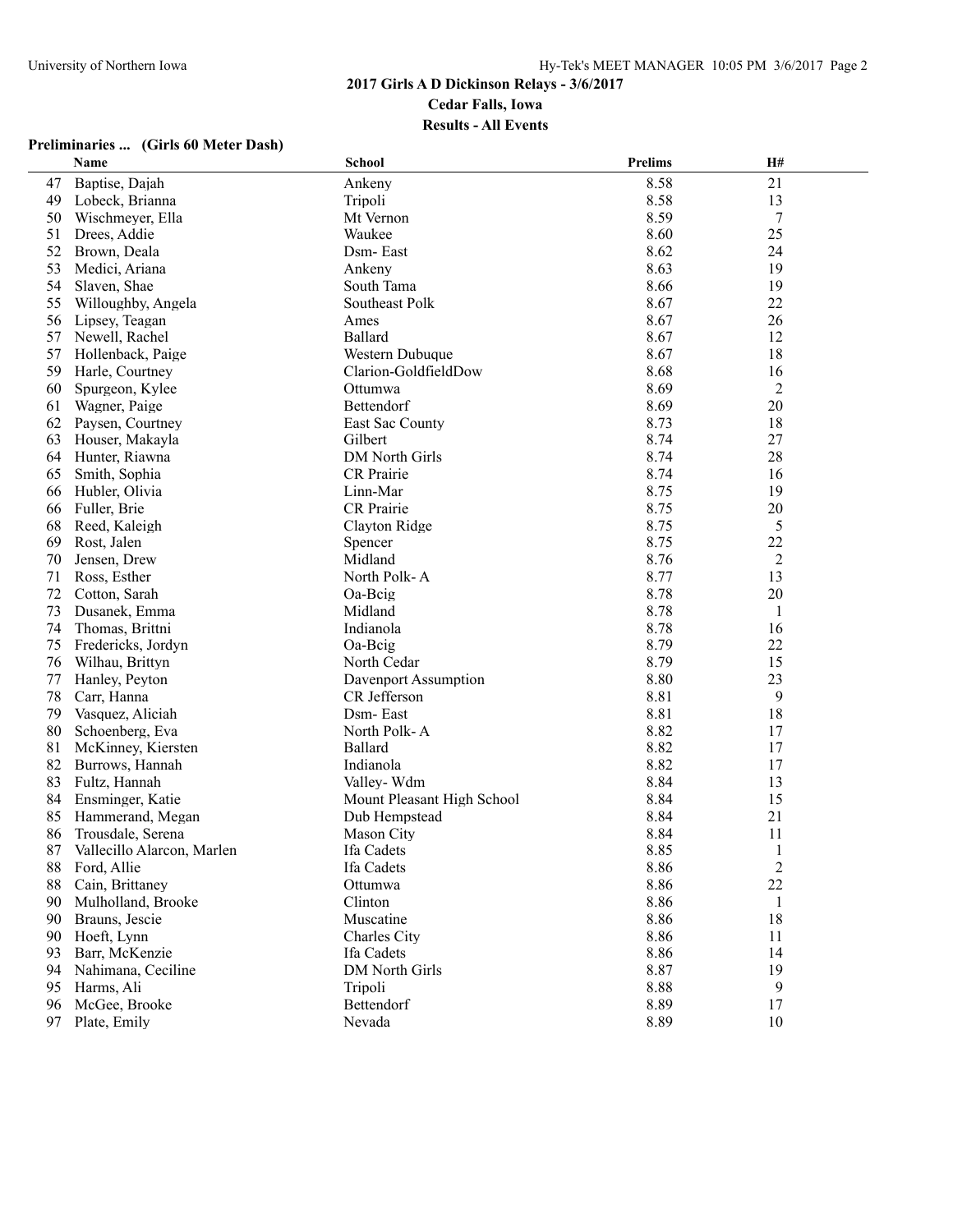|     | Name                  | <b>School</b>              | <b>Prelims</b> | H#             |  |
|-----|-----------------------|----------------------------|----------------|----------------|--|
| 98  | Coover, Marian        | B-G-M-Brook                | 8.89           | 15             |  |
| 99  | Ung, Hope             | Johnston                   | 8.91           | 14             |  |
| 100 | Deets, Anna           | <b>Mason City</b>          | 8.93           | 12             |  |
| 101 | Irish, Jade           | CR Kennedy                 | 8.94           | 20             |  |
| 102 | Wiltse, Savannah      | Oskaloosa                  | 8.94           | 19             |  |
| 103 | Smith, Jaden          | Northeast                  | 8.96           | 4              |  |
| 104 | Vawter, Maddy         | West Marshall              | 8.97           | 8              |  |
| 105 | Thompson, Taylor      | Dvpt-West                  | 8.97           | 21             |  |
| 105 | Rizk, Katie           | <b>Bishop Heelan</b>       | 8.97           | 16             |  |
| 107 | VandeWall, Ava        | Oskaloosa                  | 8.98           | 7              |  |
| 108 | Johnson, Nadine       | Spencer                    | 8.98           | 27             |  |
| 109 | Meis, Elsy            | <b>Bishop Heelan</b>       | 8.99           | 12             |  |
| 109 | Allen, Brooke         | Oskaloosa                  | 8.99           | 7              |  |
| 111 | Schwien, Lexi         | Calamus Wheatland          | 8.99           | 11             |  |
| 112 | Essink, Allyson       | Clarksville                | 8.99           | 14             |  |
| 113 | Mayhorn, Troi         | Charles City               | 9.00           | 19             |  |
| 114 | Peterson, Randey      | West Central Valley        | 9.00           | 16             |  |
| 115 | Nelson, Rachael       | Solon                      | 9.00           | 11             |  |
| 116 | Keith, Javonne        | Clinton                    | 9.01           | $\mathbf{1}$   |  |
| 116 | Brownell, Elle        | Urbandale                  | 9.01           | 14             |  |
| 118 | Lindsey, Abbie        | Nevada                     | 9.01           | 14             |  |
| 119 | Moore, Taylor         | Solon                      | 9.01           | 7              |  |
| 120 | Osbron, Catarina      | Louisa-Musc.               | 9.01           | 15             |  |
| 121 | Goodell, MaKenzie     | Clarion-GoldfieldDow       | 9.03           | 11             |  |
| 122 | Washington, Kiara     | CR Jefferson               | 9.03           | 10             |  |
| 123 | Kriegel, Lyla         | B-G-M-Brook                | 9.03           | 16             |  |
| 124 | Steffen, Becca        | Vinton-Shellsburg          | 9.04           | 10             |  |
| 125 | Adams, Aubri          | Urbandale                  | 9.04           | 18             |  |
| 126 | Cook, Skylar          | Bondurant-Farrar           | 9.05           | 9              |  |
| 127 | Rabatach, Capri       | Clarksville                | 9.05           | 12             |  |
| 127 | Reed, Marissa         | Carlisle                   | 9.05           | 17             |  |
| 129 | Musser, Kiarra        | North Cedar                | 9.05           | 8              |  |
| 130 | Coates, Jenna         | Dub Hempstead              | 9.07           | 17             |  |
| 131 | Frye, Mariah          | Clarion-GoldfieldDow       | 9.09           | 10             |  |
| 132 | Lyman, Abbie          | Cedar Falls                | 9.10           | 1              |  |
| 133 | Dearden, Emily        | Bondurant-Farrar           | 9.10           | 10             |  |
| 134 | Miller, Jadyn         | Ballard                    | 9.10           | 12             |  |
| 135 | Eick, Natalie         | Tripoli                    | 9.11           | 6              |  |
| 136 | Richards, Rylee       | Carlisle                   | 9.12           | 17             |  |
|     | 137 Koch, Alyssa      | Calamus Wheatland          | 9.12           | 10             |  |
|     | 138 Hawkins, Isabelle | Central DeWitt             | 9.13           | 13             |  |
| 139 | Witherspoon, Lexi     | Clinton                    | 9.14           | $\overline{c}$ |  |
| 140 | Gorzney, Amanda       | Calamus Wheatland          | 9.15           | 8              |  |
| 141 | Erickson, Shaunna     | Crestwood                  | 9.15           | 10             |  |
| 142 | Davis, Kayla          | CR Jefferson               | 9.17           | 12             |  |
| 143 | Nielsen, Summit       | Oa-Beig                    | 9.19           | 16             |  |
| 144 | McVey, Liz            | Newton                     | 9.20           | 21             |  |
| 145 | Broeker, Dani         | Mount Pleasant High School | 9.21           | 8              |  |
| 146 | Hawkins, Gracie       | B-G-M-Brook                | 9.22           | 9              |  |
|     | 147 Speck, Breanna    | Cedar Falls                | 9.23           | $\overline{2}$ |  |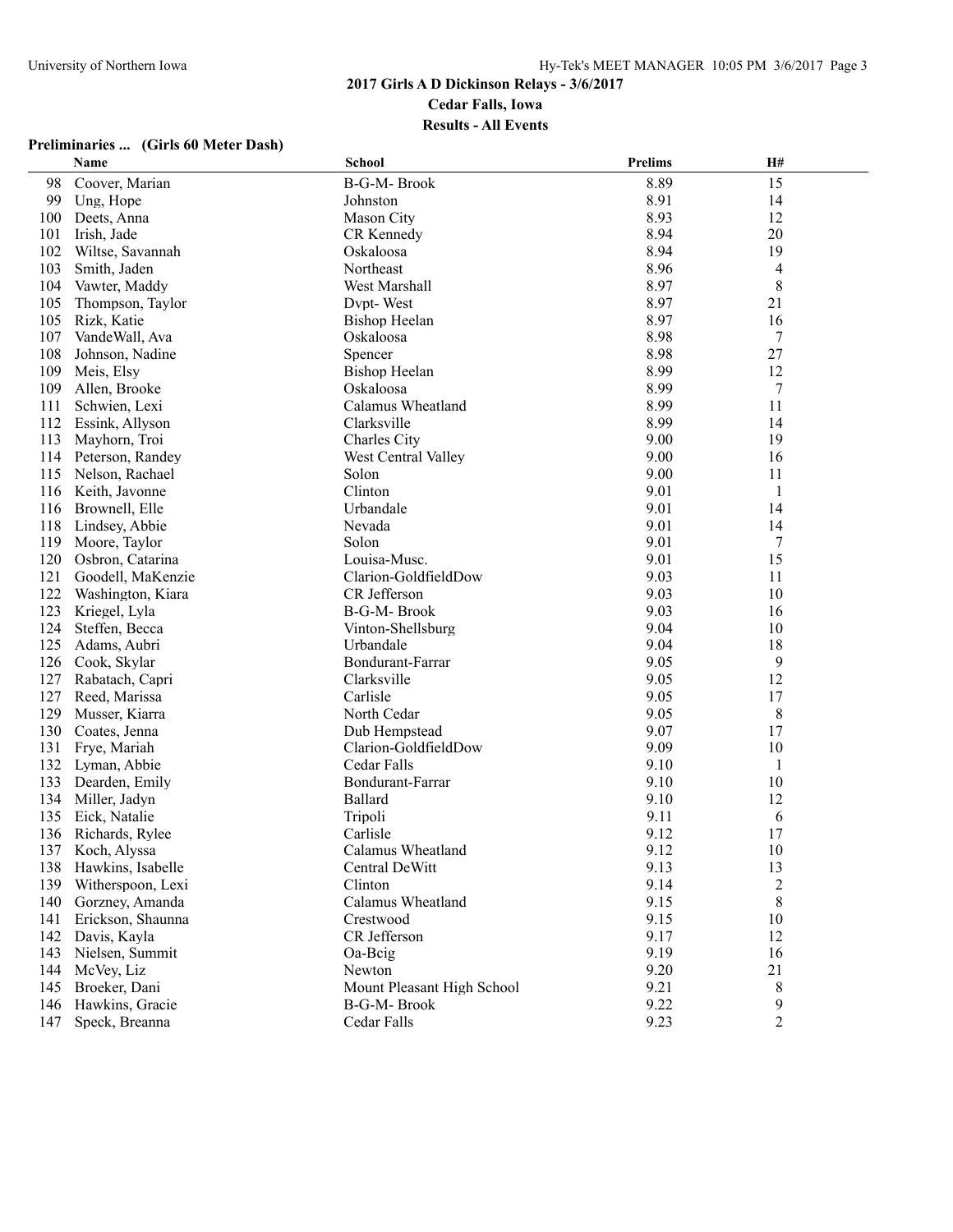|     | Name               | <b>School</b>         | <b>Prelims</b> | H#               |  |
|-----|--------------------|-----------------------|----------------|------------------|--|
| 147 | Gorham, Kara       | North Polk-A          | 9.23           | 9                |  |
| 149 | Winther, Kenna     | Newton                | 9.24           | 13               |  |
| 150 | Weilbrenner, Elle  | Ottumwa               | 9.25           | 8                |  |
| 151 | Kresbach, Chloe    | Osage                 | 9.25           | 11               |  |
| 152 | Swanson, Sierra    | Dunkerton             | 9.26           | 9                |  |
| 153 | Smith, Alecia      | Ankeny                | 9.26           | 18               |  |
| 154 | Heiliger, Katie    | Urbandale             | 9.27           | 12               |  |
| 155 | Schroeder, Brynn   | Fort Madsion          | 9.27           | 6                |  |
| 156 | Wessels, Jennifer  | Beckman-D             | 9.27           | 8                |  |
| 157 | Povah, Taylor      | Boone                 | 9.29           | 9                |  |
| 158 | Benson, Jateaira   | DM North Girls        | 9.30           | 23               |  |
| 159 | Brichetto, Gia     | Johnston              | 9.30           | 13               |  |
| 160 | Huebsch, Halle     | Osage                 | 9.31           | 10               |  |
| 161 | Malloy, Kallie     | West Marshall         | 9.31           | 6                |  |
| 162 | Reysack, Riley     | Williamsburg          | 9.33           | $\mathfrak{Z}$   |  |
| 163 | Brunsmann, Teddie  | Newton                | 9.35           | 13               |  |
| 164 | Forcelle, Autumn   | Crestwood             | 9.36           | 9                |  |
| 165 | Spooner, Natalie   | Northeast             | 9.39           | 12               |  |
| 166 | Kline, Ally        | Gilbert               | 9.39           | 18               |  |
| 167 | Herold, Hannah     | CR Kennedy            | 9.41           | 15               |  |
| 168 | Heston, Kaylee     | Mason City            | 9.42           | 15               |  |
| 169 | Reitzler, Malerie  | Beckman-D             | 9.42           | 3                |  |
| 170 | Shimp, Ashlynn     | Dunkerton             | 9.43           | $\tau$           |  |
| 171 | Polich, Natalie    | Madrid                | 9.44           | 21               |  |
| 172 | Culp, Kristin      | West Central Valley   | 9.45           | 19               |  |
| 172 | Moore, Eva         | Clayton Ridge         | 9.45           | 4                |  |
| 174 | Sickles, Dana      | Williamsburg          | 9.49           | 4                |  |
| 175 | Meyer, Claire      | Central DeWitt        | 9.51           | 11               |  |
| 176 | Tyler, Livvy       | Gilbert               | 9.52           | 16               |  |
| 177 | Olberding, Anna    | Beckman-D             | 9.52           | 13               |  |
| 178 | Harris, Brittney   | Fort Madsion          | 9.53           | 7                |  |
| 179 | Kalina, Rebekah    | Vinton-Shellsburg     | 9.55           | 11               |  |
| 180 | Wolf, Haley        | Durant                | 9.57           | 6                |  |
| 181 | Bohn, Kennedy      | Bondurant-Farrar      | 9.59           | 8                |  |
| 182 | Noss, Annaka       | <b>Rockford Girls</b> | 9.59           | 15               |  |
| 183 | High, Rany         | North Cedar           | 9.65           | 6                |  |
| 184 | Bown, Karlie       | West Marshall         | 9.67           | 6                |  |
| 185 | Wilder, Alicia     | Dunkerton             | 9.68           | $\boldsymbol{7}$ |  |
| 186 | Miller, Elizabeth  | Fort Madsion          | 9.74           | 5                |  |
|     | 187 Dennler, Ariel | Central elkader       | 9.75           | 22               |  |
| 188 | Rentschler, Taylor | Central elkader       | 9.76           | 24               |  |
| 189 | Gray, Alecca       | Northeast             | 9.76           | 14               |  |
| 190 | Thomas, Bre        | Dvpt-West             | 9.82           | 15               |  |
| 191 | Kahl, Brittany     | Durant                | 9.82           | 5                |  |
| 192 | Liu, Yaqi          | Regina                | 9.86           | 3                |  |
| 193 | Runge, Bella       | West Liberty          | 9.90           | 6                |  |
| 193 | Kannel, Peighton   | Nevada                | 9.90           | 5                |  |
| 195 | Le, Nancy          | Dvpt-West             | 9.98           | 5                |  |
| 196 | Backen, Makayla    | South Tama            | 10.00          | 6                |  |
| 197 | Jantzen, Maddy     | Union                 | 10.04          | 5                |  |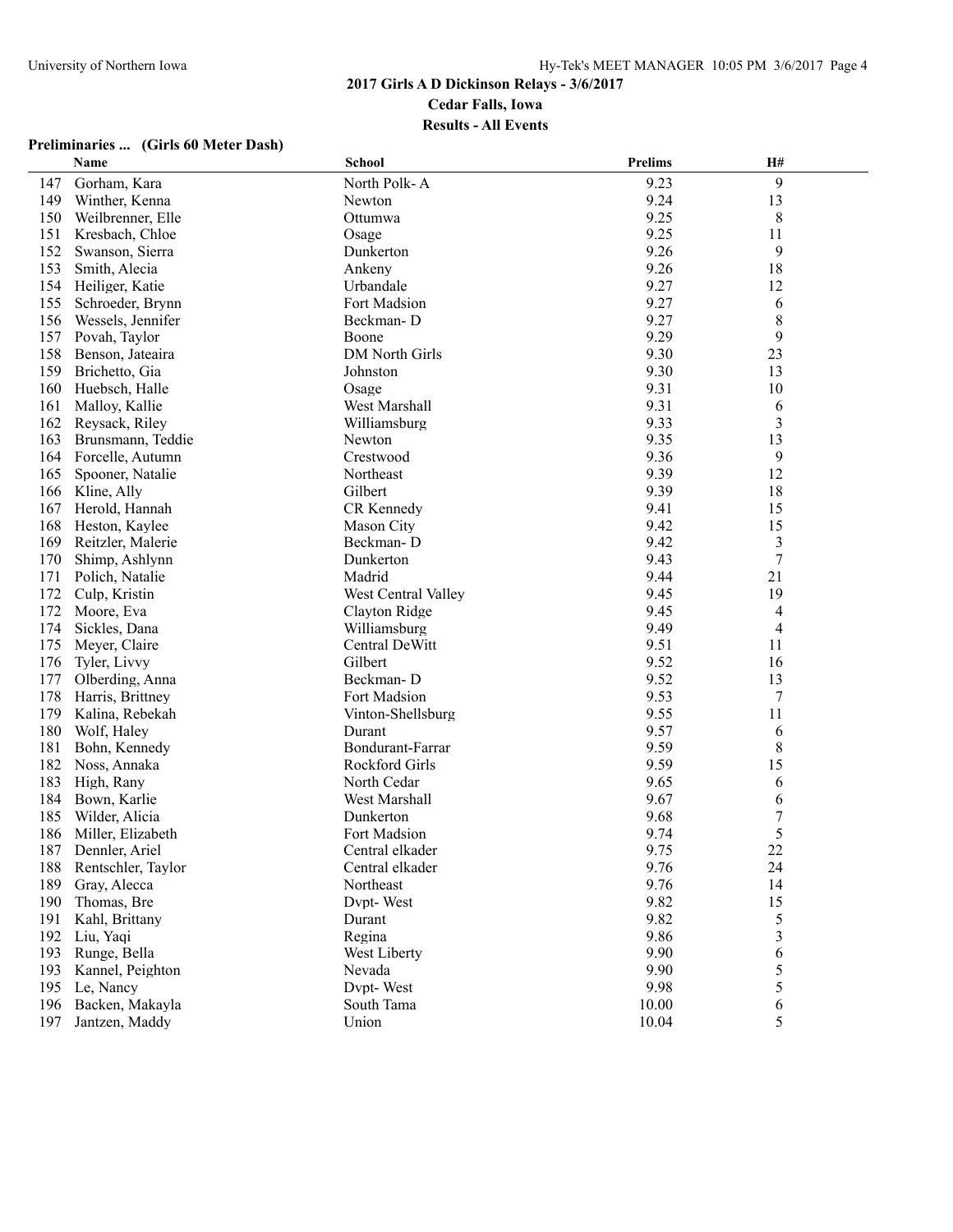|               | Name                                                     | <b>School</b>                  | <b>Prelims</b> | H#                      |  |
|---------------|----------------------------------------------------------|--------------------------------|----------------|-------------------------|--|
| 198           | Haley, Emma                                              | Central DeWitt                 | 10.09          | $\boldsymbol{7}$        |  |
| 199           | McClanahan, Olivia                                       | Williamsburg                   | 10.20          | $\mathfrak{Z}$          |  |
| 200           | Anastasia, Ciaica                                        | West Central Valley            | 10.24          | 5                       |  |
| 201           | Beyer, Mackenzie                                         | South Tama                     | 10.35          | 3                       |  |
| 202           | Glidewell, Erin                                          | Johnston                       | 10.40          | 4                       |  |
| 203           | Aragon, Ahtziri                                          | West Liberty                   | 10.46          | 4                       |  |
|               | 204 Pang, Freya                                          | Regina                         | 10.56          | 4                       |  |
| 205           | Ruiz, Maria                                              | Union                          | 10.58          | 4                       |  |
| 206           | Wiese, Kaitllyn                                          | Durant                         | 10.62          | 3                       |  |
| 207           | Fernandez, Alyssa                                        | West Liberty                   | 10.79          | 4                       |  |
| $\frac{1}{2}$ | Taylor, Delaney                                          | Waukee                         | DQ             | 25                      |  |
|               |                                                          |                                |                |                         |  |
|               | <b>Girls 60 Meter Dash</b>                               |                                |                |                         |  |
|               | <b>National HS:</b><br>7.22<br>$\mathbf{r}$<br>3/1/1997  | Aleisha Latimer, Palmer (CO)   |                |                         |  |
|               | Name                                                     | <b>School</b>                  | <b>Finals</b>  | H#                      |  |
| <b>Finals</b> |                                                          |                                |                |                         |  |
| 1             | Roberts, Kerris                                          | Wat East                       | 7.61           | $\overline{\mathbf{c}}$ |  |
| 2             | Woodard, Mackenzie                                       | Southeast Polk                 | 7.65           | $\overline{\mathbf{c}}$ |  |
| 3             | King, Carly                                              | Davenport Assumption           | 7.86           | $\overline{c}$          |  |
| 4             | Kester, Keaton                                           | Adm                            | 7.96           |                         |  |
| 5             | Santi, Rylan                                             | Madrid                         | 7.97           |                         |  |
| 6             | Muhammad, Alanna                                         | Wat East                       | 8.07           | $\frac{2}{2}$           |  |
|               | Bennett, Jill                                            | Linn-Mar                       | 8.07           | $\overline{c}$          |  |
| 8             | Ostrom, Emma                                             | Bettendorf                     | 8.13           | 1                       |  |
|               | Foster, Katie                                            |                                | 8.15           | 1                       |  |
| 9             |                                                          | Charles City                   |                |                         |  |
| 10            | Brown, Eriana                                            | Dsm-East                       | 8.17           | 1                       |  |
| 11            | Mitchell, Cheyenne                                       | CR Kennedy                     | 8.18           | 1                       |  |
| 12            | Matera, Grace                                            | Valley-Wdm                     | 8.18           | $\overline{c}$          |  |
| 13            | Bell, Kitra                                              | Ic-West                        | 8.30           | 1                       |  |
| 14            | Steva, Peyton                                            | Ic-West                        | 8.30           | 1                       |  |
| 15            | Cropley, Ellie                                           | <b>Bishop Heelan</b>           | 8.42           | 1                       |  |
| 16            | Slight, Dianna                                           | Boone                          | 8.83           | 1                       |  |
|               | <b>Girls 200 Meter Dash</b>                              |                                |                |                         |  |
|               | <b>National HS:</b><br>23.14<br>$\mathbf{I}$<br>3/1/2003 | Allyson Felix, LA Babtist (CA) |                |                         |  |
|               | Name                                                     | <b>School</b>                  | Finals         | H#                      |  |
| <b>Finals</b> |                                                          |                                |                |                         |  |
|               | Roberts, Kerris                                          | Wat East                       | 25.85          | 26                      |  |
| 2             | Milani, Sydney                                           | Southeast Polk                 | 26.01          | 27                      |  |
| 3             | Kester, Keaton                                           | Adm                            | 26.38          | 27                      |  |
| 4             | Welch, Valerie                                           | Ic-West                        | 26.42          | 27                      |  |
| 5             | Vojic, Elma                                              | Waukee                         | 27.04          | 27                      |  |
|               | Santi, Rylan                                             | Madrid                         | 27.10          | 27                      |  |
| 6             |                                                          |                                |                |                         |  |
|               | Rumley, Jasmine                                          | Ankeny                         | 27.26          | 25                      |  |
| 8             | Hollenback, Paige                                        | Western Dubuque                | 27.27          | 21                      |  |
| 9             | Carroll, Mary Grace                                      | Davenport Assumption           | 27.47          | 27                      |  |
| 10            | Severt, Katie                                            | Ic-West                        | 27.65          | 26                      |  |
| 11            | Wille, Mary Kate                                         | Central elkader                | 27.72          | 23                      |  |
| 12            | Jacobs, Brenna                                           | Osage                          | 27.79          | 25                      |  |
| 13            | Andorf, Madie                                            | <b>CR</b> Prairie              | 27.84          | 22                      |  |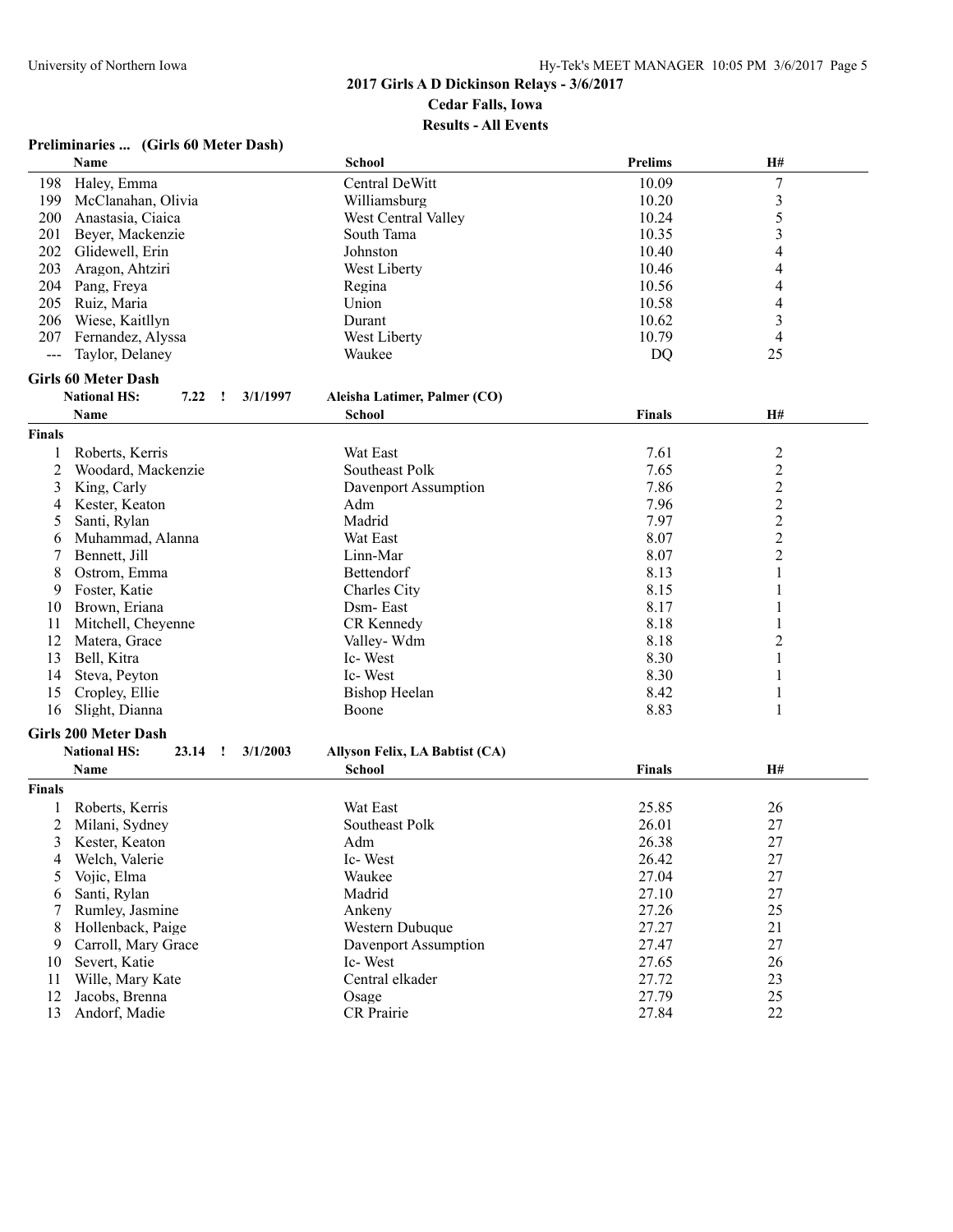#### **2017 Girls A D Dickinson Relays - 3/6/2017**

**Cedar Falls, Iowa**

#### **Results - All Events**

|          | Name                          | School                                                   | <b>Finals</b>  | H#       |
|----------|-------------------------------|----------------------------------------------------------|----------------|----------|
| 14       | Hoskins, Janyla               | Dub Hempstead                                            | 27.84          | 24       |
| 15       | Barthelman, Autum             | Sigourney                                                | 27.91          | 22       |
| 16       | Brown, Maddie                 | <b>Bishop Heelan</b>                                     | 27.96          | 27       |
| 17       | Milani, Samantha              | Southeast Polk                                           | 27.97          | 26       |
| 18       | Jacobs, Victoria              | Madrid                                                   | 27.99          | 21       |
| 19       | Heitman, Haley                | Clayton Ridge                                            | 28.06          | 25       |
| 20       | McKibben, Emily               | Waukee                                                   | 28.08          | 24       |
| 21       | Daugherty, Peyton             | Ankeny                                                   | 28.16          | 26       |
| 22       | Hilleman, Allison             | West Marshall                                            | 28.19          | 23       |
| 23       | Sutten, Abby                  | Southeast Polk                                           | 28.22          | 26       |
| 23       | Lloyd, Brittni                | Muscatine                                                | 28.22          | 21       |
| 25       | Blake, Leah                   | Indianola                                                | 28.33          | 16       |
| 26       | Jones, Calea                  | Ankeny Centennial                                        | 28.35          | 15       |
| 27       | Hillard, Lani                 | Louisa-Musc.                                             | 28.40          | 26       |
| 28       | Thomas, Desiree               | Ames                                                     | 28.48          | 22       |
| 29       | Smith, Abby                   | Solon                                                    | 28.50          | 15       |
| 30       | Huggins, Anna                 | Linn-Mar                                                 | 28.53          | 24       |
| 31       | Roby, Ta'Mara                 | Waterloo                                                 | 28.54          | 23       |
| 32       | Kenney, Anna                  | Adm                                                      | 28.56          | 26       |
| 33       | Bresh, Najat                  | Dsm-East                                                 | 28.56          | 19       |
| 34       | Hanley, Peyton                | Davenport Assumption                                     | 28.61          | 23       |
| 35       | Mull, LaDorshae               | Vinton-Shellsburg                                        | 28.62          | 19       |
| 36       | Annis, Cayley                 | Solon                                                    | 28.64          | 7        |
| 37       | Medici, Ariana                | Ankeny                                                   | 28.65          | 24       |
| 38       | Cropley, Ellie                | <b>Bishop Heelan</b>                                     | 28.69          | 25       |
| 39       | Wieland, Amy                  | Waukee                                                   | 28.70          | 19       |
| 40       | Swenning, Grace               | Regina                                                   | 28.70          | 23       |
| 41       | Lobeck, Brianna               | Tripoli                                                  | 28.72          | 14       |
| 42       | Allen, Jayda                  | Valley-Wdm                                               | 28.73          | 23       |
|          |                               |                                                          | 28.79          | 20       |
| 43<br>44 | Lowe, Rosita<br>Elgin, Kendra | Ames<br>Western Dubuque                                  | 28.81          | 13       |
| 45       |                               | CR Kennedy                                               | 28.82          | 9        |
|          | Weiland, Hannah               | Waterloo                                                 | 28.85          |          |
| 46       | Burt, Amari                   |                                                          | 28.95          | 21       |
| 47       | Hook, Jordan                  | Adm                                                      | 28.96          | 17<br>23 |
| 48       | Moore, Natalie                | Davenport Assumption                                     |                |          |
| 49       | Shelman, Brianna              | Mount Pleasant High School<br><b>West Central Valley</b> | 28.98<br>29.02 | 11<br>18 |
| 50       | Merical, Jenna                |                                                          |                | 18       |
| 51       | Ryder, Emalee                 | Dub Hempstead                                            | 29.05          |          |
| 52       | Meyer, Amorae                 | Durant                                                   | 29.06          | 13       |
| 53       | Mitchell, Taylor              | Bettendorf                                               | 29.10          | 22       |
| 54       | Fleck, Khaylor                | Solon                                                    | 29.10          | 21       |
| 55       | Hawtrey, Darby                | North Cedar                                              | 29.13          | 12       |
| 56       | Adams, Chamya                 | Ic-West                                                  | 29.18          | 17       |
| 57       | Light, Rory                   | Mt Vernon                                                | 29.19          | 22       |
| 58       | Hawkins, Gracie               | B-G-M-Brook                                              | 29.23          | 16       |
| 59       | Star, Kimeisha                | Dsm-East                                                 | 29.36          | 15       |
| 60       | McGowan, Sam                  | <b>Bishop Heelan</b>                                     | 29.36          | 12       |
| 61       | Reed, Kaleigh                 | Clayton Ridge                                            | 29.39          | 8        |
| 62       | Owensby, Anna                 | Madrid                                                   | 29.39          | 19       |
| 63       | Eberhart, Madison             | Clinton                                                  | 29.41          | 6        |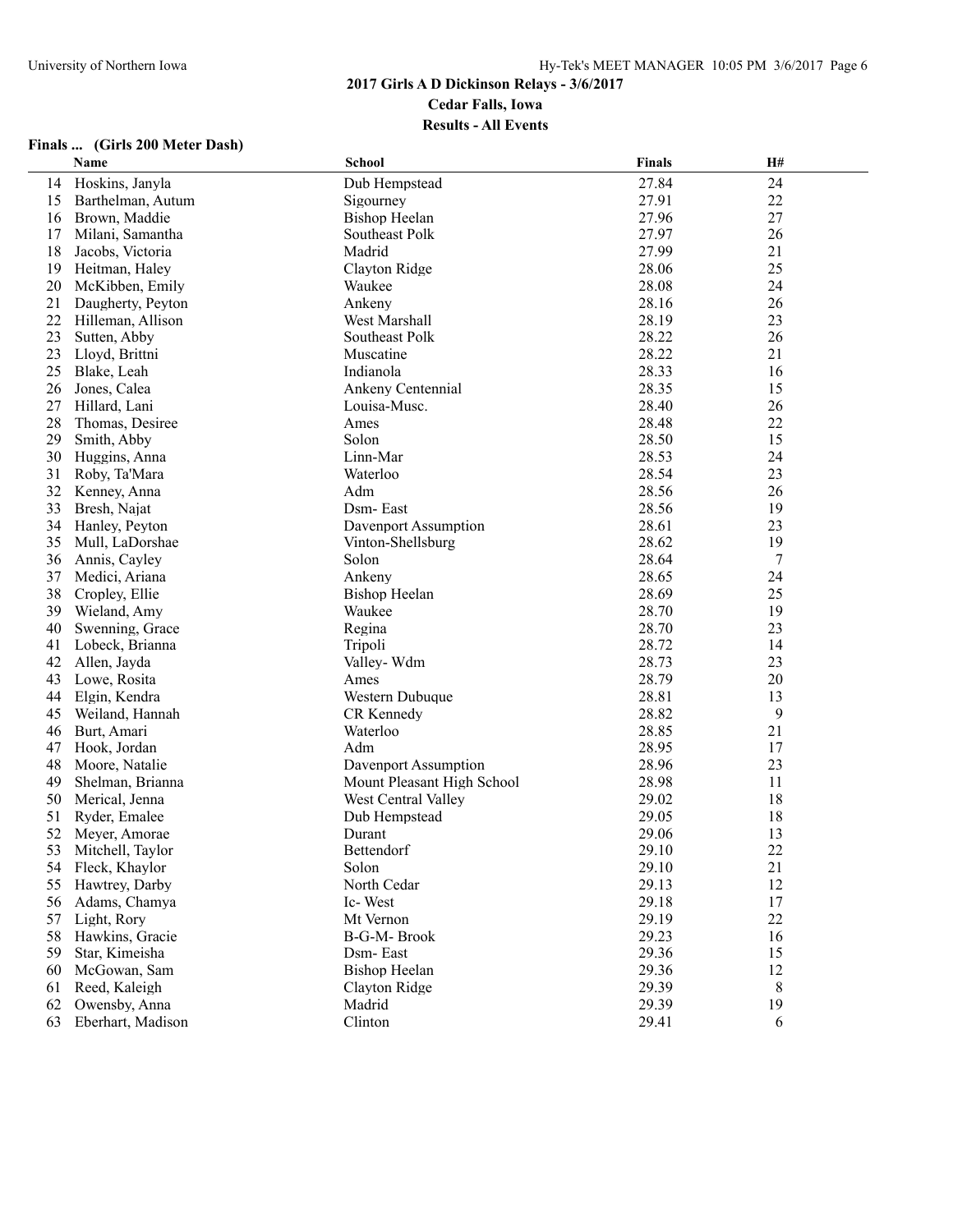|     | Name                 | <b>School</b>              | <b>Finals</b> | H# |
|-----|----------------------|----------------------------|---------------|----|
| 64  | Barr, McKenzie       | Ifa Cadets                 | 29.41         | 23 |
| 65  | Hampe, Kerry         | Urbandale                  | 29.43         | 20 |
| 66  | Johnson, Hannah      | Dunkerton                  | 29.44         | 25 |
| 67  | Yuska, Lauren        | South Tama                 | 29.44         | 18 |
| 68  | Spann, Jacey         | Valley-Wdm                 | 29.47         | 20 |
| 69  | Leopold, Annie       | Mt Vernon                  | 29.49         | 19 |
| 70  | Smith, Jaden         | Northeast                  | 29.50         | 8  |
| 71  | Buckert, Allison     | Mount Pleasant High School | 29.55         | 6  |
| 72  | Harms, Ali           | Tripoli                    | 29.56         | 10 |
| 73  | Saddoris, Katie      | Ankeny Centennial          | 29.57         | 22 |
| 74  | Bodermann, Brynn     | Crestwood                  | 29.59         | 19 |
| 75  | Borden, Gillian      | Bettendorf                 | 29.59         | 21 |
| 76  | Sonderleiter, Blaire | Gmg                        | 29.65         | 15 |
| 77  | Kline, Ally          | Gilbert                    | 29.74         | 16 |
| 78  | Fredericks, Jordyn   | Oa-Beig                    | 29.75         | 24 |
| 79  | Adams, Aubri         | Urbandale                  | 29.76         | 17 |
| 80  | Bailey, Tahlicia     | Clinton                    | 29.77         | 4  |
| 81  | Robinson, Devyn      | Ankeny Centennial          | 29.78         | 15 |
| 82  | Mariner, Erika       | Mason City                 | 29.81         | 11 |
| 83  | Schmidt, Aubrey      | Union                      | 29.88         | 7  |
| 84  | Reed, Marissa        | Carlisle                   | 29.92         | 20 |
| 84  | Kalous, Hannah       | Vinton-Shellsburg          | 29.92         | 13 |
| 84  | Jacobs, Darian       | Clarksville                | 29.92         | 15 |
| 87  | Kriegel, Lyla        | B-G-M-Brook                | 29.94         | 17 |
| 88  | Ezell, Aariona       | Wat East                   | 29.95         | 12 |
| 89  | Christensen, Natalie | Waterloo                   | 29.97         | 10 |
| 90  | Hunt, Nija           | Cedar Falls                | 29.99         | 1  |
| 91  | Dunnwald, Dayna      | Valley-Wdm                 | 29.99         | 16 |
| 92  | Cotton, Sarah        | Oa-Beig                    | 30.00         | 22 |
| 93  | Smith, Raelynn       | Cedar Falls                | 30.03         | 1  |
| 94  | McNaul, Reghan       | West Liberty               | 30.05         | 10 |
| 95  | Wiltse, Savannah     | Oskaloosa                  | 30.05         | 16 |
| 96  | Poppe, Emma          | Clarksville                | 30.12         | 24 |
| 97  | Hammerand, Megan     | Dub Hempstead              | 30.13         | 22 |
| 98  | Ahartz, Adelynn      | Carlisle                   | 30.23         | 20 |
| 99  | Thompson, Taylor     | Dvpt-West                  | 30.24         | 26 |
| 100 | Claude, Josie        | Dike-NH                    | 30.27         | 14 |
| 101 | Ford, Allie          | Ifa Cadets                 | 30.31         | 1  |
| 102 | Cook, Skylar         | Bondurant-Farrar           | 30.32         | 13 |
|     | 103 Jackson, Trinity | Gilbert                    | 30.32         | 18 |
|     | 104 Graham, Ashton   | South Tama                 | 30.37         | 14 |
| 105 | Oostendorp, Lauren   | Dvpt-West                  | 30.41         | 17 |
| 106 | Kellett, Callie      | Muscatine                  | 30.42         | 9  |
| 107 | Johnson, Ana         | Clarion-GoldfieldDow       | 30.43         | 11 |
| 108 | McGee, Brooke        | Bettendorf                 | 30.43         | 21 |
| 109 | Deeter, Marissa      | Charles City               | 30.45         | 10 |
| 110 | Harms, Samara        | Tripoli                    | 30.46         | 8  |
| 111 | Frye, Mariah         | Clarion-GoldfieldDow       | 30.49         | 11 |
| 112 | Sharp, Samara        | Nevada                     | 30.52         | 3  |
|     | 113 Brauns, Jescie   | Muscatine                  | 30.54         | 10 |
|     |                      |                            |               |    |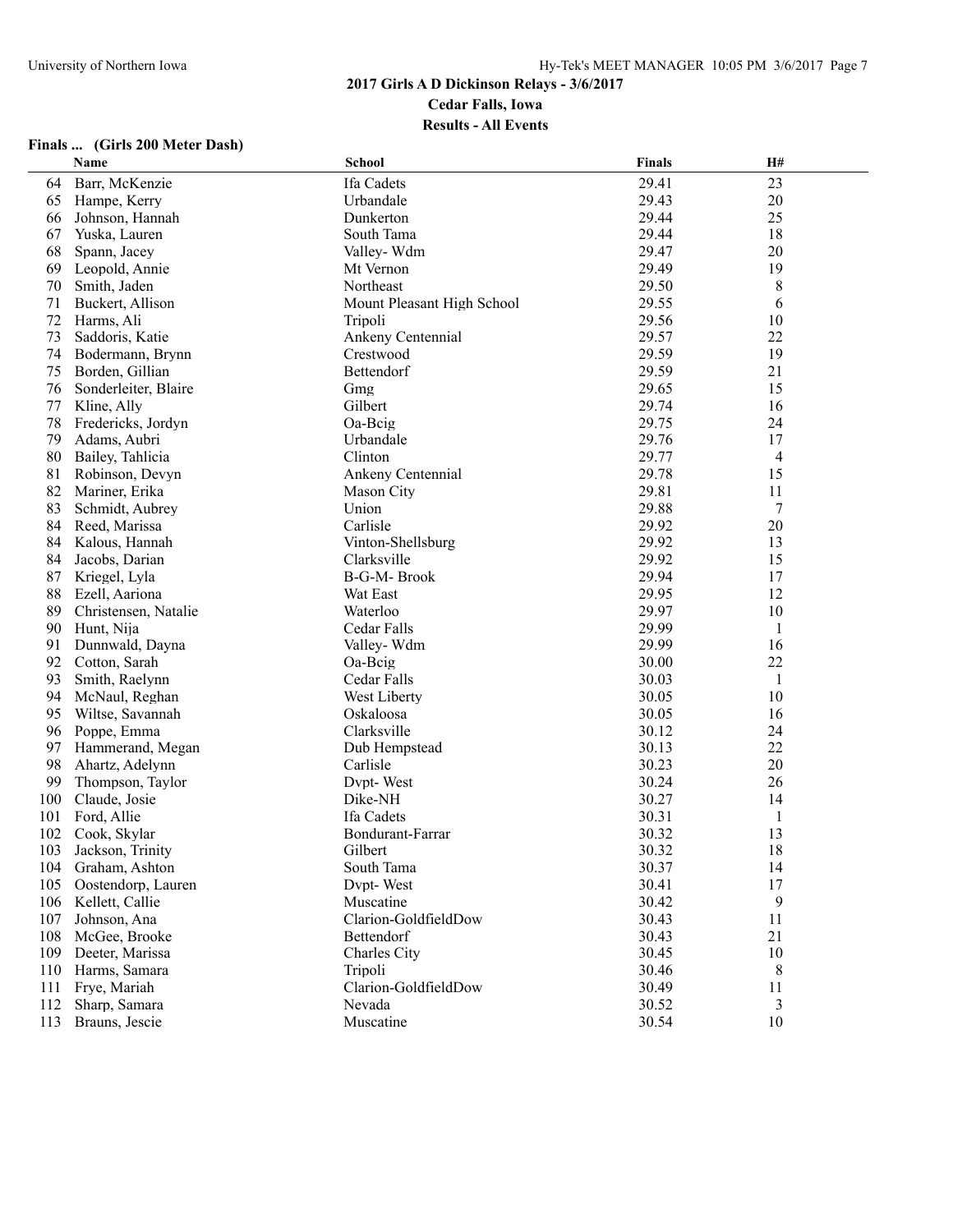|     | Name                   | <b>School</b>       | <b>Finals</b> | <b>H#</b>      |  |
|-----|------------------------|---------------------|---------------|----------------|--|
| 114 | Mostek, Kate           | Osage               | 30.54         | 15             |  |
| 115 | Deets, Anna            | Mason City          | 30.55         | 8              |  |
| 116 | Jackson, Markea        | Linn-Mar            | 30.59         | 9              |  |
| 117 | Sanders, Hailey        | Louisa-Musc.        | 30.59         | 13             |  |
| 118 | Allen, Brooke          | Oskaloosa           | 30.62         | 16             |  |
| 119 | True, Isabelle         | Louisa-Musc.        | 30.63         | 13             |  |
| 120 | Graber, Grayce         | East Sac County     | 30.65         | 5              |  |
| 121 | Wilhau, Brittyn        | North Cedar         | 30.69         | 7              |  |
| 122 | Shimp, Ashlynn         | Dunkerton           | 30.75         | $\mathfrak{Z}$ |  |
| 123 | Geguzis, Charley       | Williamsburg        | 30.76         | 5              |  |
| 124 | Reams, Payton          | Charles City        | 30.83         | 5              |  |
| 125 | Johnson, Nadine        | Spencer             | 30.90         | 25             |  |
| 126 | Heims, Jessica         | CR Prairie          | 30.95         | 16             |  |
| 127 | Carr, Hanna            | CR Jefferson        | 31.01         | 8              |  |
| 128 | Harre, Alexis          | CR Kennedy          | 31.04         | 12             |  |
| 129 | Kendall, Chandler      | Gmg                 | 31.04         | 13             |  |
| 130 | Watson, Piper          | Mason City          | 31.04         | 7              |  |
| 131 | Buss, Macee            | Ames                | 31.05         | 16             |  |
| 132 | Orsack, Jayde          | Boone               | 31.05         | 20             |  |
| 133 | Hedges, Madison        | Dike-NH             | 31.17         | 18             |  |
| 134 | Wilbanks, Sophie       | Linn-Mar            | 31.19         | 9              |  |
| 135 | Wessels, Jennifer      | Beckman-D           | 31.21         | 3              |  |
| 136 | Krahn, Kara            | Johnston            | 31.23         | 17             |  |
| 137 | Foxen, Cassie          | Charles City        | 31.37         | 5              |  |
| 138 | Eide, Morgann          | Newton              | 31.39         | 20             |  |
| 139 | Moore, Addi            | West Marshall       | 31.45         | 14             |  |
| 140 | Weilbrenner, Elle      | Ottumwa             | 31.48         | 1              |  |
| 141 | Babcock, Andrea        | Dsm-East            | 31.50         | 4              |  |
| 142 | Magill, Sloane         | Sigourney           | 31.53         | $\,8\,$        |  |
| 143 | Harrington, Vanessa    | Wat East            | 31.54         | $\overline{c}$ |  |
| 144 | Slagle, Maddie         | CR Jefferson        | 31.56         | $\,$ $\,$      |  |
| 145 | Erickson, Shaunna      | Crestwood           | 31.58         | 9              |  |
| 146 | Newman, Jazzmyn        | Williamsburg        | 31.59         | 3              |  |
| 147 | Godfrey, Lexie         | Cedar Falls         | 31.60         | 1              |  |
| 148 | Veit, Maggie           | East Sac County     | 31.60         | 18             |  |
| 149 | Burke, Emilie          | West Liberty        | 31.62         | 9              |  |
| 150 | Yeager, Sarah          | Bondurant-Farrar    | 31.66         | $\tau$         |  |
| 151 | Dearden, Emily         | Bondurant-Farrar    | 31.75         | 14             |  |
| 151 | Halverson, Allie       | Spencer             | 31.75         | 25             |  |
|     | 153 Wachendorf, Andrea | North Cedar         | 31.77         | 5              |  |
| 154 | Fettkether, Kacey      | Dunkerton           | 31.79         | 4              |  |
| 155 | Rimathe, Rebecca       | North Polk-A        | 31.81         | 10             |  |
| 156 | Washington, Kiara      | CR Jefferson        | 31.90         | 7              |  |
| 157 | Winther, Kenna         | Newton              | 31.93         | 17             |  |
| 158 | Cory, Cassandra        | North Polk-A        | 32.02         | 6              |  |
| 159 | Kalina, Rebekah        | Vinton-Shellsburg   | 32.06         | 7              |  |
| 160 | Glass, Zarah           | DM North Girls      | 32.10         | 11             |  |
| 161 | Dickson, Aliyah        | West Central Valley | 32.11         | 18             |  |
| 162 | Heiliger, Katie        | Urbandale           | 32.15         | 14             |  |
| 163 | Yenter, Maddie         | Williamsburg        | 32.22         | 3              |  |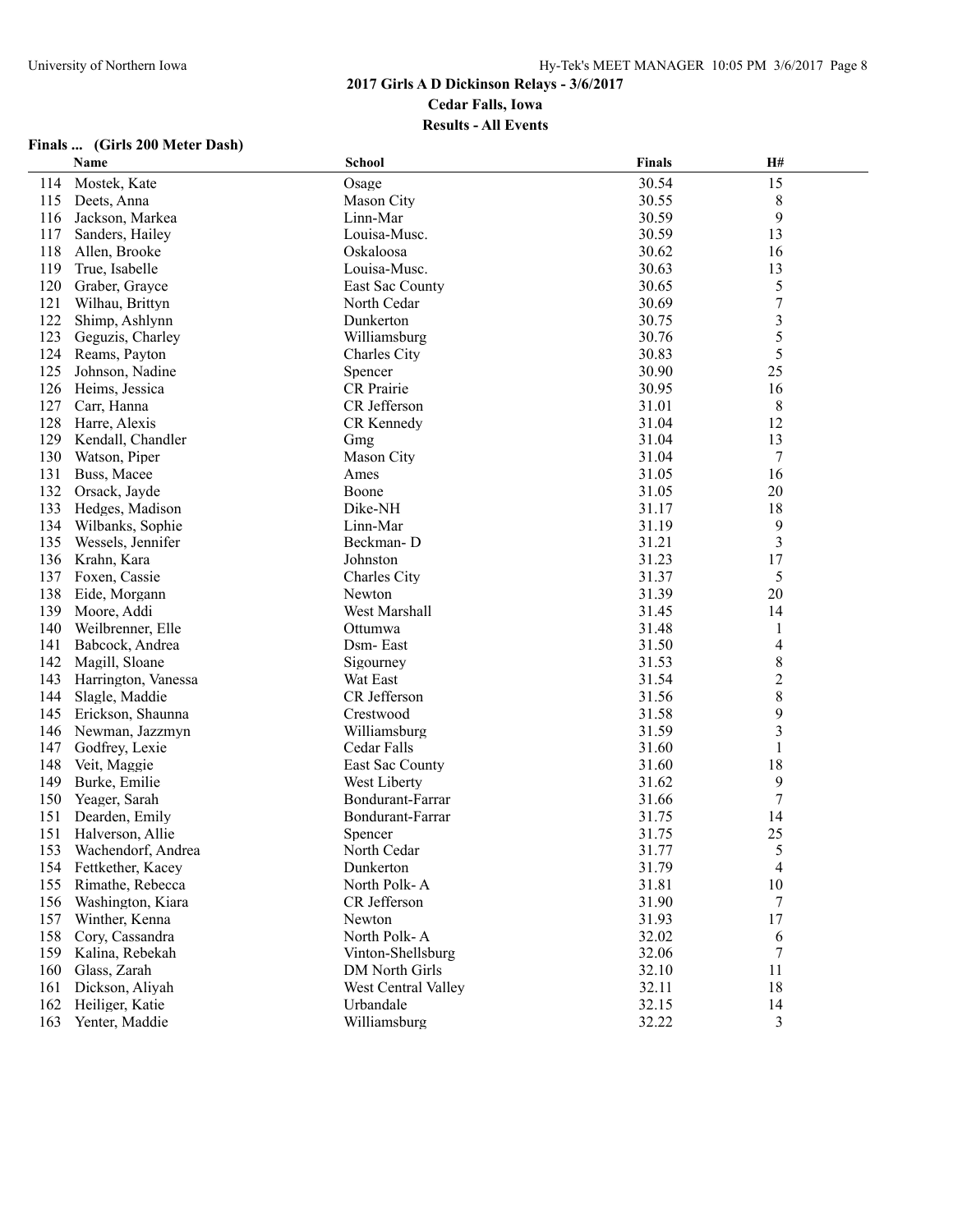|               | Name                                                  | <b>School</b>                          | Finals        | H#             |  |
|---------------|-------------------------------------------------------|----------------------------------------|---------------|----------------|--|
| 164           | Lee, Allyx                                            | Carlisle                               | 32.27         | 5              |  |
| 165           | Timmerman, Taylor                                     | Johnston                               | 32.27         | 12             |  |
| 166           | Zweifel, Megan                                        | Clarion-GoldfieldDow                   | 32.31         | 11             |  |
| 167           | Broeker, Dani                                         | Mount Pleasant High School             | 32.34         | 4              |  |
| 168           | Gloede, Kianna                                        | Union                                  | 32.41         | $\overline{2}$ |  |
| 169           | Johnson, Kerrigan                                     | Durant                                 | 32.42         | 5              |  |
| 170           | Rentschler, Taylor                                    | Central elkader                        | 32.46         | 14             |  |
| 171           | Harwell, Rebecca                                      | Nevada                                 | 32.50         | 6              |  |
| 172           | Heath, Erin                                           | Clinton                                | 32.58         | $\overline{c}$ |  |
| 173           | Malloy, Kallie                                        | West Marshall                          | 32.61         | 9              |  |
| 174           | Foster, Trista                                        | Crestwood                              | 32.65         | 6              |  |
| 175           | Povah, Taylor                                         | Boone                                  | 32.80         | 13             |  |
| 176           | Bravo, Ana                                            | Northeast                              | 32.85         | $\sqrt{2}$     |  |
| 177           | Reitzler, Malerie                                     | Beckman-D                              | 32.92         | $\mathbf{1}$   |  |
| 178           | Kakert, Sarah                                         | Dvpt-West                              | 32.97         | 6              |  |
| 179           | Portz, Raeann                                         | Northeast                              | 32.98         | 2              |  |
| 180           | Carnine, Michaela                                     | Johnston                               | 33.06         | 11             |  |
| 181           | Hunter, Riawna                                        | DM North Girls                         | 33.18         | 27             |  |
| 182           | Grell, Jessica                                        | Central DeWitt                         | 33.27         | 7              |  |
| 183           | Tuetken, Kaleigh                                      | CR Kennedy                             | 33.29         | $\mathfrak{Z}$ |  |
| 184           | Muller, Maggy                                         | Boone                                  | 33.46         | 8              |  |
| 185           | Olberding, Anna                                       | Beckman-D                              | 33.48         | 4              |  |
| 186           | Kaas, Bailey                                          | Indianola                              | 33.70         | 11             |  |
| 187           | Wolf, Haley                                           | Durant                                 | 33.84         | 2              |  |
| 188           | Lucas, Audrey                                         | Newton                                 | 34.11         | 18             |  |
| 189           | Miller, Makayla                                       | East Sac County                        | 34.63         | 3              |  |
| 190           | Avagyan, Susie                                        | Union                                  | 35.04         | 4              |  |
| 191           | Huddleson, Madison                                    | West Central Valley                    | 35.27         | 9              |  |
| 192           | Holmberg, Lindsey                                     | Oskaloosa                              | 35.34         | 6              |  |
| 193           | Adam, Madeline                                        | Regina                                 | 35.51         | 10             |  |
| 194           | Filbrandt, Macy                                       | Nevada                                 | 36.03         | $\overline{c}$ |  |
| 195           | Lewerke, Jayden                                       | Ifa Cadets                             | 36.64         | $\mathbf{1}$   |  |
| 196           | Jeffrey, Hannah                                       | Ottumwa                                | 37.26         | 1              |  |
| 197           | Law, Maddie                                           | West Liberty                           | 39.59         | 3              |  |
| ---           | Miller, McKayla                                       | <b>Ballard</b>                         | DQ            | 4              |  |
| $---$         | Fuller, Brie                                          | <b>CR</b> Prairie                      | <b>DQ</b>     | 19             |  |
|               | <b>Girls 400 Meter Dash</b>                           |                                        |               |                |  |
|               | <b>National HS:</b><br>51.84<br>2/17/2017<br><u>!</u> | Sydney McLaughlin, Union Catholic (NJ) |               |                |  |
|               | Name                                                  | <b>School</b>                          | <b>Finals</b> | <b>H#</b>      |  |
| <b>Finals</b> |                                                       |                                        |               |                |  |
| 1             | Wensel, Payton                                        | Linn-Mar                               | 57.25         | 26             |  |
| 2             | Slight, Dianna                                        | Boone                                  | 58.71         | 26             |  |
| 3             | Hoogensen, Laurel                                     | Dsm Lincoln                            | 59.36         | 26             |  |
| 4             | Gorham, Maria                                         | North Polk-A                           | 59.87         | 26             |  |
| 5             | Jochum, Madison                                       | <b>Bishop Heelan</b>                   | 1:00.74       | 25             |  |
| 6             | Kerkhoff, Erin                                        | Solon                                  | 1:01.11       | 25             |  |
|               |                                                       |                                        |               |                |  |

| nals |                      |                   |         |    |  |
|------|----------------------|-------------------|---------|----|--|
|      | Wensel, Payton       | Linn-Mar          | 57.25   | 26 |  |
|      | 2 Slight, Dianna     | Boone             | 58.71   | 26 |  |
|      | 3 Hoogensen, Laurel  | Dsm Lincoln       | 59.36   | 26 |  |
|      | 4 Gorham, Maria      | North Polk-A      | 59.87   | 26 |  |
|      | 5 Jochum, Madison    | Bishop Heelan     | 1:00.74 | 25 |  |
|      | 6 Kerkhoff, Erin     | Solon             | 1:01.11 | 25 |  |
|      | 7 Hersom, Brianna    | Southeast Polk    | 1:01.66 | 25 |  |
|      | 8 Kimbrough, Auriona | Cedar Falls       | 1:02.22 | 23 |  |
|      | Skriver, Kirstin     | <b>CR</b> Prairie | 1:02.44 | 25 |  |
|      |                      |                   |         |    |  |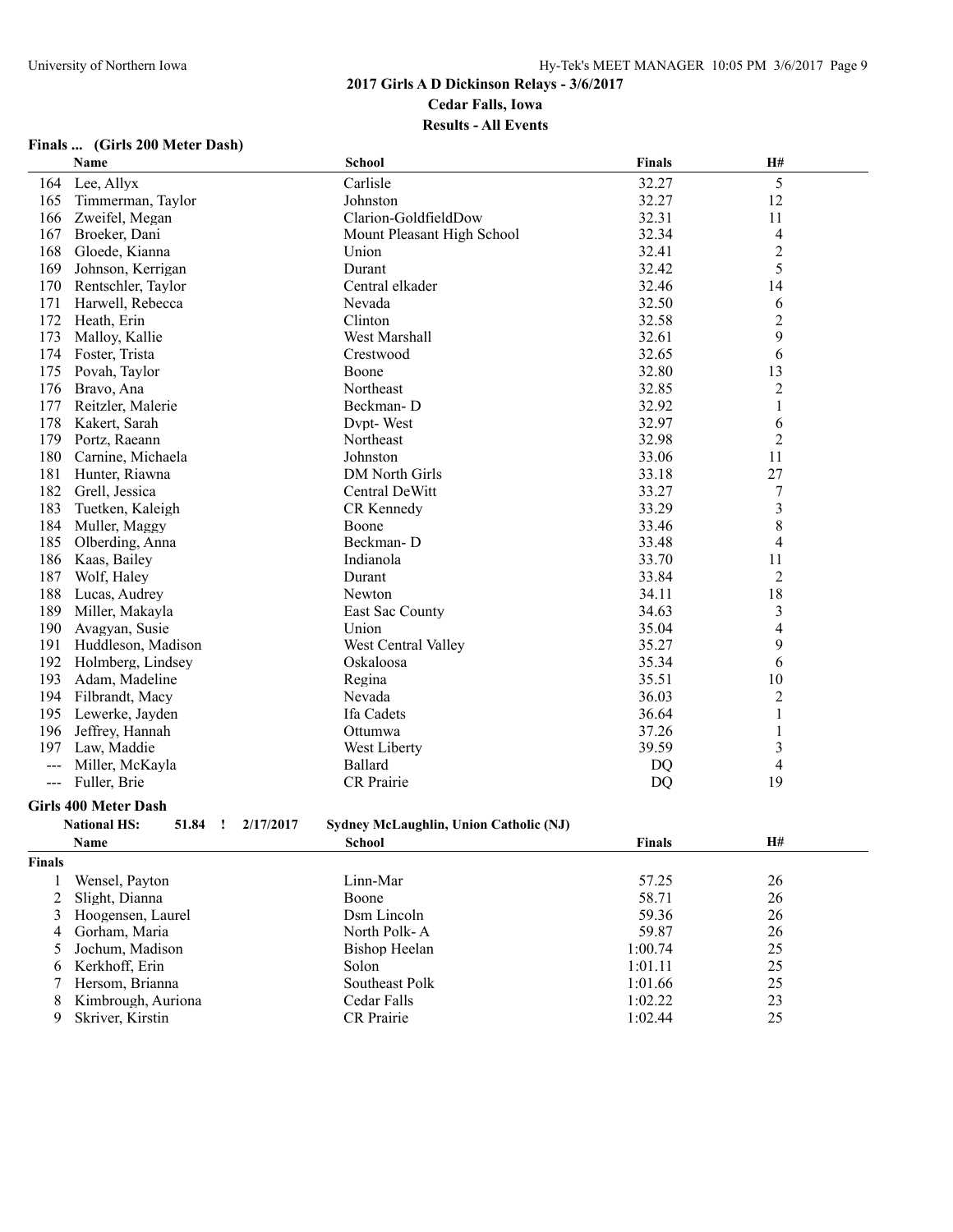|    | Name               | <b>School</b>              | <b>Finals</b> | H# |
|----|--------------------|----------------------------|---------------|----|
| 10 | Ryan, Taylor       | Solon                      | 1:02.70       | 23 |
| 11 | Campbell, Julia    | Central DeWitt             | 1:02.74       | 20 |
| 12 | Davis, Maggie      | Mt Vernon                  | 1:02.99       | 25 |
| 13 | Swenning, Grace    | Regina                     | 1:03.04       | 21 |
| 14 | Burds, Jenna       | Western Dubuque            | 1:03.38       | 24 |
| 15 | Bullard, Gabbi     | Solon                      | 1:03.64       | 23 |
| 16 | Deitchler, Ciera   | Central elkader            | 1:03.74       | 22 |
| 17 | Hill, Tarryn       | Southeast Polk             | 1:03.84       | 18 |
| 18 | Bishop, Kierra     | Ottumwa                    | 1:04.22       | 19 |
| 19 | Lansing, Olivia    | Davenport Assumption       | 1:04.59       | 24 |
| 20 | Kenney, Anna       | Adm                        | 1:04.75       | 26 |
| 21 | Copeland, Emma     | CR Prairie                 | 1:04.98       | 20 |
| 22 | Vermeer, Breanna   | Bettendorf                 | 1:05.09       | 21 |
| 23 | Youngwirth, Abbie  | Dsm-East                   | 1:05.13       | 19 |
| 24 | Hoekstra, Madi     | Carlisle                   | 1:05.39       | 18 |
| 25 | Albenesius, Anna   | <b>Bishop Heelan</b>       | 1:05.44       | 25 |
| 26 | Peters, Janjay     | Waukee                     | 1:05.49       | 23 |
| 27 | Assmussen, Grace   | Union                      | 1:05.50       | 16 |
| 28 | Doohen, Brooke     | <b>Bishop Heelan</b>       | 1:05.66       | 24 |
| 29 | Caraway, Jessica   | Waukee                     | 1:05.74       | 22 |
| 30 | Thune, Zoey        | Waterloo                   | 1:05.82       | 25 |
| 31 | Herman, Laney      | Dub Hempstead              | 1:05.99       | 11 |
| 32 | Ryan, Kaelyn       | CR Kennedy                 | 1:06.24       | 24 |
| 33 | Anton, Faith       | Mt Vernon                  | 1:06.28       | 24 |
| 34 | Konopik, Molly     | Waukee                     | 1:06.43       | 24 |
| 35 | Yuska, Allison     | South Tama                 | 1:06.52       | 23 |
| 36 | Mack, Riley        | Southeast Polk             | 1:06.54       | 17 |
| 37 | Willis, Simone     | Ic-West                    | 1:06.55       | 16 |
| 38 | Johnson, Juliana   | Ames                       | 1:06.56       | 21 |
| 39 | Jensen, Drew       | Midland                    | 1:06.68       | 25 |
| 40 | Bolhuis, Courtney  | Dike-NH                    | 1:06.70       | 15 |
| 41 | Schroeder, Kylie   | East Sac County            | 1:06.82       | 6  |
| 42 | Murray, Taylor     | Mount Pleasant High School | 1:06.82       | 7  |
| 43 | Wolf, Autumn       | Durant                     | 1:06.92       | 17 |
| 44 | Bakker, Julia      | Urbandale                  | 1:06.93       | 21 |
| 45 | Johnson, McKenna   | Dub Hempstead              | 1:07.06       | 26 |
| 46 | Bresh, Magdah      | Dsm-East                   | 1:07.07       | 9  |
| 47 | Dillard, Jallea    | Waterloo                   | 1:07.10       | 23 |
| 48 | McGrath, Erin      | Dub Hempstead              | 1:07.17       | 16 |
|    | 49 Pisarik, Anika  | CR Prairie                 | 1:07.20       | 15 |
| 50 | Holmstedt, Madalyn | CR Kennedy                 | 1:07.36       | 18 |
| 51 | Curtis, Abby       | Carlisle                   | 1:07.37       | 19 |
| 52 | Arjes, Morgan      | North Butler               | 1:07.41       | 23 |
| 53 | Bobst, Sadie       | Tripoli                    | 1:07.46       | 14 |
| 54 | Evans, Jaedynn     | Regina                     | 1:07.54       | 16 |
| 55 | Meyer, Emma        | West Marshall              | 1:07.58       | 7  |
| 56 | Ackerman, Eryn     | Davenport Assumption       | 1:07.63       | 21 |
| 57 | Harter, Alana      | Muscatine                  | 1:07.72       | 20 |
| 58 | Bye, Melanie       | Osage                      | 1:07.82       | 7  |
| 59 | Peters, Shayla     | Madrid                     | 1:07.85       | 17 |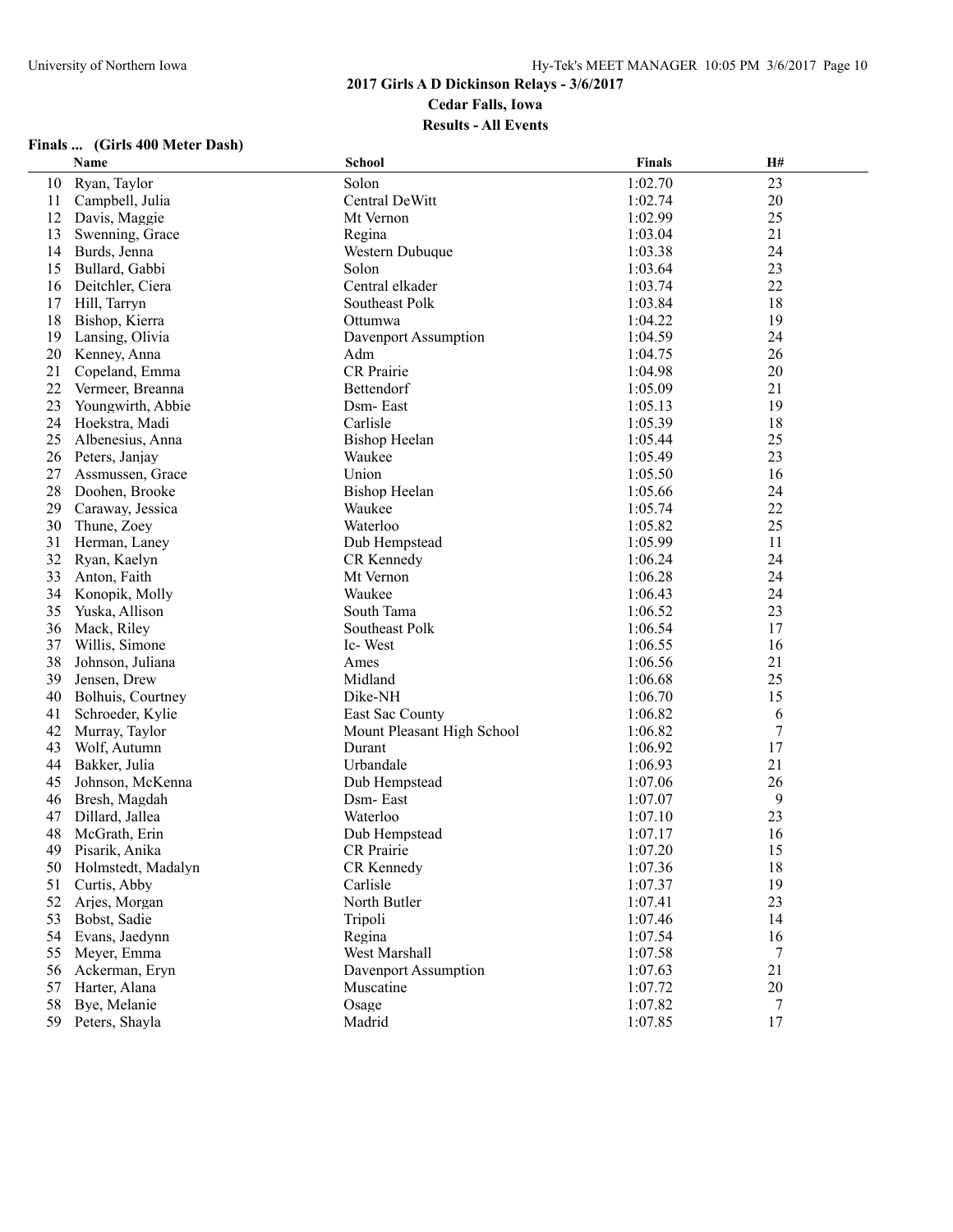|     | Name                  | <b>School</b>              | <b>Finals</b> | H#             |  |
|-----|-----------------------|----------------------------|---------------|----------------|--|
| 60  | Trimble, Holly        | Ankeny                     | 1:07.88       | 17             |  |
| 61  | Wohlstadter, Samantha | Clinton                    | 1:07.91       | 5              |  |
| 62  | Steffensmeier, Kylie  | Beckman-D                  | 1:07.97       | $\,8\,$        |  |
| 63  | Bergwall, Scout       | Ankeny                     | 1:08.02       | 17             |  |
| 64  | Dusanek, Emma         | Midland                    | 1:08.03       | 24             |  |
| 65  | Hau, Arabella         | Madrid                     | 1:08.13       | 17             |  |
| 66  | Kelderman, Emma       | Oskaloosa                  | 1:08.13       | 22             |  |
| 67  | Wareham, Calli        | Oa-Beig                    | 1:08.14       | 20             |  |
| 68  | Chestnut, Anna        | Cedar Falls                | 1:08.22       | 15             |  |
| 69  | Brown, Abigail        | Spencer                    | 1:08.24       | 23             |  |
| 70  | Cristoforo, Maggie    | Mount Pleasant High School | 1:08.26       | 14             |  |
| 71  | Halverson, Allie      | Spencer                    | 1:08.28       | 22             |  |
| 72  | Kelly, Sully          | Davenport Assumption       | 1:08.36       | 19             |  |
| 73  | Miller, Kenzie        | Gilbert                    | 1:08.71       | 12             |  |
| 74  | Messerich, Miya       | Northeast                  | 1:08.78       | 12             |  |
| 75  | Johnson, Hannah       | Dunkerton                  | 1:08.85       | 26             |  |
| 76  | Widlowski, Emory      | Urbandale                  | 1:08.88       | 19             |  |
| 77  | Spencer, Ally         | Valley-Wdm                 | 1:09.10       | 21             |  |
| 78  | McKnight, Tiera       | Dsm-East                   | 1:09.26       | 24             |  |
| 79  | Mealey, Maddie        | Indianola                  | 1:09.29       | 13             |  |
| 80  | Henricksen, Hannah    | Madrid                     | 1:09.35       | 22             |  |
| 81  | Borchardt, Janet      | Clarksville                | 1:09.44       | 20             |  |
| 82  | Gjerde, Morgan        | Ankeny Centennial          | 1:09.46       | 12             |  |
| 83  | Adkison, Shyanne      | Ottumwa                    | 1:09.57       | $\overline{4}$ |  |
| 84  | Wendel, Kennedy       | North Polk-A               | 1:09.59       | 11             |  |
| 85  | Young, Ashlen         | West Marshall              | 1:09.66       | 6              |  |
| 86  | Strovers, Sariah      | Oskaloosa                  | 1:09.74       | 22             |  |
| 87  | Dirth, Lauren         | Muscatine                  | 1:09.79       | 12             |  |
| 88  | Nelson, Riley         | Gilbert                    | 1:09.79       | 8              |  |
| 89  | Williams, Shelby      | CR Kennedy                 | 1:09.86       | 20             |  |
| 90  | Roling, Kali          | Central DeWitt             | 1:09.88       | 13             |  |
| 91  | Harper, Maddie        | Linn-Mar                   | 1:09.96       | 4              |  |
| 92  | Calvin, Olivia        | Clinton                    | 1:09.98       | $\overline{4}$ |  |
| 93  | O'Neil, Lauren        | Central DeWitt             | 1:10.03       | 14             |  |
| 94  | Arndt, Grace          | Ames                       | 1:10.18       | 12             |  |
| 95  | Mather, Avery         | Nevada                     | 1:10.23       | 3              |  |
| 96  | Hook, Elle            | Adm                        | 1:10.24       | 21             |  |
| 97  | Mostek, Kate          | Osage                      | 1:10.35       | 6              |  |
| 98  | Viers, Tristine       | Carlisle                   | 1:10.36       | 19             |  |
|     | 99 Milhous, Jordyn    | Gilbert                    | 1:10.38       | 10             |  |
| 100 | Schnieder, Kate       | West Liberty               | 1:10.39       | 11             |  |
| 101 | Mueller, Jasmine      | Central elkader            | 1:10.40       | 20             |  |
| 102 | Barrett, Tiana        | Waterloo                   | 1:10.41       | 22             |  |
| 103 | McDowell, Delaney     | Mount Pleasant High School | 1:10.42       | 8              |  |
| 104 | Coffey, Allison       | Indianola                  | 1:10.45       | 9              |  |
| 105 | Siegert, Tayiah       | West Marshall              | 1:10.51       | 7              |  |
| 106 | Johnson, Isabella     | Ballard                    | 1:10.53       | 12             |  |
| 107 | Olson, Autumn         | Ankeny                     | 1:10.57       | 13             |  |
| 108 | Roquet, Cara          | Oskaloosa                  | 1:10.59       | 22             |  |
| 109 | Riha, Kaitlyn         | South Tama                 | 1:10.60       | 9              |  |
|     |                       |                            |               |                |  |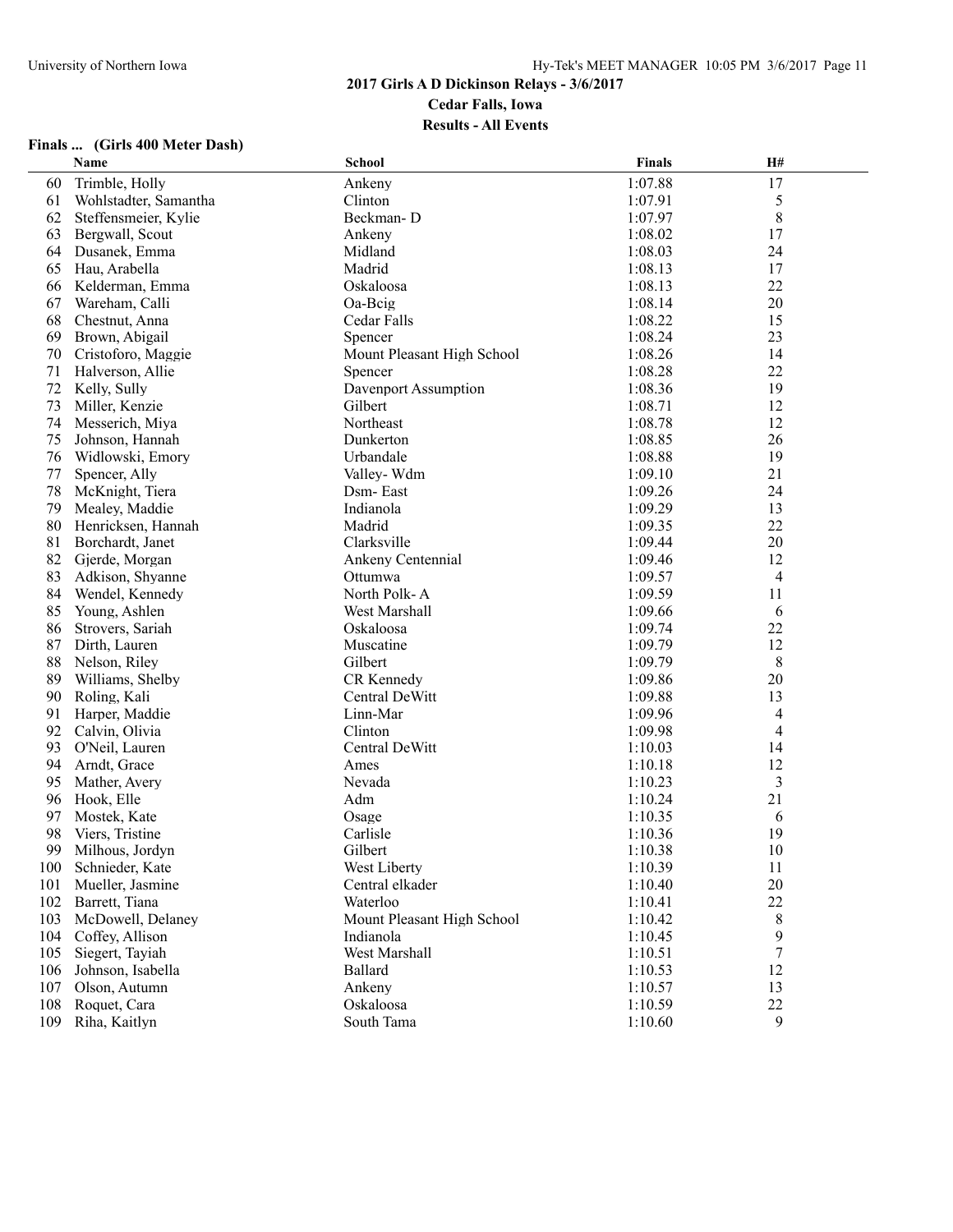|     | Name                    | School                | <b>Finals</b> | H#             |  |
|-----|-------------------------|-----------------------|---------------|----------------|--|
| 110 | Zielke, Anna            | <b>Ballard</b>        | 1:10.71       | 10             |  |
| 111 | Drewis, Kennedy         | Tripoli               | 1:10.72       | 10             |  |
| 112 | Bodermann, Blair        | Crestwood             | 1:10.77       | $\,8\,$        |  |
| 113 | Strunk, Savanah         | Dypt-West             | 1:10.89       | 18             |  |
| 114 | Chalupa, Jessie         | Dypt-West             | 1:10.90       | 16             |  |
| 115 | Abram, Elisa            | Ic-West               | 1:10.90       | 10             |  |
| 116 | Croat, Grace            | North Polk-A          | 1:10.99       | 19             |  |
| 117 | Brown, Sadie            | North Cedar           | 1:11.16       | 18             |  |
| 118 | Zuspan, Olyvia          | <b>Charles City</b>   | 1:11.20       | 7              |  |
| 119 | Spies, Taylor           | Vinton-Shellsburg     | 1:11.24       | 14             |  |
| 120 | Bailey, Kamryn          | Fort Madsion          | 1:11.36       | 16             |  |
| 121 | Timmerman, Libbie       | Vinton-Shellsburg     | 1:11.38       | 13             |  |
| 122 | Hall, Elyse             | Valley-Wdm            | 1:11.40       | 10             |  |
| 123 | Smith, Kylie            | Clarksville           | 1:11.88       | 18             |  |
| 124 | Blythe, Allison         | Valley-Wdm            | 1:11.88       | 7              |  |
| 125 | Rathjen, Megan          | Williamsburg          | 1:11.92       | 6              |  |
| 126 | Bradburn, Cassidy       | Clarion-GoldfieldDow  | 1:11.95       | 11             |  |
| 127 | Woudenberg, Alexzandrea | Ottumwa               | 1:11.97       | 3              |  |
| 128 | Friesen, Emily          | Crestwood             | 1:11.99       | 10             |  |
| 129 | Reinhart, Emily         | Crestwood             | 1:12.04       | 8              |  |
| 130 | Shannon, Olivia         | Wat East              | 1:12.13       | 11             |  |
| 131 | Koch, Alyssa            | Calamus Wheatland     | 1:12.16       | 5              |  |
| 132 | Aulwes, Ivy             | Clayton Ridge         | 1:12.31       | 5              |  |
| 133 | Ackerman, Kelsi         | Ifa Cadets            | 1:12.55       | 1              |  |
| 134 | Borth, Abby             | Spencer               | 1:12.71       | 19             |  |
| 135 | Maurer, Allison         | B-G-M-Brook           | 1:12.87       | $\overline{c}$ |  |
| 136 | Nelsen, Heather         | Mason City            | 1:12.92       | 5              |  |
| 137 | Schroeder, Brynn        | Fort Madsion          | 1:13.12       | 13             |  |
| 138 | Jenkins, Shamya         | Wat East              | 1:13.22       | 8              |  |
| 139 | Kucera, Sydney          | Northeast             | 1:13.27       | 15             |  |
| 140 | Decker, Becky           | Beckman-D             | 1:13.66       | 6              |  |
| 141 | Bergrenn, Taylor        | Bondurant-Farrar      | 1:13.71       | 14             |  |
| 142 | Higbee, Alyssa          | North Cedar           | 1:13.73       | 17             |  |
| 143 | Rindels, Julia          | Dunkerton             | 1:13.74       | 5              |  |
| 144 | Kolb, Vanessa           | Clarion-GoldfieldDow  | 1:13.87       | 11             |  |
| 145 | Fiser, Liz              | Charles City          | 1:13.89       | 10             |  |
| 146 | Harklau, Brenna         | Clarion-GoldfieldDow  | 1:13.95       | 13             |  |
| 147 | Walker, Sierra          | Charles City          | 1:14.01       | 8              |  |
| 148 | Muller, Maggy           | Boone                 | 1:14.16       | 6              |  |
|     | 149 Miller, Elizabeth   | Fort Madsion          | 1:14.41       | 14             |  |
|     | 150 Nielsen, McKenna    | Ifa Cadets            | 1:14.60       | 1              |  |
| 151 | Adam, Madeline          | Regina                | 1:14.89       | 11             |  |
| 152 | Ross, Abbey             | Ballard               | 1:14.95       | 12             |  |
| 153 | Whitehill, Abby         | Williamsburg          | 1:14.99       | 3              |  |
| 154 | Dunigan, Brinasia       | <b>DM</b> North Girls | 1:15.09       | 12             |  |
| 155 | Allison, Joesephine     | DM North Girls        | 1:15.28       | $\tau$         |  |
| 156 | Markovich, Grace        | Bettendorf            | 1:15.30       | 15             |  |
| 157 | Hay, Emma               | Bondurant-Farrar      | 1:15.46       | 15             |  |
| 158 | Brown, Andrea           | Newton                | 1:15.64       | 9              |  |
|     | 159 Wolf, Heidi         | Durant                | 1:15.78       | $\overline{4}$ |  |
|     |                         |                       |               |                |  |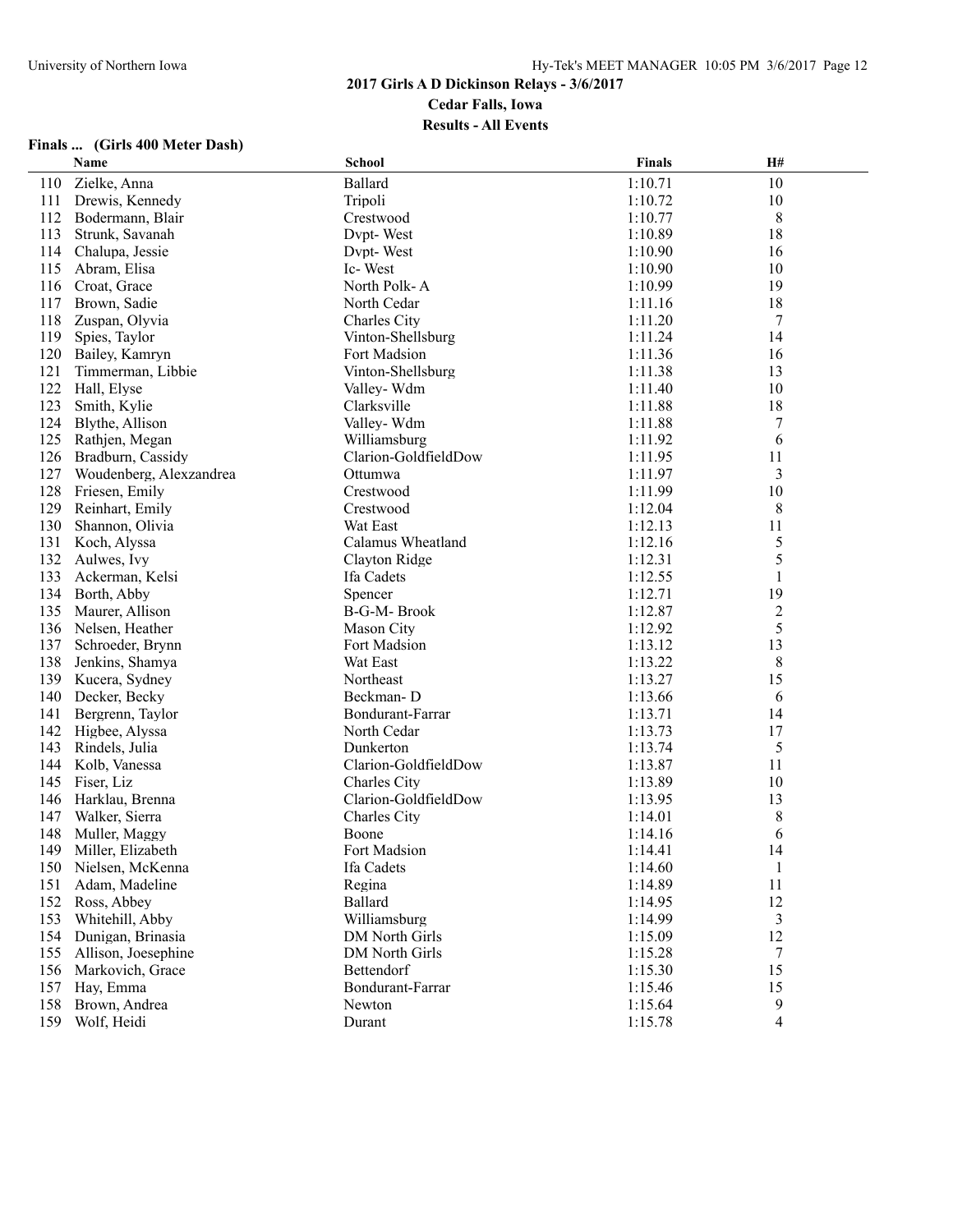#### **2017 Girls A D Dickinson Relays - 3/6/2017 Cedar Falls, Iowa**

#### **Results - All Events**

|                                          | Name                        | <b>School</b>                     | <b>Finals</b> | H#                       |  |
|------------------------------------------|-----------------------------|-----------------------------------|---------------|--------------------------|--|
| 160                                      | Climer, Minnie              | South Tama                        | 1:15.96       | 13                       |  |
| 161                                      | Smith, Jenna                | Newton                            | 1:16.10       | 9                        |  |
| 162                                      | Boekman, Brooklyn           | East Sac County                   | 1:16.16       | 3                        |  |
| 163                                      | Houska, Taylor              | East Sac County                   | 1:16.18       | $\overline{4}$           |  |
| 164                                      | Naylor, Matayah             | Johnston                          | 1:16.48       | 13                       |  |
| 165                                      | Braun, Tiffany              | Boone                             | 1:16.56       | $\sqrt{3}$               |  |
| 166                                      | Benischek, McKenna          | Calamus Wheatland                 | 1:16.67       | 5                        |  |
| 167                                      | Abarca, Lesly               | Nevada                            | 1:16.74       | $\overline{c}$           |  |
| 168                                      | Jilovic, Katie              | North Cedar                       | 1:16.77       | 15                       |  |
| 169                                      | Mullnix, Hanna              | Williamsburg                      | 1:17.06       | 3                        |  |
| 170                                      | Lemke, Carlie               | Ifa Cadets                        | 1:17.32       | $\mathbf{1}$             |  |
| 171                                      | Erhardt, Maddie             | Vinton-Shellsburg                 | 1:17.59       | 5                        |  |
| 172                                      | Howell, Kylie               | Dvpt-West                         | 1:17.67       | 9                        |  |
| 173                                      | Hasken, Carly               | Northeast                         | 1:17.73       | 17                       |  |
| 174                                      | Golden-Smith, Jada          | Cedar Falls                       | 1:18.06       | 16                       |  |
| 175                                      | Baldwin, Mollie             | B-G-M-Brook                       | 1:19.11       | $\overline{2}$           |  |
| 176                                      | Anderegg, Rachel            | Clayton Ridge                     | 1:19.23       | $\overline{c}$           |  |
| 177                                      | Landin, Cassie              | Wat East                          | 1:19.74       | $\overline{2}$           |  |
| 178                                      | Miller, Claira              | Nevada                            | 1:19.90       | $\mathbf{1}$             |  |
| 179                                      | Abu-Assaf, Hala             | Johnston                          | 1:19.94       | 9                        |  |
| 180                                      | German, Helena              | <b>B-G-M-Brook</b>                | 1:20.94       | $\overline{c}$           |  |
| 181                                      | Anderson, Hannah            | Calamus Wheatland                 | 1:21.04       | 3                        |  |
| 182                                      | Schmidt, Steph              | Dunkerton                         | 1:21.51       | 9                        |  |
| 183                                      | Baca, Elizabeth             | West Liberty                      | 1:22.41       | $\overline{c}$           |  |
| 184                                      | Wehrle, Alexa               | Louisa-Musc.                      | 1:22.64       | 1                        |  |
| 185                                      | Martin-Thomas, Nealy        | West Liberty                      | 1:22.76       | 1                        |  |
| 186                                      | Downing, Bailey             | Louisa-Musc.                      | 1:22.91       |                          |  |
| 187                                      | Doerscher, Aubrey           | Durant                            | 1:24.21       | $\overline{c}$           |  |
| 188                                      | Huddleson, Madison          | West Central Valley               | 1:24.27       | $\overline{4}$           |  |
| 189                                      | Anastasia, Ciaica           | West Central Valley               | 1:25.96       | $\overline{\mathcal{L}}$ |  |
| 190                                      | Needs, Nicole               | DM North Girls                    | 1:28.28       | 5                        |  |
| $---$                                    | Behning, Hailey             | Bettendorf                        | DQ            | $20\,$                   |  |
| $---$                                    | Timmerman, Taylor           | Johnston                          | <b>DQ</b>     | 7                        |  |
| $\hspace{0.05cm} \ldots \hspace{0.05cm}$ | Ison, Danielle              | Clarksville                       | DQ            | 15                       |  |
|                                          | <b>Girls 800 Meter Run</b>  |                                   |               |                          |  |
|                                          | $2:01.78$ !<br>2/11/2017    | Sammy Watson, Rush-Henrietta (NY) |               |                          |  |
|                                          | <b>National HS:</b><br>Name |                                   | <b>Finals</b> | H#                       |  |
|                                          |                             | <b>School</b>                     |               |                          |  |
| Finals                                   |                             |                                   |               |                          |  |
| 1                                        | Akason, Logan               | Waukee                            | 2:20.07       | 11                       |  |
| 2                                        | Wensel, Payton              | Linn-Mar                          | 2:20.54       | 11                       |  |
| 3                                        | Campbell, Lily              | Waukee                            | 2:21.53       | 11                       |  |
| 4                                        | Hovey, Josie                | Johnston                          | 2:25.59       | 11                       |  |
| 5                                        | Rahn, Carly                 | Gilbert                           | 2:26.83       | 11                       |  |
| 6                                        | Gray, Megan                 | Ankeny Centennial                 | 2:27.58       | 11                       |  |
| 7                                        | Weiss, Ryan                 | Ames                              | 2:28.12       | 11                       |  |
| 8                                        | Kraft, Brina                | Muscatine                         | 2:28.77       | 11                       |  |
| 9                                        | Skopec, Gabby               | Ic-West                           | 2:28.90       | 11                       |  |
| 10                                       | Laird, Maggie               | Waukee                            | 2:29.65       | 11                       |  |
| 11                                       | Juergens, Sadie             | Adm                               | 2:29.70       | 11                       |  |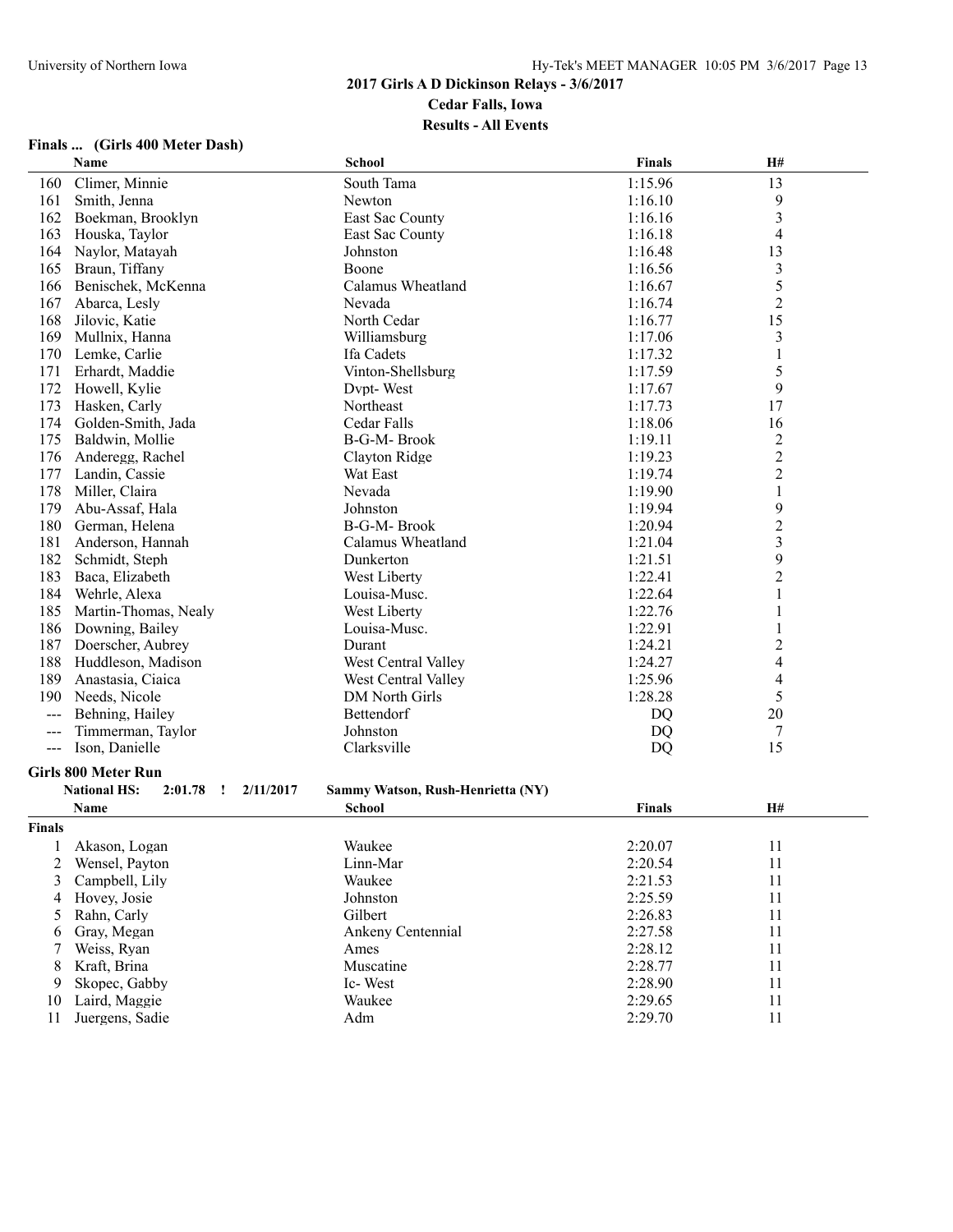# **Finals ... (Girls 800 Meter Run)**

|    | Name                | <b>School</b>        | <b>Finals</b> | H#     |  |
|----|---------------------|----------------------|---------------|--------|--|
| 12 | Ryan, Kali          | <b>Bishop Heelan</b> | 2:30.91       | 10     |  |
| 13 | Gould, Helen        | Valley-Wdm           | 2:31.15       | 11     |  |
| 14 | Frazee, Hannah      | CR Prairie           | 2:33.03       | 10     |  |
| 15 | Green, Olivia       | CR Kennedy           | 2:33.22       | 9      |  |
| 16 | Blackford, Paige    | Southeast Polk       | 2:33.25       | 9      |  |
| 17 | Elliott, Lauren     | Waukon               | 2:33.74       | 10     |  |
| 18 | Schulze, Katelyn    | Indianola            | 2:33.79       | 11     |  |
| 19 | Laughlin, Mackenzie | Johnston             | 2:35.49       | 10     |  |
| 20 | Leicht, Kaylee      | Dub Hempstead        | 2:35.83       | 10     |  |
| 21 | Burds, Jordan       | Western Dubuque      | 2:36.40       | 7      |  |
| 22 | Vermeer, Breanna    | Bettendorf           | 2:36.70       | 9      |  |
| 23 | Rosalez, Sydney     | Western Dubuque      | 2:36.73       | 8      |  |
| 24 | Ramstack, Rylee     | Bettendorf           | 2:36.87       | 9      |  |
| 25 | Hamilton, Grace     | Spencer              | 2:37.01       | 10     |  |
| 26 | Blanchard, Sophie   | North Polk-A         | 2:37.74       | 9      |  |
| 27 | Button, Brooklyn    | CR Kennedy           | 2:38.13       | 10     |  |
| 28 | Block, Maddie       | Linn-Mar             | 2:38.75       | 8      |  |
| 29 | Ash, Emily          | Valley-Wdm           | 2:38.78       | 10     |  |
| 30 | Smith, Brianna      | Ankeny Centennial    | 2:39.20       | 9      |  |
| 31 | Zadeh, Hannah       | Ankeny               | 2:39.30       | $\tau$ |  |
| 32 | Branson, Emily      | Gilbert              | 2:39.39       | 10     |  |
| 33 | Marzen, Billi       | Davenport Assumption | 2:39.57       | 10     |  |
| 34 | Larsen, Madison     | Cedar Falls          | 2:41.04       | 8      |  |
| 35 | Wilson, Chloe       | Ames                 | 2:41.13       | 9      |  |
| 36 | Horst, Grace        | Vinton-Shellsburg    | 2:41.21       | 7      |  |
| 37 | Jacobs, Alex        | Madrid               | 2:41.33       | 5      |  |
| 38 | Van Dorn, Jessica   | Cedar Falls          | 2:41.34       | 8      |  |
| 39 | Meyer, Camryn       | Waterloo             | 2:41.89       | 9      |  |
| 40 | Rohlf, Grace        | Davenport Assumption | 2:42.00       | 10     |  |
| 41 | Bergwall, Scout     | Ankeny               | 2:42.03       | 7      |  |
| 42 | Graybill, Morgan    | Ankeny Centennial    | 2:42.29       | 8      |  |
| 43 | Rosenbum, Kassie    | Clayton Ridge        | 2:42.32       | 7      |  |
| 44 | Heuer, Cara         | Gilbert              | 2:42.48       | 8      |  |
| 45 | Peterson, Avery     | Urbandale            | 2:42.74       | 10     |  |
| 46 | Schroeder, Kylie    | East Sac County      | 2:42.91       | 5      |  |
| 47 | Wedeking, Kori      | Clarksville          | 2:43.03       | 9      |  |
| 48 | Simpson, Miranda    | Cedar Falls          | 2:43.16       | 8      |  |
| 49 | Fisher, Elisa       | Spencer              | 2:43.56       | 9      |  |
| 50 | Patterson, Emily    | North Polk-A         | 2:43.72       | 6      |  |
|    | 51 Rockhold, Ashley | Indianola            | 2:43.87       | 8      |  |
| 52 | Hapgood, Kate       | Johnston             | 2:43.93       | 8      |  |
| 53 | Losh, Haley         | Valley-Wdm           | 2:45.21       | 8      |  |
| 54 | Frisch, Ireland     | Waterloo             | 2:45.27       | 8      |  |
| 55 | Hawkins, Rachel     | B-G-M-Brook          | 2:45.48       | 1      |  |
| 56 | Bulman, Lanci       | Waukon               | 2:45.55       | 7      |  |
| 57 | Hanulikova, Caitlyn | Ames                 | 2:45.86       | 8      |  |
| 58 | Harter, Alana       | Muscatine            | 2:45.98       | 8      |  |
| 59 | Blocker, Grace      | Waukon               | 2:46.38       | 8      |  |
| 60 | Turpen, Sarah       | Charles City         | 2:46.86       | 2      |  |
| 61 | Aesoph, Ashley      | <b>Bishop Heelan</b> | 2:47.03       | 10     |  |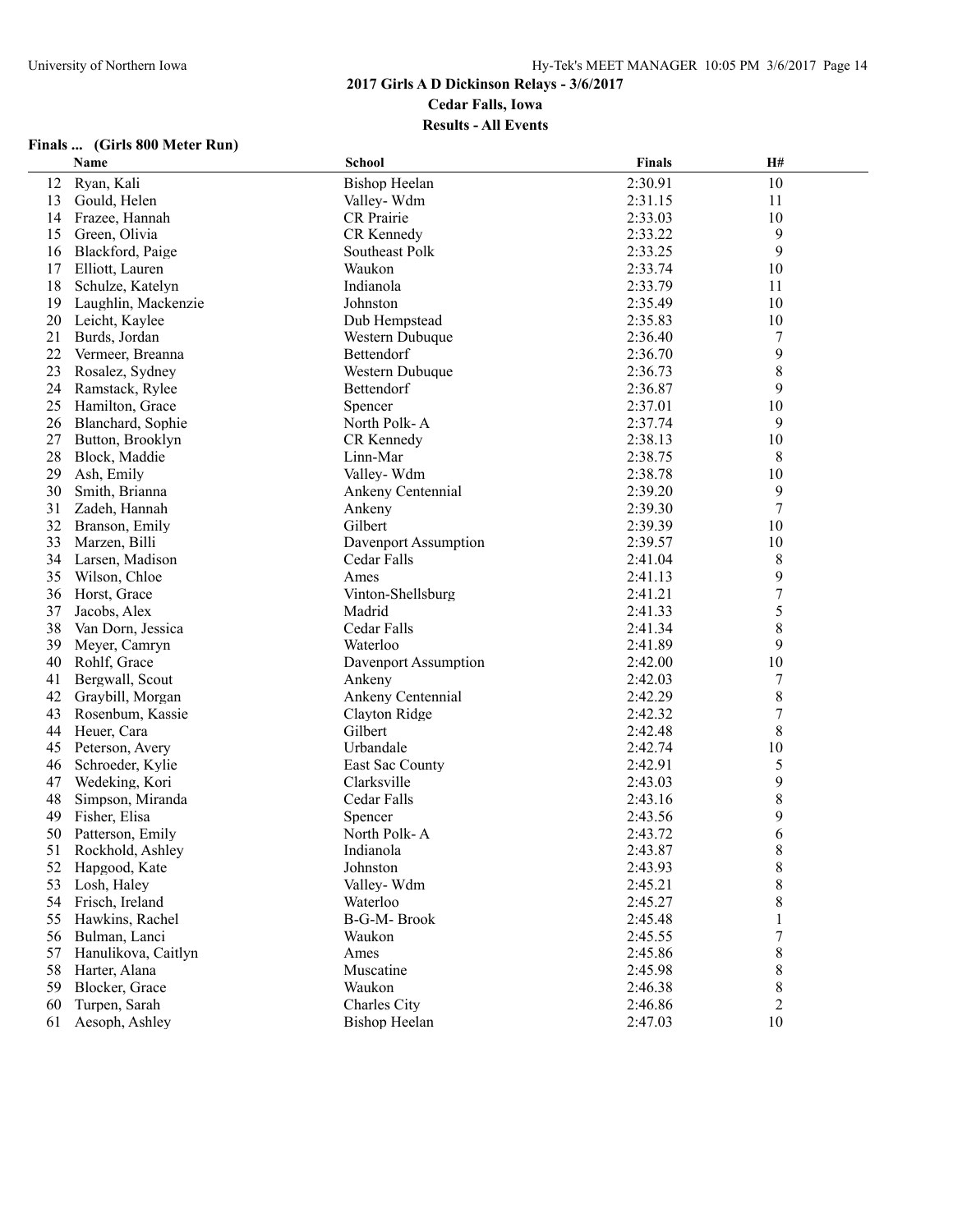# **Finals ... (Girls 800 Meter Run)**

|     | Name                  | School               | <b>Finals</b> | H#                       |  |
|-----|-----------------------|----------------------|---------------|--------------------------|--|
| 62  | Berry, Ellie          | Durant               | 2:47.56       | 6                        |  |
| 63  | Santi, Madelynn       | Boone                | 2:48.03       | 7                        |  |
| 64  | Mueller, Ellise       | Adm                  | 2:48.13       | 9                        |  |
| 65  | Benzing, Kate         | Solon                | 2:48.20       | 5                        |  |
| 66  | Rempe, Grace          | Urbandale            | 2:48.31       | 10                       |  |
| 67  | Squiers, Emma         | Beckman-D            | 2:49.46       | 5                        |  |
| 68  | Miller, Sami          | Mason City           | 2:49.52       | 6                        |  |
| 69  | Hansen, Taryn         | Solon                | 2:50.03       | 4                        |  |
| 70  | Blake, Rylee          | Muscatine            | 2:50.56       | 7                        |  |
| 71  | Clark, Lauren         | Ankeny               | 2:50.59       | 7                        |  |
| 72  | Quick, Taylor         | Dvpt-West            | 2:50.60       | 10                       |  |
| 73  | Stumme, Jenn          | Tripoli              | 2:50.66       | 5                        |  |
| 74  | Dixon, Kali           | Urbandale            | 2:50.72       | 9                        |  |
| 75  | Gaspar, Alejandra     | Ottumwa              | 2:50.87       | 1                        |  |
| 76  | Uppena, Delanie       | Midland              | 2:50.88       | 6                        |  |
| 77  | Montz, Carly          | North Cedar          | 2:51.33       | 5                        |  |
| 78  | Winecke, Alexis       | Southeast Polk       | 2:51.90       | 6                        |  |
| 79  | Brown, Haven          | North Cedar          | 2:51.94       | 4                        |  |
| 80  | Fierro, Jimena        | West Liberty         | 2:52.05       | 4                        |  |
| 81  | McGinnis, Jacqu       | Indianola            | 2:52.27       | $\boldsymbol{7}$         |  |
| 82  | Haasl, Calista        | Solon                | 2:53.87       | $\tau$                   |  |
| 83  | Folkers, Kayla        | Midland              | 2:53.91       | $\tau$                   |  |
| 84  | Friede, Pam           | Dvpt-West            | 2:54.01       | 7                        |  |
| 85  | Knebel, Jessica       | Wat East             | 2:55.04       | $\overline{4}$           |  |
| 86  | Borchardt, Janet      | Clarksville          | 2:55.55       | $\overline{\mathcal{L}}$ |  |
| 87  | Shannon, Olivia       | Wat East             | 2:55.62       | $\overline{c}$           |  |
| 88  | Wiest, Jadyn          | Union                | 2:55.70       | 5                        |  |
| 89  | Howe, Madison         | Durant               | 2:56.18       | 4                        |  |
| 90  | Schlarbaum, Sydney    | Ottumwa              | 2:56.32       | 3                        |  |
| 91  | Vittetoe, Molly       | Regina               | 2:56.33       | $\overline{3}$           |  |
| 92  | Ramirez, Guadalupe    | Ottumwa              | 2:56.52       | 1                        |  |
| 93  | Rood, Ali             | Mason City           | 2:57.05       | 1                        |  |
| 94  | Stanley, Gillian      | West Central Valley  | 2:57.43       | 6                        |  |
| 95  | Sage, Mallory         | Wat East             | 2:57.49       | 7                        |  |
| 96  | Erhardt, Emily        | Bondurant-Farrar     | 2:57.81       | 5                        |  |
| 97  | Friede, Molly         | Dvpt-West            | 2:58.06       | 5                        |  |
| 98  | Horn, Lauren          | Madrid               | 2:58.21       | 3                        |  |
| 99  | Thier, Olivia         | Beckman-D            | 2:58.33       |                          |  |
| 100 | Kazlarich, Patience   | Ifa Cadets           | 2:58.39       |                          |  |
|     | 101 Stimmel, Anna     | Regina               | 2:58.49       | 3                        |  |
|     | 102 Menke, Brooke     | Davenport Assumption | 2:59.10       | 6                        |  |
| 103 | Larson, Harper        | Boone                | 2:59.80       | 6                        |  |
| 104 | Myers, Bailey         | Clarksville          | 3:00.06       | 4                        |  |
| 105 | Kenney, Cassie        | Vinton-Shellsburg    | 3:01.71       | 6                        |  |
|     | 106 Magee, Ellie      | Dunkerton            | 3:01.77       | 2                        |  |
|     | 107 Hernandez, Ingrid | Charles City         | 3:01.79       | 2                        |  |
| 108 | Jelmeland, Arin       | Ifa Cadets           | 3:01.82       | 2                        |  |
| 109 | Jondle, Jordyn        | Clarion-GoldfieldDow | 3:01.90       | 6                        |  |
| 110 | Fagerlind, Chloe      | Ifa Cadets           | 3:02.09       | 1                        |  |
| 111 | Baumann, Anna         | DM North Girls       | 3:02.70       |                          |  |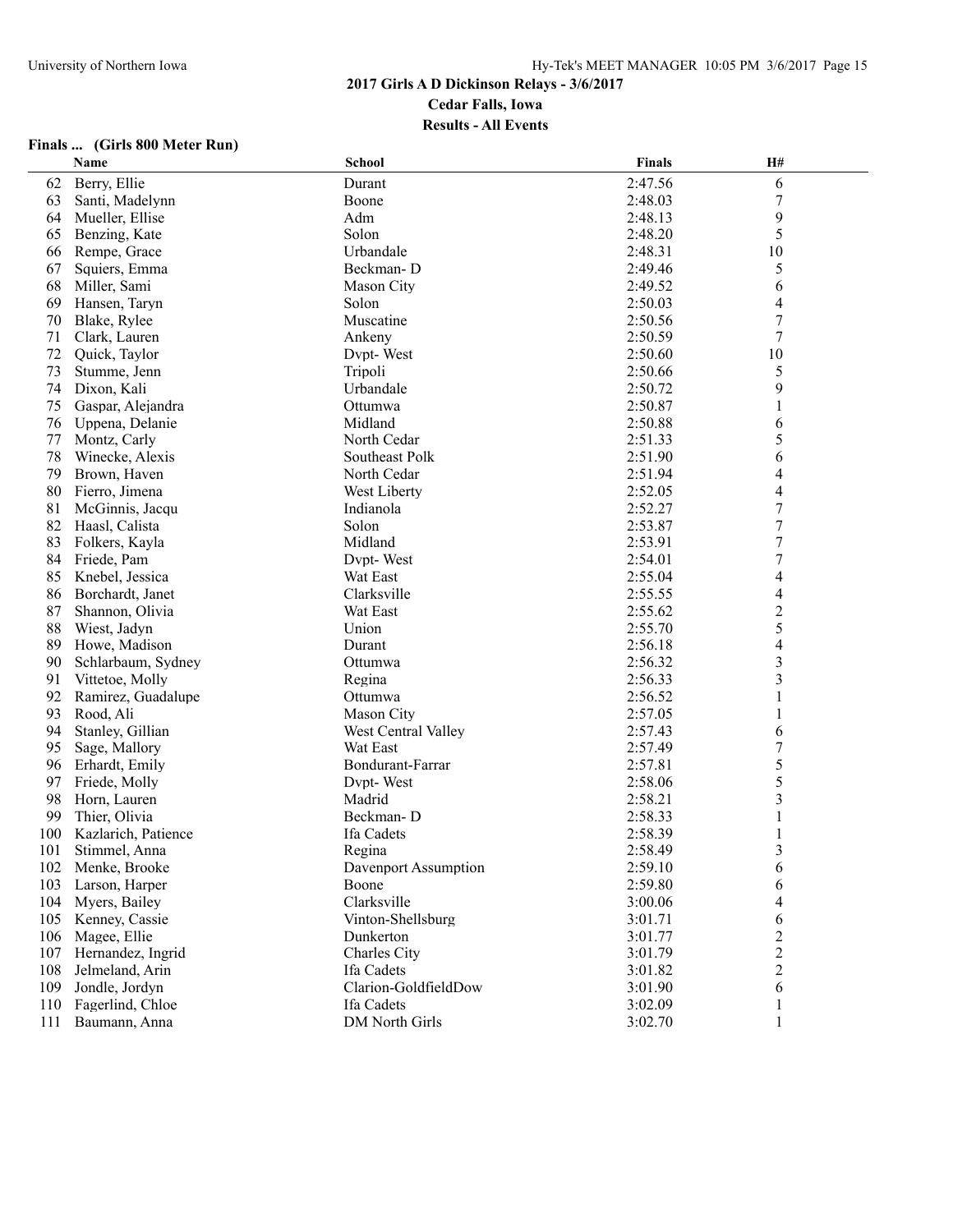## **Finals ... (Girls 800 Meter Run)**

|               | Name                                             | <b>School</b>              | <b>Finals</b> | H#                      |  |
|---------------|--------------------------------------------------|----------------------------|---------------|-------------------------|--|
| 112           | Heeren, Trinity                                  | Madrid                     | 3:02.83       | $\mathfrak{Z}$          |  |
| 113           | Flynn, Karli                                     | East Sac County            | 3:03.09       | $\boldsymbol{2}$        |  |
| 114           | Davis, Madison                                   | Nevada                     | 3:03.71       | $\overline{c}$          |  |
| 115           | High, Sarah                                      | North Cedar                | 3:04.13       | 3                       |  |
| 116           | Dicks, Allie                                     | Bondurant-Farrar           | 3:04.16       | 3                       |  |
| 117           | Gonzalez, Deissy                                 | Dsm-East                   | 3:04.59       | 5                       |  |
| 118           | Lopez, Katherine                                 | Clarion-GoldfieldDow       | 3:05.17       | 3                       |  |
| 119           | Waseskuk, Espy                                   | South Tama                 | 3:05.42       | $\overline{c}$          |  |
| 120           | Ibrahim, Hager                                   | Dsm-East                   | 3:05.54       | 4                       |  |
| 121           | Shirk, Emma                                      | Union                      | 3:06.44       | 4                       |  |
| 121           | Sholty, Morgan                                   | East Sac County            | 3:06.44       | 3                       |  |
| 123           | Milner, Ceirra                                   | Clarion-GoldfieldDow       | 3:06.57       | 6                       |  |
| 124           | Tibodeau, Caitlyn                                | Nevada                     | 3:06.78       | $\overline{c}$          |  |
| 125           | Burton, Madeline                                 | Mason City                 | 3:07.24       | $\overline{4}$          |  |
| 126           | Russell, Sam                                     | West Central Valley        | 3:07.63       | 5                       |  |
| 127           | Graff, Mary Catherine                            | Regina                     | 3:08.32       | 3                       |  |
| 128           | Stortz, Kelsey                                   | Crestwood                  | 3:08.78       | 4                       |  |
| 129           | Johnson, Madelyn                                 | Boone                      | 3:09.15       | 4                       |  |
| 130           | Vanderlind, Lauren                               | Dike-NH                    | 3:10.36       | 6                       |  |
| 131           | Davis, Saylor                                    | Tripoli                    | 3:10.61       | 1                       |  |
| 132           | Dicks, Madison                                   | Bondurant-Farrar           | 3:12.89       | $\overline{c}$          |  |
| 133           | Flack, Paris                                     | <b>B-G-M-Brook</b>         | 3:13.52       | $\mathbf{1}$            |  |
| 134           | Bockes, Mariah                                   | West Marshall              | 3:13.55       | 5                       |  |
| 135           | Labosky, Libby                                   | Crestwood                  | 3:14.72       | 4                       |  |
| 136           | Wendt, Skylar                                    | West Liberty               | 3:14.73       | $\overline{c}$          |  |
| 137           | Gomez, Karina                                    | West Central Valley        | 3:14.87       | $\overline{\mathbf{3}}$ |  |
| 138           | Brace, Madison                                   | Crestwood                  | 3:16.69       | 4                       |  |
| 139           | Stochl, Caitlyn                                  | South Tama                 | 3:16.79       | $\overline{\mathbf{c}}$ |  |
| 140           | Schmidt, Steph                                   | Dunkerton                  | 3:16.98       | 1                       |  |
| 141           | VanErsveld, Rylie                                | <b>B-G-M-Brook</b>         | 3:19.17       | 1                       |  |
| 142           | Girard, Eliza                                    | West Marshall              | 3:19.88       | $\overline{\mathbf{c}}$ |  |
| 143           | Doerscher, Aubrey                                | Durant                     | 3:20.07       | $\overline{c}$          |  |
| 144           | Martin-Thomas, Nealy                             | West Liberty               | 3:22.29       | $\,1$                   |  |
| 145           | McGovern, Allie                                  | Charles City               | 3:22.88       | 1                       |  |
| 146           | Eshelman, Alexis                                 | Dsm-East                   | 3:23.86       | 3                       |  |
| 147           | Kern, Kassy                                      | West Marshall              | 3:24.84       | 1                       |  |
| 148           | Harter, Meredith                                 | Nevada                     | 3:24.86       | 6                       |  |
| 149           | Thede, Mallory                                   | South Tama                 | 3:25.93       | 3                       |  |
| 150           | Reuter, Brooklyn                                 | Dunkerton                  | 3:28.35       | $\mathbf{1}$            |  |
|               | Girls 1500 Meter Run Invite                      |                            |               |                         |  |
|               | <b>National HS:</b><br>4:11.72<br>2/16/2013<br>T | Mary Cain, Bronxville (NY) |               |                         |  |
|               | Name                                             | <b>School</b>              | <b>Finals</b> | H#                      |  |
| <b>Finals</b> |                                                  |                            |               |                         |  |
| 1             | Friesen, Ellie                                   | Crestwood                  | 4:50.53       | 3                       |  |
| 2             | Jenks, Olivia                                    | Ames                       | 4:55.45       | 3                       |  |
| 3             | Gould, Helen                                     | Valley-Wdm                 | 4:57.24       | 3                       |  |
| 4             | Skopec, Gabby                                    | Ic-West                    | 4:58.72       | 3                       |  |

5 Kraft, Brina 3 (3) 3 Muscatine 3 (4:59.01 3) 6 Lesher, Amelia North Polk- A 5:00.93 3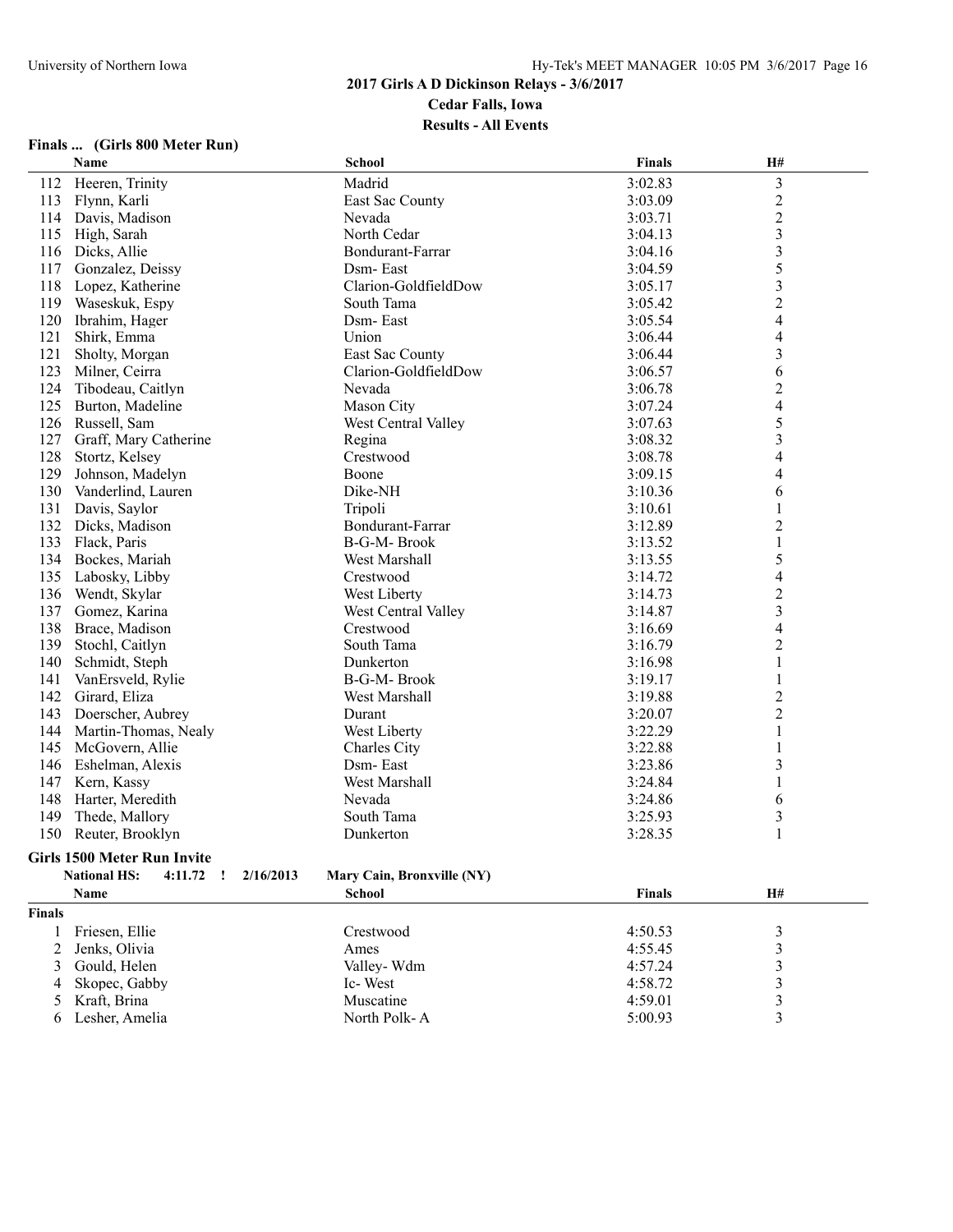# **Finals ... (Girls 1500 Meter Run Invite)**

|                | Name                                           | School                     | <b>Finals</b> | H#                      |  |
|----------------|------------------------------------------------|----------------------------|---------------|-------------------------|--|
| 7              | Frazee, Hannah                                 | CR Prairie                 | 5:04.38       | $\overline{\mathbf{3}}$ |  |
| 8              | Gordon, Emma                                   | Ankeny Centennial          | 5:05.94       | $\mathfrak{Z}$          |  |
| 9              | McKee, Brooklyn                                | Johnston                   | 5:07.53       | $\overline{2}$          |  |
| 10             | Latham, Kylie                                  | Ottumwa                    | 5:08.39       | 1                       |  |
| 11             | Moore, Katelyn                                 | Ames                       | 5:09.24       | 3                       |  |
| 12             | Peterson, Avery                                | Urbandale                  | 5:10.85       | $\boldsymbol{2}$        |  |
| 13             | Foley, Karson                                  | Waukee                     | 5:12.25       | $\overline{c}$          |  |
| 14             | Martin, Whitney                                | Charles City               | 5:12.42       | $\overline{c}$          |  |
| 15             | Borland, Trinity                               | Bettendorf                 | 5:12.61       | $\sqrt{2}$              |  |
| 16             | Schaffer, Sydney                               | Waukee                     | 5:12.62       |                         |  |
| 17             | Davison, Emma                                  | Mason City                 | 5:14.84       | $\frac{2}{2}$           |  |
| 18             | Brown, Hannah                                  | Dub Hempstead              | 5:15.09       | $\overline{2}$          |  |
| 19             | Boyle, Miranda                                 | Waukee                     | 5:15.24       | $\overline{c}$          |  |
| 20             | Juhl, Lauren                                   | Ifa Cadets                 | 5:18.48       | 1                       |  |
| 21             | Kollasch, Alayna                               | Dike-NH                    | 5:19.65       |                         |  |
| 22             | Forbes, Jadyn                                  | Indianola                  | 5:19.67       | 1                       |  |
| 23             | Schneider, Brett                               | Fort Madsion               | 5:20.93       |                         |  |
| 24             |                                                | Clarksville                |               |                         |  |
|                | Wedeking, Kori                                 |                            | 5:21.53       |                         |  |
| 25             | Gallagher, Ally                                | Bettendorf                 | 5:21.56       | $\overline{c}$          |  |
| 26             | Toot, Clara                                    | Johnston                   | 5:22.25       | 1                       |  |
| 27             | Laughlin, Mackenzie                            | Johnston                   | 5:24.37       |                         |  |
| 28             | Van Rheenen, Abby                              | Linn-Mar                   | 5:24.50       |                         |  |
| 29             | Howardson, Sierra                              | Fort Madsion               | 5:24.51       |                         |  |
| 30             | Fusselman, Hannah                              | CR Kennedy                 | 5:30.99       | 3                       |  |
| 31             | Lee, Sophia                                    | Ankeny Centennial          | 5:31.96       | $\overline{c}$          |  |
| 32             | Robran, Alex                                   | Ankeny                     | 5:31.99       | $\overline{2}$          |  |
| 33             | Jones, Lily                                    | Ankeny                     | 5:44.10       | 1                       |  |
|                | 34 Folkers, Jaelynn                            | Midland                    | 5:47.97       | 1                       |  |
|                | <b>Girls 3000 Meter Run Invite</b>             |                            |               |                         |  |
|                | <b>National HS:</b><br>$9:04.51$ !<br>2/2/2013 | Mary Cain, Bronxville (NY) |               |                         |  |
|                | Name                                           | <b>School</b>              | <b>Finals</b> | H#                      |  |
| Finals         |                                                |                            |               |                         |  |
| 1              | Ripslinger, Joy                                | Davenport Assumption       | 10:33.99      | $\overline{c}$          |  |
| $\overline{c}$ | Friesen, Ellie                                 | Crestwood                  | 10:35.98      | $\boldsymbol{2}$        |  |
| 3              | McKee, Jessica                                 | Johnston                   | 10:42.52      | $\boldsymbol{2}$        |  |
|                | Schumacher, Julia                              | Davenport Assumption       | 10:51.87      | $\overline{c}$          |  |
| 4              | Nock, Bailey                                   | Ic-West                    | 10:58.34      | $\overline{c}$          |  |
| 5              |                                                | Bettendorf                 |               | $\boldsymbol{2}$        |  |
| 6              | Borland, Trinity                               |                            | 11:00.83      | $\overline{2}$          |  |
| 7              | Gallagher, Ally                                | Bettendorf<br>Waukee       | 11:07.84      |                         |  |
| 8              | Foley, Karson                                  |                            | 11:15.24      | $\overline{c}$          |  |
| 9              | Arends, Ashley                                 | Ankeny Centennial          | 11:16.40      | $\sqrt{2}$              |  |
| 10             | Morter, Moriah                                 | Muscatine                  | 11:17.84      | $\overline{c}$          |  |
| 11             | Sievers, Megan                                 | Carlisle                   | 11:18.03      | $\overline{2}$          |  |
| 12             | Peters, Jeanne                                 | Ankeny Centennial          | 11:21.58      | $\mathbf{1}$            |  |
| 13             | Howardson, Sierra                              | Fort Madsion               | 11:26.71      | 1                       |  |
| 14             | Mooberry, Megan                                | Osage                      | 11:26.98      | $\overline{c}$          |  |
| 15             | Robran, Alex                                   | Ankeny                     | 11:28.55      | $\overline{2}$          |  |
| 16             | Boyle, Miranda                                 | Waukee                     | 11:28.57      | $\overline{c}$          |  |
| 17             | Hostager, Heather                              | Dub Hempstead              | 11:28.97      | $\overline{2}$          |  |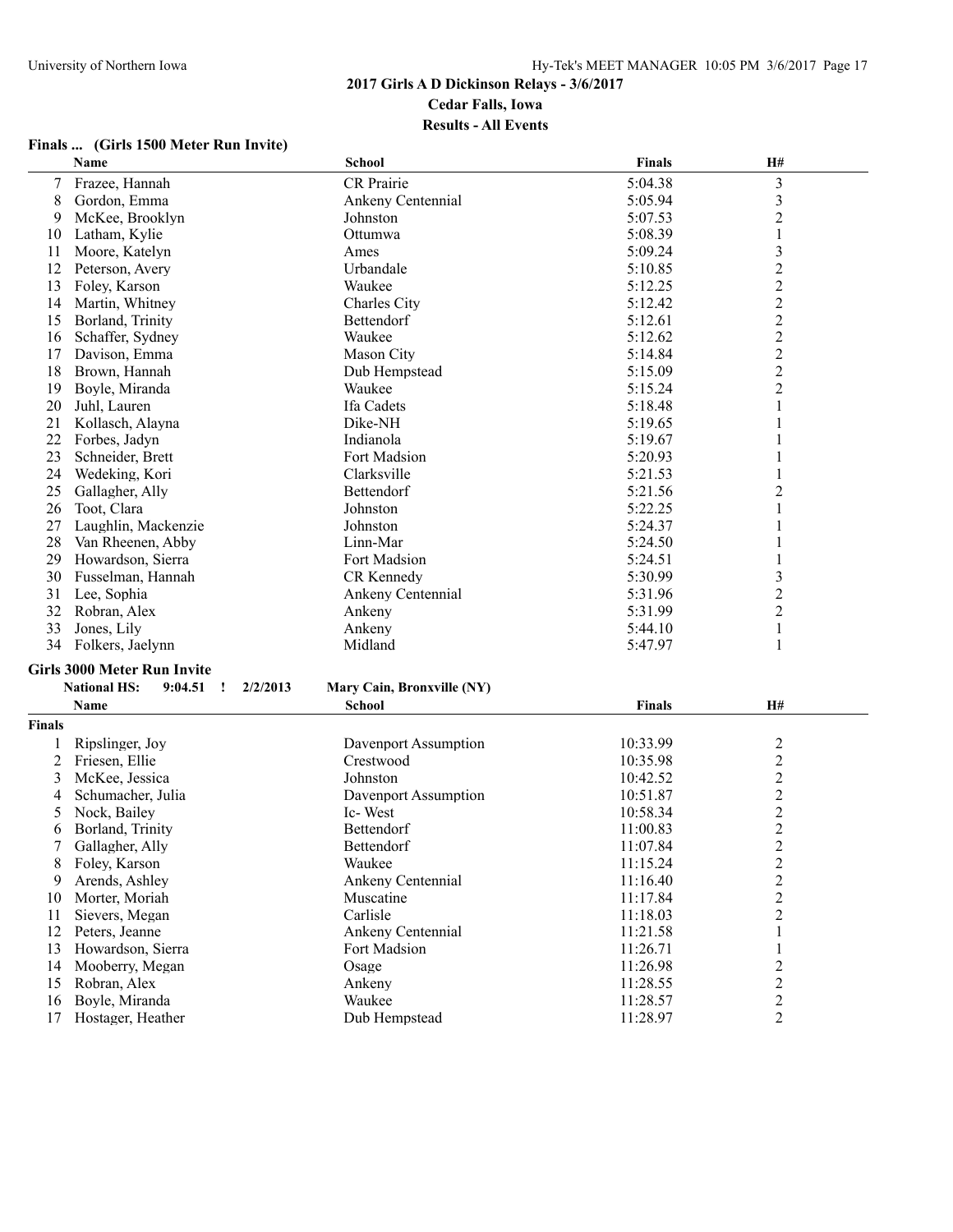## **Finals ... (Girls 3000 Meter Run Invite)**

|               | Name                                                | <b>School</b>               | <b>Finals</b>  | H#       |  |
|---------------|-----------------------------------------------------|-----------------------------|----------------|----------|--|
| 18            | Wedeking, Kori                                      | Clarksville                 | 11:29.35       | 1        |  |
| 19            | Pollard, Maggie                                     | Gilbert                     | 11:29.87       | 1        |  |
| 20            | Hill, Lydia                                         | Ankeny                      | 11:36.05       | 1        |  |
| 21            | Brown, Kristan                                      | Dub Hempstead               | 11:42.02       |          |  |
| 22            | Emmick, Elise                                       | Southeast Warren            | 11:42.26       | 1        |  |
| 23            | Lohmann, Maddie                                     | Diagonal                    | 11:44.89       |          |  |
| 24            | Jensen, Annie                                       | <b>Bishop Heelan</b>        | 11:47.47       |          |  |
| 25            | Coon, Lauren                                        | Oskaloosa                   | 11:49.69       |          |  |
| 26            | DeJong, Sienna                                      | Oskaloosa                   | 11:50.02       |          |  |
| 27            | LaCoste, Sheridan                                   | Rockford Girls              | 11:57.05       | 1        |  |
| 28            | Neeley, Odessa                                      | Waukee                      | 12:00.14       | 1        |  |
| 29            | Wilkening, Kyla                                     | Gmg                         | 12:00.85       |          |  |
| 30            | Hutchinson, Hannah                                  | <b>Bishop Heelan</b>        | 12:24.59       | 1        |  |
| 31            | Weber, Deserai                                      | Central elkader             | 12:29.72       | 1        |  |
|               |                                                     |                             |                |          |  |
|               | <b>Girls 60 Meter Hurdles</b>                       |                             |                |          |  |
|               | <b>National HS:</b><br>3/13/2016<br>8.02<br>$\cdot$ | Tonea Marshall, Seguin (TX) |                |          |  |
|               | Name                                                | <b>School</b>               | <b>Prelims</b> | H#       |  |
| Preliminaries |                                                     |                             |                |          |  |
| 1             | Welch, Valerie                                      | Ic-West                     | $9.04$ q       | 23       |  |
| 2             | Schau, Hannah                                       | Waukee                      | 9.20 $q$       | 23       |  |
| 3             | Winger, Sydney                                      | Waukee                      | $9.27$ q       | 23       |  |
| 4             | Bergmann, MiAsia                                    | CR Jefferson                | 9.28 $q$       | 23       |  |
| 5             | Eilander, Kayla                                     | Ankeny Centennial           | 9.52 $q$       | 6        |  |
| 6             | Lambson, Aricka                                     | Carlisle                    | 9.62 $q$       | 22       |  |
| 7             | Bresh, Najat                                        | Dsm-East                    | 9.75 $q$       | 21       |  |
| 8             | Bahl, Elayna                                        | Western Dubuque             | 9.76 $q$       | 22       |  |
| 9             | Nelson, Lauren                                      | Waukee                      | 9.77 q         | 22       |  |
| 10            | Mottet, Bailey                                      | Urbandale                   | 9.80 $q$       | 23       |  |
| 11            | Hudson, Megan                                       | Union                       | 9.82 $q$       | 23       |  |
| 12            | Mottet, Billie                                      | Urbandale                   | 9.85 q         | 23       |  |
| 13            | Haack, Jocelyn                                      | Carlisle                    | 9.86 $q$       | 20       |  |
| 14            | McAllister, Natalie                                 | CR Kennedy                  | 9.97 $q$       | 19       |  |
| 15            | Yardley, Cassie                                     | Valley-Wdm                  | 10.00 q        | 22       |  |
| 16            | Burken, Grace                                       | Cedar Falls                 | $10.02$ q      | 1        |  |
| 17            | Borth, Abby                                         | Spencer                     | 10.03          | 22       |  |
| 18            | Holschlag, Kaitlin                                  | Union                       | 10.04          |          |  |
| 19            | Behning, Hailey                                     | Bettendorf                  | 10.04          | 13<br>17 |  |
| 20            |                                                     | Ic-West                     | 10.16          | 21       |  |
|               | Noibi, Kia                                          |                             |                | 22       |  |
| 21            | Culp, Kristin                                       | West Central Valley         | 10.16          |          |  |
| 22            | Eide, Morgann                                       | Newton                      | 10.16          | 18       |  |
| 23            | Hamilton, Olivia                                    | Spencer                     | 10.17          | 22       |  |
| 24            | Cannon, Taylor                                      | Ic-West                     | 10.19          | 15       |  |
| 25            | Millard, Anna                                       | <b>CR</b> Prairie           | 10.20          | 17       |  |
| 26            | Thomas, Brittni                                     | Indianola                   | 10.30          | 16       |  |
| 27            | Duckett, Molly                                      | Solon                       | 10.35          | 21       |  |
| 28            | Gradwell, Isabelle                                  | West Marshall               | 10.35          | 18       |  |
| 29            | Gray, Alecca                                        | Northeast                   | 10.37          | 18       |  |
| 30            | Phillips, Tae'Anna                                  | Waterloo                    | 10.38          | 12       |  |
| 31            | Smith, Sophia                                       | CR Prairie                  | 10.40          | 20       |  |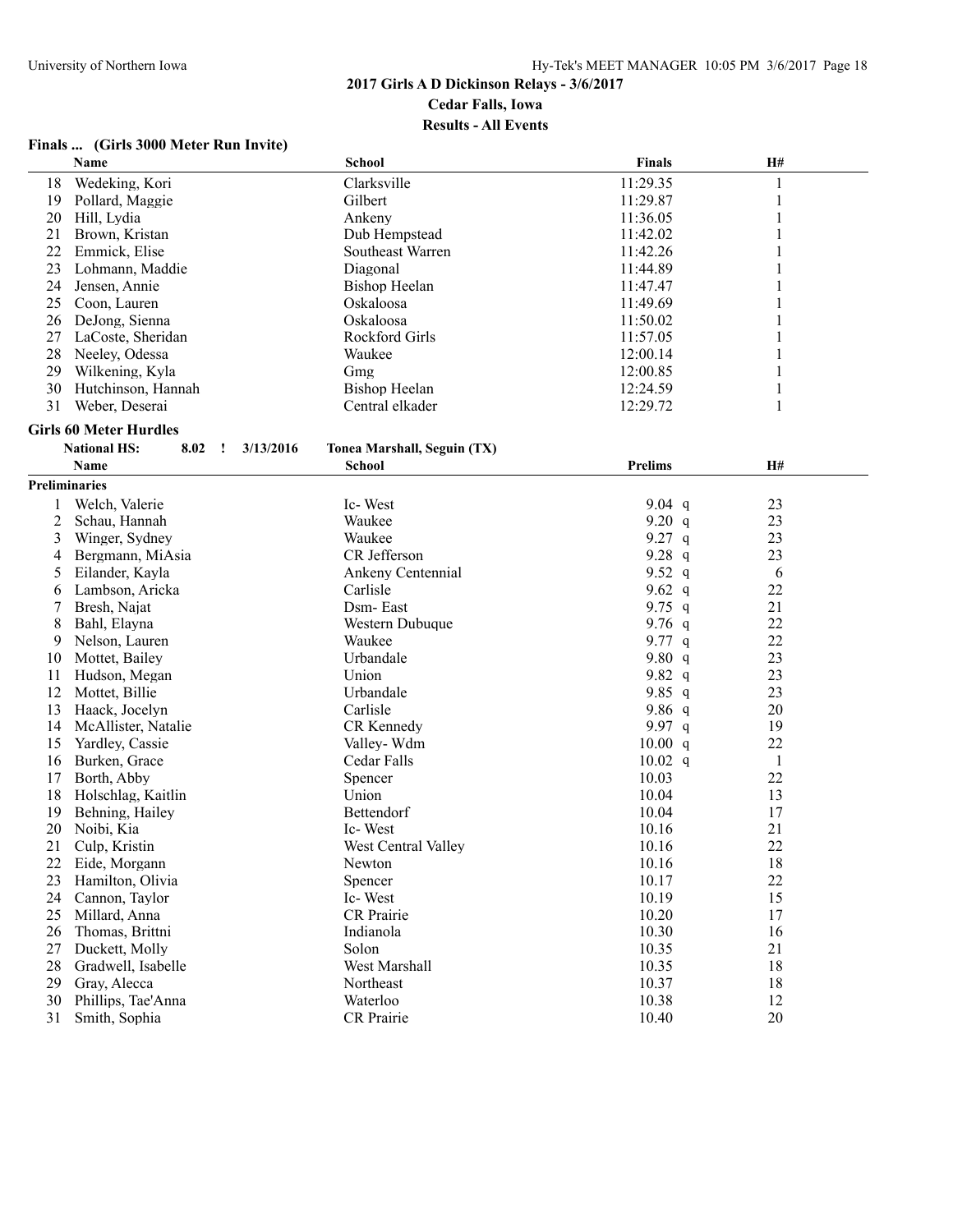#### **Preliminaries ... (Girls 60 Meter Hurdles)**

|    | <b>Name</b>           | <b>School</b>              | <b>Prelims</b> | H# |  |
|----|-----------------------|----------------------------|----------------|----|--|
| 32 | Mackey, Mikala        | Ankeny                     | 10.41          | 19 |  |
| 33 | Schmidt, Tayler       | Charles City               | 10.44          | 19 |  |
| 34 | Leopold, Annie        | Mt Vernon                  | 10.44          | 14 |  |
| 35 | Rhomberg, Annie       | Mt Vernon                  | 10.47          | 18 |  |
| 36 | Nygren, Tess          | Ankeny                     | 10.48          | 19 |  |
| 37 | Burrows, Hannah       | Indianola                  | 10.48          | 17 |  |
| 38 | Yuska, Lauren         | South Tama                 | 10.48          | 21 |  |
| 39 | McGowan, Sam          | <b>Bishop Heelan</b>       | 10.49          | 20 |  |
| 40 | Nelson, Alexis        | Ottumwa                    | 10.49          | 21 |  |
| 41 | Willoughby, Angela    | Southeast Polk             | 10.50          | 21 |  |
| 42 | Johnson, Ana          | Clarion-GoldfieldDow       | 10.53          | 15 |  |
| 43 | Erpelding, Maggie     | Bettendorf                 | 10.57          | 13 |  |
| 43 | Miller, Olivia        | Tripoli                    | 10.57          | 12 |  |
| 45 | Spitz, Taylor         | Osage                      | 10.64          | 19 |  |
| 46 | Becker, Lily          | Cedar Falls                | 10.65          | 1  |  |
| 47 | Jacobs, Darian        | Clarksville                | 10.65          | 6  |  |
| 48 | Sands, Peyton         | Solon                      | 10.67          | 16 |  |
| 49 | Donohoe, Alex         | Southeast Polk             | 10.67          | 17 |  |
| 50 | Nelson, Rachael       | Solon                      | 10.69          | 17 |  |
| 51 | Meyer, Katie          | Ifa Cadets                 | 10.69          | 18 |  |
| 52 | Wyrick, Jada          | Boone                      | 10.70          | 20 |  |
| 53 | Carey, Brianna        | Charles City               | 10.72          | 17 |  |
| 54 | Clark, Tyzha          | Gilbert                    | 10.72          | 5  |  |
| 55 | Peters, Shayla        | Madrid                     | 10.74          | 16 |  |
| 56 | Williamson, Maddie    | Mount Pleasant High School | 10.76          | 15 |  |
| 57 | Owensby, Anna         | Madrid                     | 10.80          | 13 |  |
| 58 | Barnes, Jourdan-Ashle | Ames                       | 10.82          | 12 |  |
| 59 | Zweifel, Megan        | Clarion-GoldfieldDow       | 10.84          | 15 |  |
| 60 | Elgin, Kendra         | Western Dubuque            | 10.86          | 7  |  |
| 61 | Pierce, Liz           | Southeast Polk             | 10.87          | 21 |  |
| 62 | Nielsen, Summit       | Oa-Beig                    | 10.88          | 18 |  |
| 63 | Pippett, Karri        | Ankeny Centennial          | 10.91          | 9  |  |
| 64 | Slaven, Stacey        | South Tama                 | 10.91          | 12 |  |
| 65 | McNeese, Chloe        | Linn-Mar                   | 10.92          | 11 |  |
| 66 | Beer, Katie           | CR Kennedy                 | 10.94          | 20 |  |
| 67 | Mariner, Erika        | Mason City                 | 10.95          | 13 |  |
| 68 | Youngwirth, Abbie     | Dsm-East                   | 10.95          | 9  |  |
| 69 | Schmitt, Sarah        | <b>CR</b> Prairie          | 10.96          | 16 |  |
| 70 | Buss, Jewels          | Ames                       | 10.97          | 15 |  |
| 71 | Kelderman, Emma       | Oskaloosa                  | 11.01          | 14 |  |
| 72 | Keune, Haylee         | Union                      | 11.02          | 6  |  |
| 73 | Shelton, Taylor       | Crestwood                  | 11.03          | 10 |  |
| 74 | Wiley, Madi           | Ottumwa                    | 11.03          | 18 |  |
| 75 | Moeller, Breanna      | Durant                     | 11.04          | 12 |  |
| 76 | Lee, Mahkenna         | Bettendorf                 | 11.04          | 8  |  |
| 77 | Alexander, Samantha   | Cedar Falls                | 11.06          |    |  |
| 78 | Shilling, Shalandra   | Oskaloosa                  | 11.08          | 14 |  |
| 79 | Arnold, Peyton        | Ankeny Centennial          | 11.08          | 7  |  |
| 80 | Sharp, Samara         | Nevada                     | 11.08          | 4  |  |
| 81 | McVey, Liz            | Newton                     | 11.10          | 14 |  |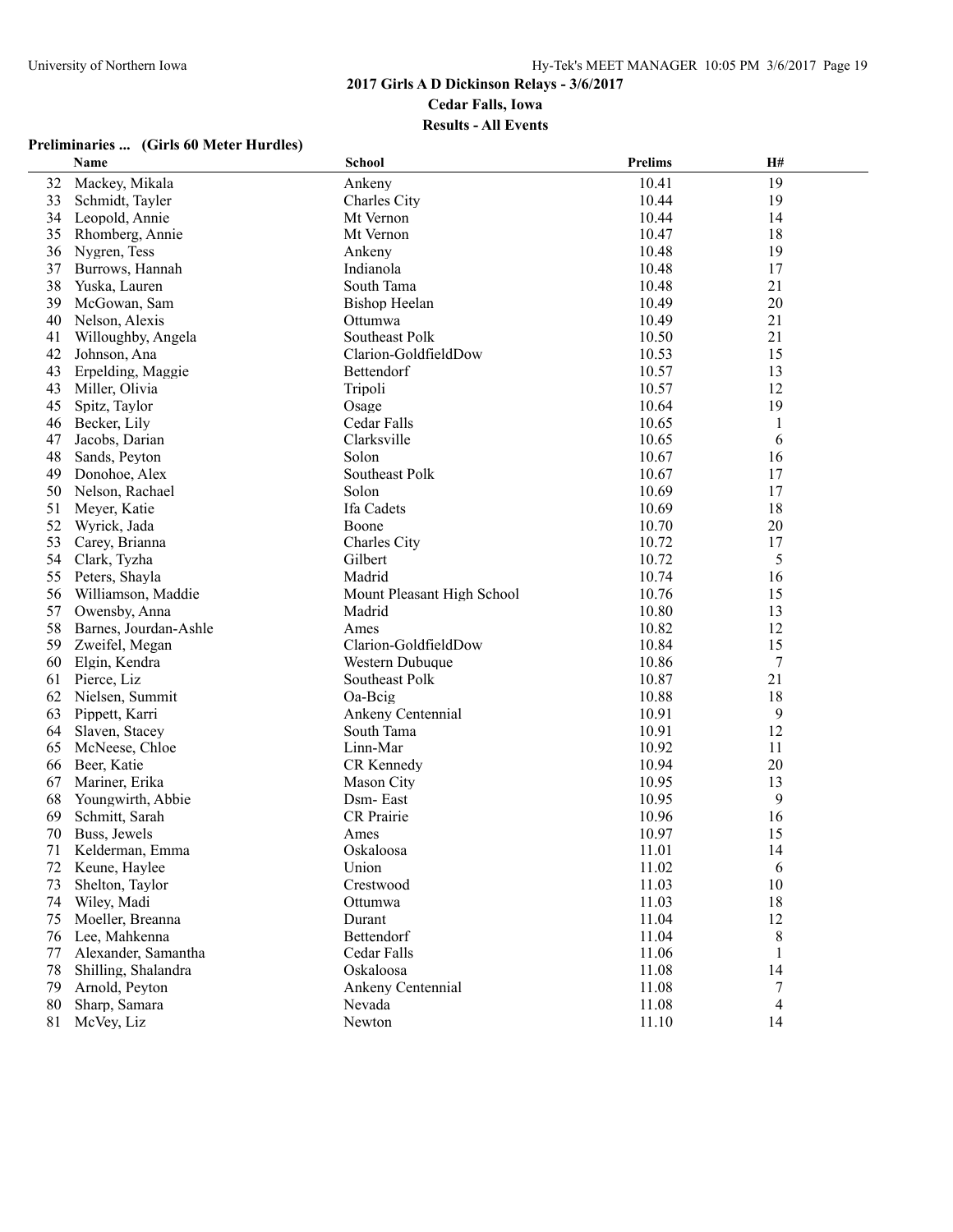# **2017 Girls A D Dickinson Relays - 3/6/2017 Cedar Falls, Iowa**

**Results - All Events**

## **Preliminaries ... (Girls 60 Meter Hurdles)**

|     | Name               | <b>School</b>          | <b>Prelims</b> | H# |  |
|-----|--------------------|------------------------|----------------|----|--|
| 82  | Johnson, Skyler    | Mason City             | 11.10          | 10 |  |
| 83  | Keigan, Lexi       | West Marshall          | 11.10          | 7  |  |
| 83  | Ziegler, Tiana     | Dsm-East               | 11.10          | 22 |  |
| 85  | Hawtrey, Darby     | North Cedar            | 11.11          | 19 |  |
| 86  | Tripp, Raeleigh    | Central DeWitt         | 11.14          | 13 |  |
| 87  | Schmitt, Hannah    | <b>East Sac County</b> | 11.16          | 7  |  |
| 88  | Lindner, Ashley    | Oa-Beig                | 11.18          | 9  |  |
| 89  | Hemann, Lindsay    | Osage                  | 11.19          | 16 |  |
| 90  | Cotant, Emma       | Crestwood              | 11.23          | 8  |  |
| 91  | Schaffer, Molly    | Madrid                 | 11.23          | 12 |  |
| 92  | Mitchell, Trinity  | Boone                  | 11.25          | 9  |  |
| 93  | Marting, Noa       | Jesup                  | 11.27          | 14 |  |
| 94  | Rizk, Katie        | <b>Bishop Heelan</b>   | 11.31          | 6  |  |
| 95  | Wiest, Shauna      | Urbandale              | 11.34          | 15 |  |
| 95  | Sharp, Caitlyn     | Nevada                 | 11.34          | 10 |  |
| 97  | Sonnenburg, Saylor | Valley-Wdm             | 11.34          | 10 |  |
| 98  | Graham, Keyarah    | Boone                  | 11.35          | 11 |  |
| 99  | Richard, Bree      | Gilbert                | 11.35          | 3  |  |
| 100 | Doohen, Brooke     | <b>Bishop Heelan</b>   | 11.35          | 9  |  |
| 101 | Scolaro, Allie     | Linn-Mar               | 11.36          | 10 |  |
| 102 | Jondle, Jordyn     | Clarion-GoldfieldDow   | 11.37          | 9  |  |
| 103 | Herger, Davia      | Vinton-Shellsburg      | 11.37          | 17 |  |
| 104 | Thomas, Hannah     | Mason City             | 11.37          | 12 |  |
| 105 | Erhardt, Olivia    | Vinton-Shellsburg      | 11.41          | 18 |  |
| 106 | Zesiger, Morgan    | Ottumwa                | 11.41          | 9  |  |
| 107 | Dierks, Mckenna    | Northeast              | 11.44          | 14 |  |
| 108 | Carter, Leah       | Sigourney              | 11.44          | 11 |  |
| 109 | Erhardt, Maddie    | Vinton-Shellsburg      | 11.45          | 17 |  |
| 110 | Anderegg, Rachel   | Clayton Ridge          | 11.45          | 10 |  |
| 111 | Abu-Assaf, Hala    | Johnston               | 11.46          | 2  |  |
| 112 | Graham, Ashton     | South Tama             | 11.46          | 15 |  |
| 113 | Price, Katie       | West Marshall          | 11.49          | 6  |  |
| 114 | Sidney, Mikala     | Ankeny                 | 11.50          | 19 |  |
| 115 | Huber, Clara       | Central DeWitt         | 11.50          | 11 |  |
| 116 | Allen, Brooke      | Oskaloosa              | 11.53          | 13 |  |
| 117 | Wachendorf, Andrea | North Cedar            | 11.54          | 11 |  |
| 118 | Carnine, Michaela  | Johnston               | 11.55          | 2  |  |
| 119 | Wright, Taiylor    | Ballard                | 11.56          | 11 |  |
| 120 | Kurimski, Bailey   | Carlisle               | 11.61          | 8  |  |
|     | 121 Ross, Chloe    | Clarksville            | 11.61          | 8  |  |
| 122 | Jensen, Jenna      | Jesup                  | 11.64          | 8  |  |
| 123 | Dirth, Lauren      | Muscatine              | 11.66          | 6  |  |
| 124 | Eick, Natalie      | Tripoli                | 11.67          | 7  |  |
| 125 | Kascel, Paisley    | Dub Hempstead          | 11.68          | 11 |  |
| 126 | VanErsveld, Baylee | B-G-M-Brook            | 11.74          | 20 |  |
| 127 | Doyle, Amanda      | Muscatine              | 11.77          | 8  |  |
| 128 | Dennler, Ariel     | Central elkader        | 11.77          | 5  |  |
| 129 | Litterer, Alex     | Charles City           | 11.77          | 16 |  |
| 130 | Tyler, Livvy       | Gilbert                | 11.79          | 3  |  |
| 131 | Coover, Marian     | B-G-M-Brook            | 11.79          | 20 |  |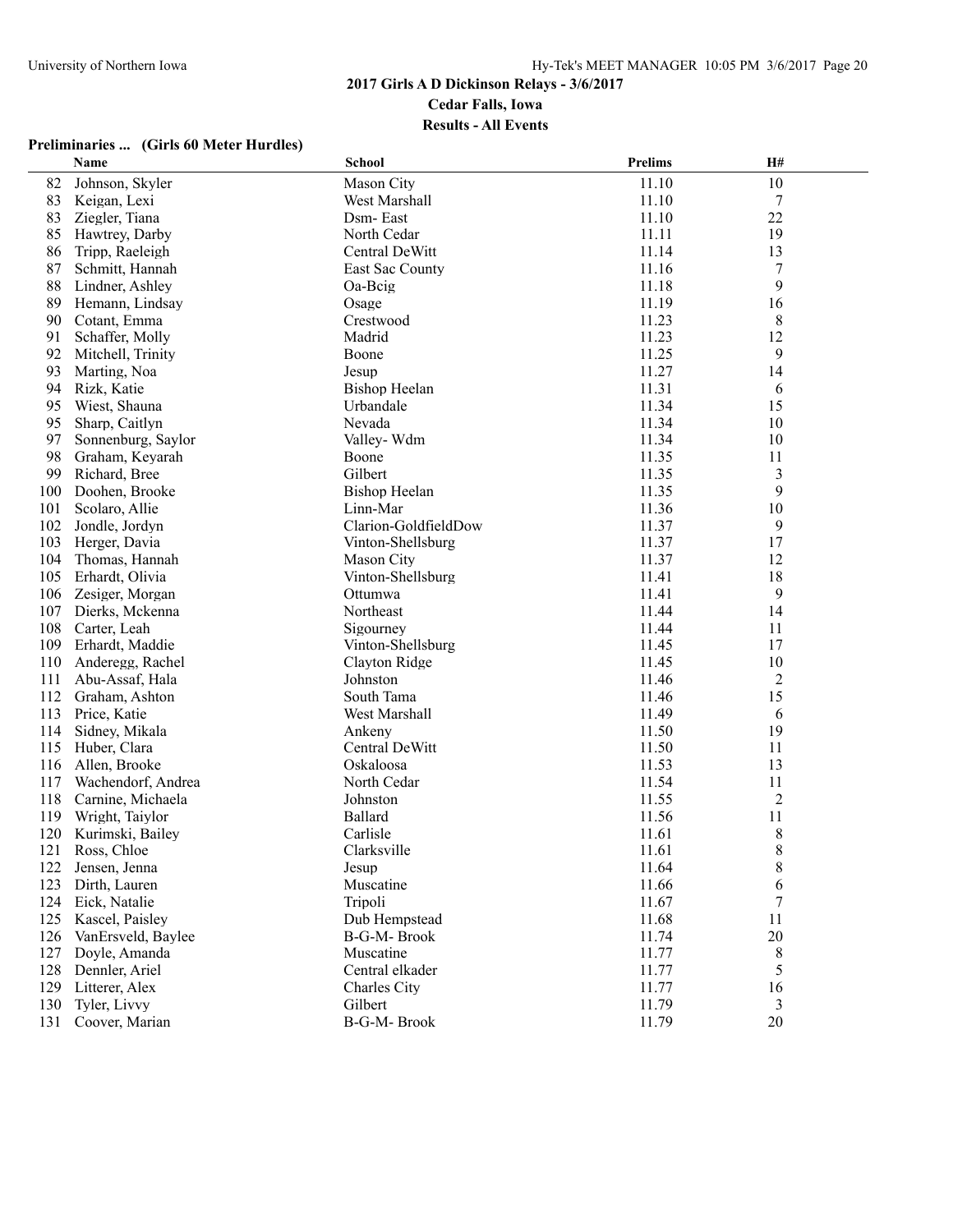# **Preliminaries ... (Girls 60 Meter Hurdles)**

|        | Name                                                     | <b>School</b>               | Prelims       | H#                               |  |
|--------|----------------------------------------------------------|-----------------------------|---------------|----------------------------------|--|
| 132    | Cory, Cassandra                                          | North Polk-A                | 11.81         | 4                                |  |
| 133    | Peiffer, JJ                                              | Dvpt-West                   | 11.84         | $\boldsymbol{7}$                 |  |
| 134    | Theroith, Jaela                                          | Wat East                    | 11.88         | 2                                |  |
| 135    | Judge, Emma                                              | Valley-Wdm                  | 11.89         | 16                               |  |
| 136    | Dausel, Kirsten                                          | Oa-Beig                     | 11.90         | 9                                |  |
| 137    | Bobst, Sadie                                             | Tripoli                     | 11.94         | 10                               |  |
| 138    | Gorham, Kara                                             | North Polk-A                | 12.00         | 5                                |  |
| 139    | Spooner, Natalie                                         | Northeast                   | 12.04         | 4                                |  |
| 140    | Gibbs, Andrea                                            | Jesup                       | 12.05         | 7                                |  |
| 141    | Thomas, Bre                                              | Dvpt-West                   | 12.07         | 5                                |  |
| 142    | Van Rockel, Halle                                        | Johnston                    | 12.12         | $\overline{c}$                   |  |
| 143    | Schroeder, Allison                                       | Sigourney                   | 12.18         | 14                               |  |
| 144    | Swanson, Sierra                                          | Dunkerton                   | 12.20         | 5                                |  |
| 145    | Rivoire, Briesjiet                                       | Linn-Mar                    | 12.27         | 1                                |  |
| 146    | Rabatach, Capri                                          | Clarksville                 | 12.32         | 4                                |  |
| 147    | Holland, Kaleigh                                         | B-G-M-Brook                 | 12.36         | 20                               |  |
| 148    | Hodges, Destiny                                          | Crestwood                   | 12.44         | 7                                |  |
| 149    | Magee, Ellie                                             | Dunkerton                   | 12.45         | $\mathfrak{Z}$                   |  |
| 150    | Humpal-Pash, Madeleine                                   | Nevada                      | 12.46         | 5                                |  |
| 151    |                                                          | Newton                      | 12.52         | 12                               |  |
| 152    | Lucas, Audrey                                            | Durant                      | 12.53         |                                  |  |
| 153    | Novinski, Tori                                           |                             | 12.55         | 6                                |  |
| 154    | Wehrle, Alexa                                            | Louisa-Musc.<br>Ifa Cadets  |               | $\mathfrak{Z}$<br>$\overline{4}$ |  |
|        | Katschke, Noelle                                         |                             | 12.62         |                                  |  |
| 155    | Kakert, Sarah                                            | Dvpt-West                   | 12.64         | 3                                |  |
| 156    | Barthelman, Autum                                        | Sigourney                   | 12.72         | 23                               |  |
| 157    | Furns, Paige                                             | Ifa Cadets                  | 12.83         | 5                                |  |
| 158    | Carr, Hanna                                              | CR Jefferson                | 12.91         | 8                                |  |
| 159    | Miller, Makayla                                          | East Sac County             | 12.94         | $\mathfrak{Z}$                   |  |
| 160    | Downing, Bailey                                          | Louisa-Musc.                | 13.07         | $\mathbf{1}$                     |  |
| 161    | Sander, Morgan                                           | North Cedar                 | 13.08         | 8                                |  |
| 162    | Morken, Hope                                             | Ames                        | 13.79         | 13                               |  |
| 163    | Marvin, Nicole                                           | Central DeWitt              | 13.85         | 13                               |  |
| 164    | Fadness, Hannah                                          | Dunkerton                   | 14.77         | 3                                |  |
| 165    | Bernholtz, Sailer                                        | Ballard                     | 15.14         | 11                               |  |
| $---$  | Huddleson, Madison                                       | West Central Valley         | <b>DQ</b>     | 5                                |  |
|        | <b>Girls 60 Meter Hurdles</b>                            |                             |               |                                  |  |
|        | <b>National HS:</b><br>8.02<br>3/13/2016<br>$\mathbf{I}$ | Tonea Marshall, Seguin (TX) |               |                                  |  |
|        | Name                                                     | School                      | <b>Finals</b> | H#                               |  |
| Finals |                                                          |                             |               |                                  |  |
| 1      | Welch, Valerie                                           | Ic-West                     | 8.99          |                                  |  |
| 2      | Winger, Sydney                                           | Waukee                      | 9.15          | $\frac{2}{2}$                    |  |
| 3      | Schau, Hannah                                            | Waukee                      | 9.24          | $\overline{\mathbf{c}}$          |  |
| 4      | Bergmann, MiAsia                                         | CR Jefferson                | 9.30          | $\overline{c}$                   |  |
|        |                                                          | Waukee                      | 9.36          |                                  |  |
| 5      | Nelson, Lauren                                           |                             |               | $\,1$                            |  |
| 6      | Lambson, Aricka                                          | Carlisle                    | 9.63          | $\overline{c}$                   |  |
| 7      | Eilander, Kayla                                          | Ankeny Centennial           | 9.66          | $\overline{c}$                   |  |
| 8      | Hudson, Megan                                            | Union                       | 9.71          | $\mathbf{1}$                     |  |
| 9      | Bresh, Najat                                             | Dsm-East                    | 9.74          | $\overline{c}$                   |  |
| 10     | Mottet, Bailey                                           | Urbandale                   | 9.80          | 1                                |  |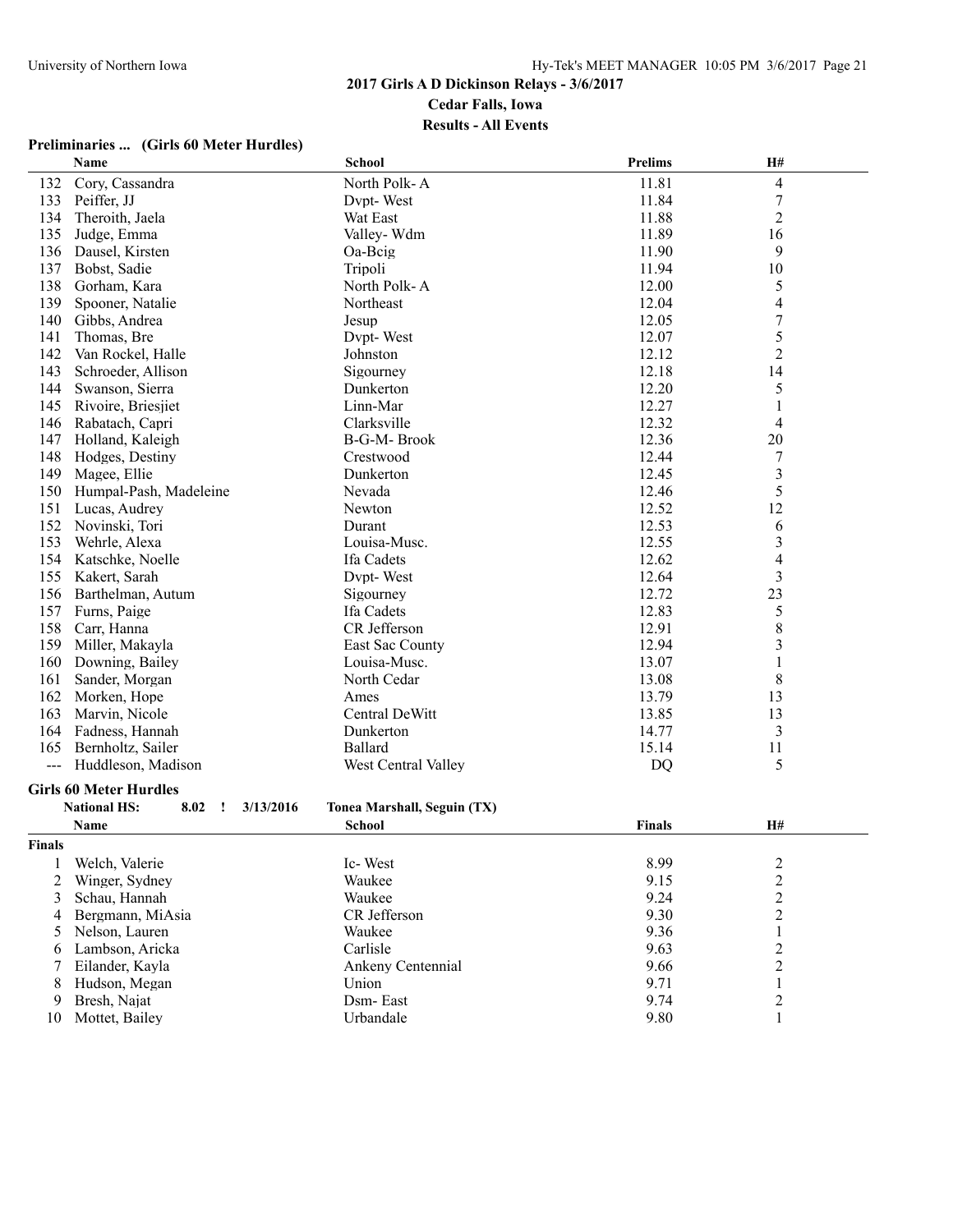# **Finals ... (Girls 60 Meter Hurdles)**

|                | Name                                      | <b>School</b>                     | <b>Finals</b> | H#                      |  |
|----------------|-------------------------------------------|-----------------------------------|---------------|-------------------------|--|
| 11             | Bahl, Elayna                              | Western Dubuque                   | 9.89          | $\overline{c}$          |  |
| 12             | Haack, Jocelyn                            | Carlisle                          | 9.89          | 1                       |  |
| 13             | McAllister, Natalie                       | CR Kennedy                        | 9.92          |                         |  |
| 14             | Mottet, Billie                            | Urbandale                         | 9.94          |                         |  |
| 15             | Yardley, Cassie                           | Valley-Wdm                        | 10.01         |                         |  |
| 16             | Burken, Grace                             | Cedar Falls                       | 10.29         | 1                       |  |
|                | Girls 4x200 Meter Relay                   |                                   |               |                         |  |
|                | <b>National HS:</b><br>1:35.86<br>$\cdot$ | 3/16/2003<br>Poly (CA), Poly (CA) |               |                         |  |
|                |                                           | Solomon, Lee, Dorsey, Solomon     |               |                         |  |
|                |                                           |                                   |               | H#                      |  |
|                | <b>Team</b>                               | Relay                             | <b>Finals</b> |                         |  |
| <b>Finals</b>  |                                           |                                   |               |                         |  |
| 1              | Davenport Assumption                      | A                                 | 1:46.12       | 10                      |  |
| $\overline{c}$ | Southeast Polk                            | A                                 | 1:46.26       | 10                      |  |
| 3              | Wat East                                  | A                                 | 1:48.45       | 10                      |  |
| 4              | Waukee                                    | A                                 | 1:49.54       | 10                      |  |
| 5              | Bettendorf                                | A                                 | 1:49.84       | 10                      |  |
| 6              | Valley-Wdm                                | A                                 | 1:51.53       | 9                       |  |
| 7              | Adm                                       | A                                 | 1:51.82       | 8                       |  |
| 8              | Ankeny                                    | A                                 | 1:52.23       | 9                       |  |
| 9              | CR Prairie                                | A                                 | 1:52.46       | 7                       |  |
| 10             | Waterloo                                  | A                                 | 1:52.61       | 9                       |  |
| 11             | CR Kennedy                                | A                                 | 1:52.65       | 7                       |  |
| 12             | Madrid                                    | A                                 | 1:52.73       | 8                       |  |
| 13             | Western Dubuque                           | A                                 | 1:52.96       | 8                       |  |
| 14             | Union                                     | A                                 | 1:53.08       | 4                       |  |
| 15             | Dsm-East                                  | A                                 | 1:53.24       | 10                      |  |
| 16             | Ic-West                                   | A                                 | 1:53.46       | 7                       |  |
| 17             | Linn-Mar                                  | A                                 | 1:53.53       | 9                       |  |
| 18             | Ankeny Centennial                         | A                                 | 1:53.99       | $\boldsymbol{7}$        |  |
| 19             | Mt Vernon                                 | A                                 | 1:54.40       | 8                       |  |
| 20             | Cedar Falls                               | A                                 | 1:54.40       | 7                       |  |
| 21             | Ames                                      | A                                 | 1:54.41       | 7                       |  |
| 22             | Charles City                              | A                                 | 1:54.50       | 8                       |  |
| 23             | Vinton-Shellsburg                         | A                                 | 1:55.88       | 4                       |  |
| 24             | Indianola                                 | A                                 | 1:56.14       | 3                       |  |
| 25             | <b>Bishop Heelan</b>                      | A                                 | 1:56.16       | 10                      |  |
| 26             | Sigourney                                 | A                                 | 1:56.63       | 6                       |  |
| 27             | North Cedar                               | A                                 | 1:56.66       | 5                       |  |
|                | 28 Urbandale                              | A                                 | 1:56.75       | 6                       |  |
| 29             | Oskaloosa                                 | A                                 | 1:56.87       | 4                       |  |
| 30             | Boone                                     | A                                 | 1:57.19       | 8                       |  |
| 31             | Clarion-GoldfieldDow                      | A                                 | 1:57.58       | $\overline{\mathbf{c}}$ |  |
| 32             | Spencer                                   | A                                 | 1:57.70       | 7                       |  |
| 33             | Crestwood                                 | A                                 | 1:57.88       | 4                       |  |
| 34             | Louisa-Musc.                              | A                                 | 1:58.03       | 5                       |  |
| 35             | Ottumwa                                   | A                                 | 1:58.25       | 3                       |  |
| 36             | Beckman-D                                 | A                                 | 1:58.26       | 5                       |  |
| 37             | Solon                                     | A                                 | 1:58.43       | 2                       |  |
|                | 38 Oa-Beig                                | A                                 | 1:58.52       | 9                       |  |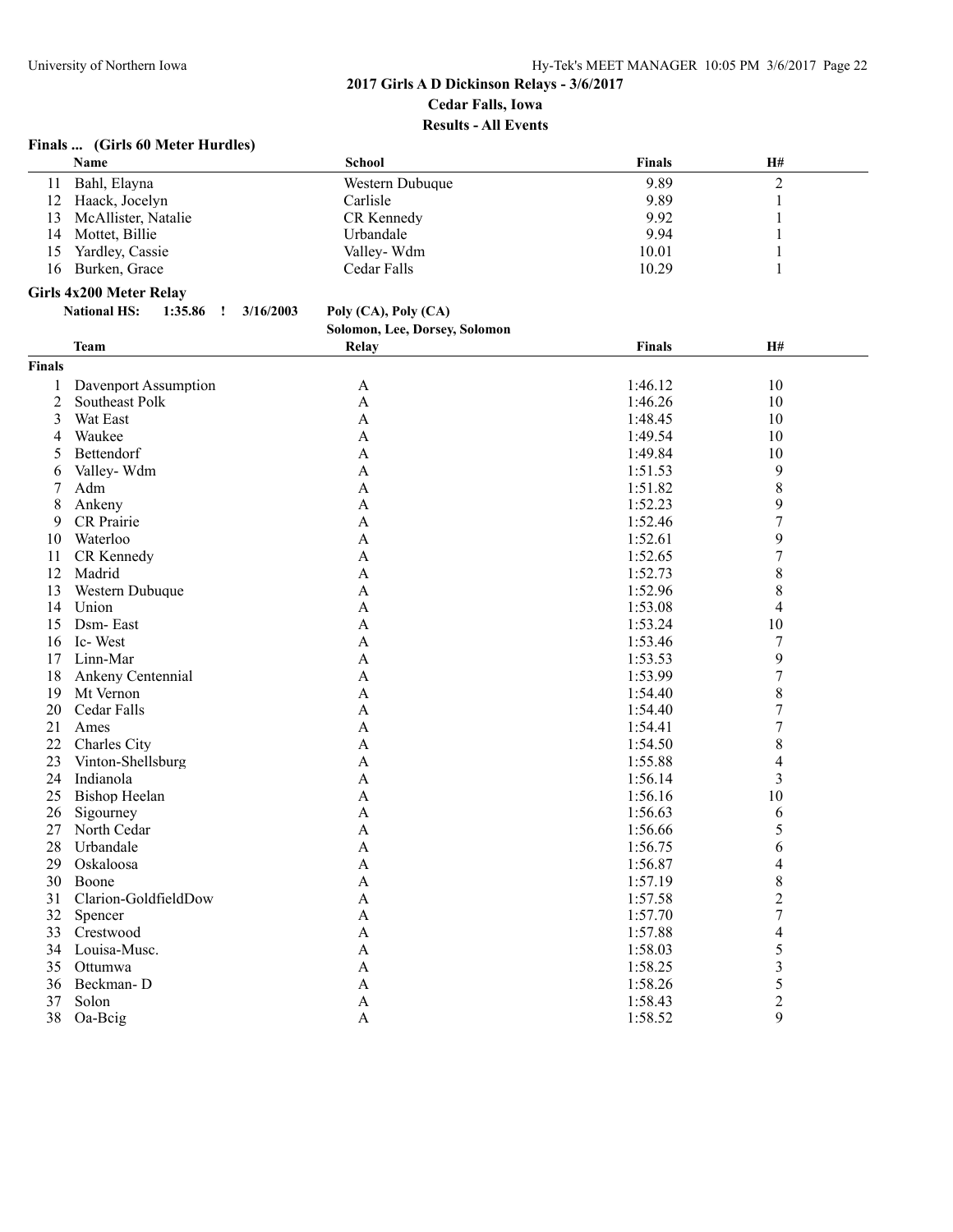## **Finals ... (Girls 4x200 Meter Relay)**

|    | <b>Team</b>                | <b>Relay</b> | <b>Finals</b> | H#             |  |
|----|----------------------------|--------------|---------------|----------------|--|
| 39 | Muscatine                  | A            | 1:58.56       | 5              |  |
| 40 | North Polk-A               | A            | 1:58.60       | 5              |  |
| 41 | Williamsburg               | A            | 1:58.78       | 3              |  |
| 42 | Northeast                  | A            | 1:58.78       | 3              |  |
| 43 | <b>B-G-M-Brook</b>         | A            | 1:59.05       | 3              |  |
| 44 | Osage                      | A            | 1:59.44       | 6              |  |
| 45 | Dike-NH                    | A            | 1:59.75       | 5              |  |
| 46 | Gilbert                    | A            | 1:59.75       | $\overline{c}$ |  |
| 47 | Mason City                 | A            | 1:59.80       | 6              |  |
| 48 | CR Jefferson               | A            | 2:00.15       | 6              |  |
| 49 | Durant                     | A            | 2:00.20       | $\overline{c}$ |  |
| 50 | Bondurant-Farrar           | A            | 2:00.20       | 5              |  |
| 51 | Calamus Wheatland          | A            | 2:00.29       | 4              |  |
| 52 | Dub Hempstead              | A            | 2:00.68       | 8              |  |
| 53 | Mount Pleasant High School | A            | 2:00.76       | 3              |  |
| 54 | Johnston                   | A            | 2:00.96       | 3              |  |
| 55 | Nevada                     | A            | 2:01.21       | 4              |  |
| 56 | East Sac County            | A            | 2:01.26       | $\overline{c}$ |  |
| 57 | South Tama                 | A            | 2:01.44       | $\overline{4}$ |  |
| 58 | Tripoli                    | A            | 2:01.57       | $\overline{c}$ |  |
| 59 | West Marshall              | A            | 2:01.90       | $\overline{2}$ |  |
| 60 | West Central Valley        | A            | 2:02.02       | 6              |  |
| 61 | DM North Girls             | A            | 2:02.38       |                |  |
| 62 | Clinton                    | A            | 2:02.65       |                |  |
| 63 | Clayton Ridge              | $\mathbf{A}$ | 2:02.71       |                |  |
| 64 | Clarksville                | A            | 2:02.72       |                |  |
| 65 | Dvpt-West                  | A            | 2:03.28       | 9              |  |
| 66 | Regina                     | A            | 2:05.02       | 3              |  |
| 67 | Central DeWitt             | A            | 2:05.39       | $\overline{2}$ |  |
| 68 | West Liberty               | A            | 2:06.97       |                |  |
| 69 | Ballard                    | $\mathbf{A}$ | 2:07.07       |                |  |
| 70 | Ifa Cadets                 | A            | 2:07.52       |                |  |
| 71 | Dunkerton                  | A            | 2:17.17       |                |  |
|    |                            |              |               |                |  |

#### **Girls 4x400 Meter Relay**

| National HS: |  | $3:38.91$ $\mid$ $3/14/2004$ | Poly (CA), Poly (CA)        |
|--------------|--|------------------------------|-----------------------------|
|              |  |                              | Harris, Lee, Woods, Solomon |

|               | <b>Team</b>          | Relay | Finals  | H# |  |
|---------------|----------------------|-------|---------|----|--|
| Finals        |                      |       |         |    |  |
|               | Davenport Assumption | А     | 4:00.43 |    |  |
| 2             | Southeast Polk       | A     | 4:07.12 |    |  |
| $\mathcal{E}$ | Bettendorf           | A     | 4:08.73 |    |  |
|               | 4 CR Jefferson       | A     | 4:09.87 |    |  |
|               | 5 North Cedar        | A     | 4:12.96 |    |  |
| 6             | Waukee               | A     | 4:16.82 |    |  |
|               | Urbandale            | А     | 4:21.47 |    |  |
| 8.            | Solon                | А     | 4:21.66 |    |  |
| 9             | Ames                 | А     | 4:22.22 | h  |  |
| 10            | CR Prairie           | А     | 4:23.85 |    |  |
| 11            | North Polk-A         | A     | 4:24.67 | n  |  |
|               |                      |       |         |    |  |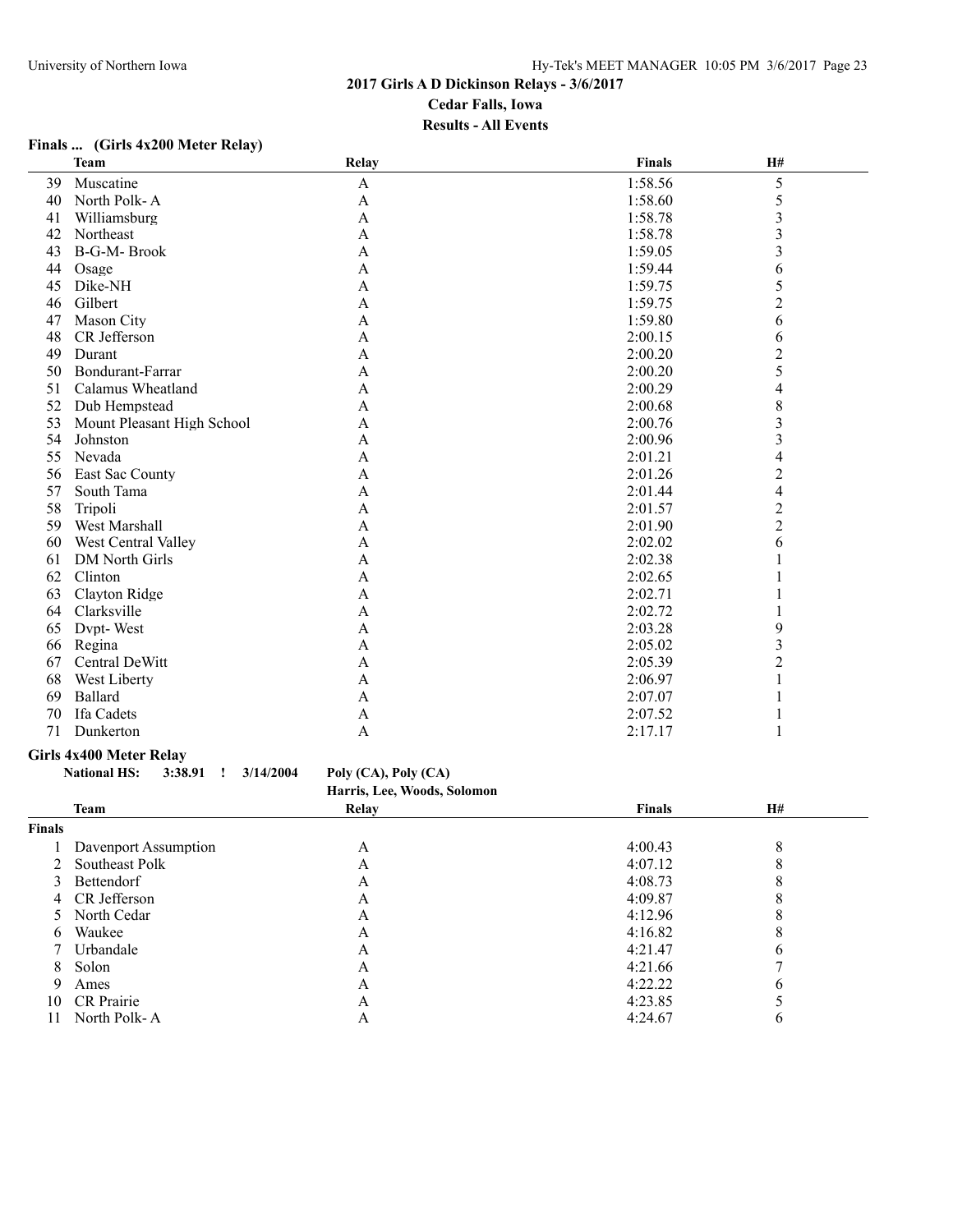# **Finals ... (Girls 4x400 Meter Relay)**

|        | <b>Team</b>                                     | Relay                                          | <b>Finals</b> | H#               |  |
|--------|-------------------------------------------------|------------------------------------------------|---------------|------------------|--|
| 12     | Carlisle                                        | $\mathbf{A}$                                   | 4:24.80       | 5                |  |
| 13     | Dub Hempstead                                   | A                                              | 4:25.70       | $\boldsymbol{7}$ |  |
| 14     | Ankeny                                          | $\mathbf{A}$                                   | 4:26.34       | $\boldsymbol{7}$ |  |
| 15     | Adm                                             | A                                              | 4:26.38       | $\boldsymbol{7}$ |  |
| 16     | <b>Bishop Heelan</b>                            | A                                              | 4:28.76       | $\,$ $\,$        |  |
| 17     | Central elkader                                 | A                                              | 4:28.83       | 5                |  |
| 18     | Johnston                                        | $\mathbf{A}$                                   | 4:29.40       | 6                |  |
| 19     | Ottumwa                                         | A                                              | 4:29.49       | 5                |  |
| 20     | Spencer                                         | A                                              | 4:29.98       | 4                |  |
| 21     | Linn-Mar                                        | $\mathbf{A}$                                   | 4:30.41       | 6                |  |
| 22     | Dike-NH                                         | A                                              | 4:31.04       | 6                |  |
| 23     | Beckman-D                                       | A                                              | 4:31.95       | 3                |  |
| 24     | Waterloo                                        | A                                              | 4:32.80       | $\overline{4}$   |  |
| 25     | Indianola                                       | $\mathbf{A}$                                   | 4:32.82       | $\overline{7}$   |  |
| 26     | Ifa Cadets                                      | A                                              | 4:33.19       | 3                |  |
| 27     | Ankeny Centennial                               | A                                              | 4:33.37       | 4                |  |
| 28     | Ic-West                                         | A                                              | 4:34.34       | 1                |  |
| 29     | Northeast                                       | A                                              | 4:34.44       | 5                |  |
| 30     | Valley-Wdm                                      | $\mathbf{A}$                                   | 4:37.17       | 4                |  |
| 31     | Clarion-GoldfieldDow                            | $\mathbf{A}$                                   | 4:37.63       | 5                |  |
| 32     | CR Kennedy                                      | $\mathbf{A}$                                   | 4:39.81       | 6                |  |
| 33     | Tripoli                                         | $\mathbf{A}$                                   | 4:40.30       | $\overline{c}$   |  |
| 34     | Mason City                                      | A                                              | 4:41.42       | 3                |  |
| 35     | Bondurant-Farrar                                | $\mathbf{A}$                                   | 4:44.73       | 4                |  |
| 36     | Newton                                          | $\mathbf{A}$                                   | 4:46.42       | $\mathfrak{Z}$   |  |
| 37     | Clarksville                                     | $\mathbf{A}$                                   | 4:48.44       | 3                |  |
| 38     | South Tama                                      | $\mathbf{A}$                                   | 4:49.27       | 3                |  |
| 39     | Union                                           | $\mathbf{A}$                                   | 4:50.13       | $\overline{c}$   |  |
| 40     | Wat East                                        | A                                              | 4:50.60       | 4                |  |
| 41     | Cedar Falls                                     | $\mathbf{A}$                                   | 4:50.84       | $\boldsymbol{2}$ |  |
| 42     | Crestwood                                       | $\mathbf{A}$                                   | 4:51.28       | $\overline{c}$   |  |
| 43     | DM North Girls                                  | A                                              | 4:52.38       | $\overline{c}$   |  |
| 44     | Dunkerton                                       | A                                              | 4:55.39       | $\boldsymbol{2}$ |  |
| 45     | West Central Valley                             | A                                              | 4:55.43       | $\overline{c}$   |  |
| 46     | Vinton-Shellsburg                               | A                                              | 4:56.56       | 4                |  |
| 47     | Charles City                                    | A                                              | 5:00.02       | 1                |  |
| 48     | Nevada                                          | $\mathbf{A}$                                   | 5:00.66       |                  |  |
| 49     | Dvpt-West                                       | $\mathbf{A}$                                   | 5:00.79       | 5                |  |
| 50     | East Sac County                                 | A                                              | 5:04.15       |                  |  |
|        | 51 Boone                                        | A                                              | 5:12.37       |                  |  |
|        | 52 B-G-M- Brook                                 | A                                              | 5:17.54       | 1                |  |
| 53     | West Liberty                                    | A                                              | 5:28.11       |                  |  |
| $---$  | West Marshall                                   | A                                              | DQ            | 3                |  |
|        | Girls 4x800 Meter Relay                         |                                                |               |                  |  |
|        | <b>National HS:</b><br>3/1/2002<br>8:53.67<br>÷ | Boys & Girls, Brooklyn (NY), Boys & Girls (NY) |               |                  |  |
|        |                                                 | Vargas, Fernandez, Francis, Livingston         |               |                  |  |
|        | <b>Team</b>                                     | Relay                                          | Finals        | H#               |  |
| Finals |                                                 |                                                |               |                  |  |
| 1      | Waukee                                          | A                                              | 9:42.54       | 5                |  |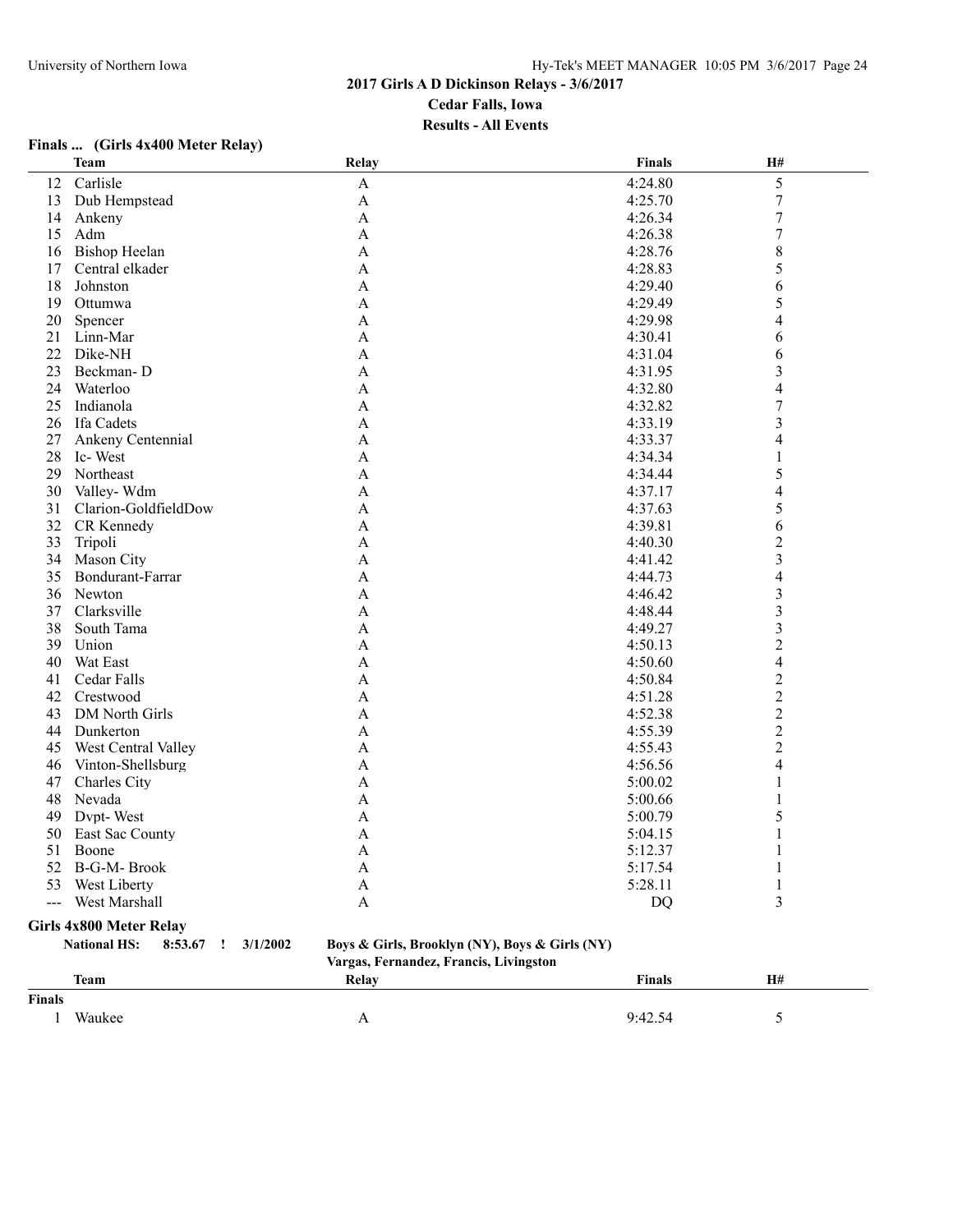#### **Finals ... (Girls 4x800 Meter Relay)**

|    | <b>Team</b>                | Relay                     | <b>Finals</b> | H#                       |  |
|----|----------------------------|---------------------------|---------------|--------------------------|--|
| 2  | Cedar Falls                | $\mathbf{A}$              | 9:59.02       | $\mathfrak s$            |  |
| 3  | Johnston                   | $\boldsymbol{\mathsf{A}}$ | 10:05.31      | 5                        |  |
| 4  | Bettendorf                 | $\mathbf{A}$              | 10:07.87      | 5                        |  |
| 5  | Ic-West                    | A                         | 10:14.75      | $\mathfrak{Z}$           |  |
| 6  | Ankeny Centennial          | A                         | 10:21.61      | 5                        |  |
| 7  | Ottumwa                    | $\mathbf{A}$              | 10:23.56      | 3                        |  |
| 8  | Southeast Polk             | $\mathbf{A}$              | 10:25.07      | 4                        |  |
| 9  | Mt Vernon                  | $\mathbf{A}$              | 10:26.37      | 5                        |  |
| 10 | West Marshall              | $\mathbf{A}$              | 10:27.27      | 3                        |  |
| 11 | Fort Madsion               | $\mathbf{A}$              | 10:28.51      | 3                        |  |
| 12 | Ankeny                     | $\mathbf{A}$              | 10:29.49      | 5                        |  |
| 13 | <b>Bishop Heelan</b>       | $\mathbf{A}$              | 10:30.51      | 5                        |  |
| 14 | Indianola                  | $\mathbf{A}$              | 10:31.74      | 5                        |  |
| 15 | Urbandale                  | $\boldsymbol{\mathsf{A}}$ | 10:31.97      | 4                        |  |
| 16 | Dike-NH                    | $\mathbf{A}$              | 10:32.48      | 4                        |  |
| 17 | Davenport Assumption       | A                         | 10:36.00      | 4                        |  |
| 18 | North Polk-A               | A                         | 10:38.87      | 3                        |  |
| 19 | Dub Hempstead              | $\mathbf{A}$              | 10:40.04      | 5                        |  |
| 20 | Adm                        | $\mathbf{A}$              |               |                          |  |
| 21 | Valley-Wdm                 | $\mathbf{A}$              | 10:40.10      | 5                        |  |
|    |                            |                           | 10:44.45      | $\mathfrak{Z}$           |  |
| 22 | Spencer                    | $\mathbf{A}$              | 10:44.79      | 5                        |  |
| 23 | Central DeWitt             | $\mathbf{A}$              | 10:46.94      | 4                        |  |
| 24 | North Cedar                | $\mathbf{A}$              | 10:50.25      | 3                        |  |
| 25 | Linn-Mar                   | $\mathbf{A}$              | 10:50.45      | $\overline{4}$           |  |
| 26 | Ames                       | $\mathbf{A}$              | 10:51.18      | 3                        |  |
| 27 | Waukon                     | $\boldsymbol{\mathsf{A}}$ | 10:52.18      | $\overline{\mathcal{L}}$ |  |
| 28 | Charles City               | $\mathbf{A}$              | 10:52.57      | 3                        |  |
| 29 | Ifa Cadets                 | A                         | 10:53.83      | 1                        |  |
| 30 | Mount Pleasant High School | A                         | 10:58.49      | $\overline{c}$           |  |
| 31 | CR Kennedy                 | $\mathbf{A}$              | 10:58.84      | $\overline{\mathcal{L}}$ |  |
| 32 | Oskaloosa                  | $\mathbf{A}$              | 11:04.93      | $\overline{c}$           |  |
| 33 | Williamsburg               | $\mathbf{A}$              | 11:11.13      | $\overline{c}$           |  |
| 34 | Vinton-Shellsburg          | $\mathbf{A}$              | 11:16.17      | 4                        |  |
| 35 | Ballard                    | A                         | 11:17.85      | 4                        |  |
| 36 | Muscatine                  | A                         | 11:18.81      | 3                        |  |
| 37 | Gilbert                    | A                         | 11:18.86      | 4                        |  |
| 38 | Osage                      | A                         | 11:20.02      | 4                        |  |
| 39 | West Central Valley        | A                         | 11:20.73      | $\overline{\mathbf{c}}$  |  |
| 40 | Madrid                     | A                         | 11:20.75      | $\overline{2}$           |  |
|    | 41 Boone                   | A                         | 11:22.13      | 3                        |  |
| 42 | Clarksville                | A                         | 11:24.85      | 1                        |  |
| 43 | Solon                      | A                         | 11:26.23      | $\overline{2}$           |  |
| 44 | Union                      | A                         | 11:28.72      | 1                        |  |
| 45 | Tripoli                    | A                         | 11:30.08      |                          |  |
|    | 46 Wat East                | A                         | 11:32.05      |                          |  |
| 47 | South Tama                 | $\mathbf{A}$              | 11:39.82      | 2                        |  |
| 48 | Crestwood                  | A                         | 11:39.96      | 2                        |  |
| 49 | Regina                     | A                         | 11:42.85      |                          |  |
|    | 50 Beckman-D               | $\mathbf{A}$              | 11:42.89      |                          |  |
|    | 51 Clarion-GoldfieldDow    | $\boldsymbol{\mathsf{A}}$ | 11:43.78      |                          |  |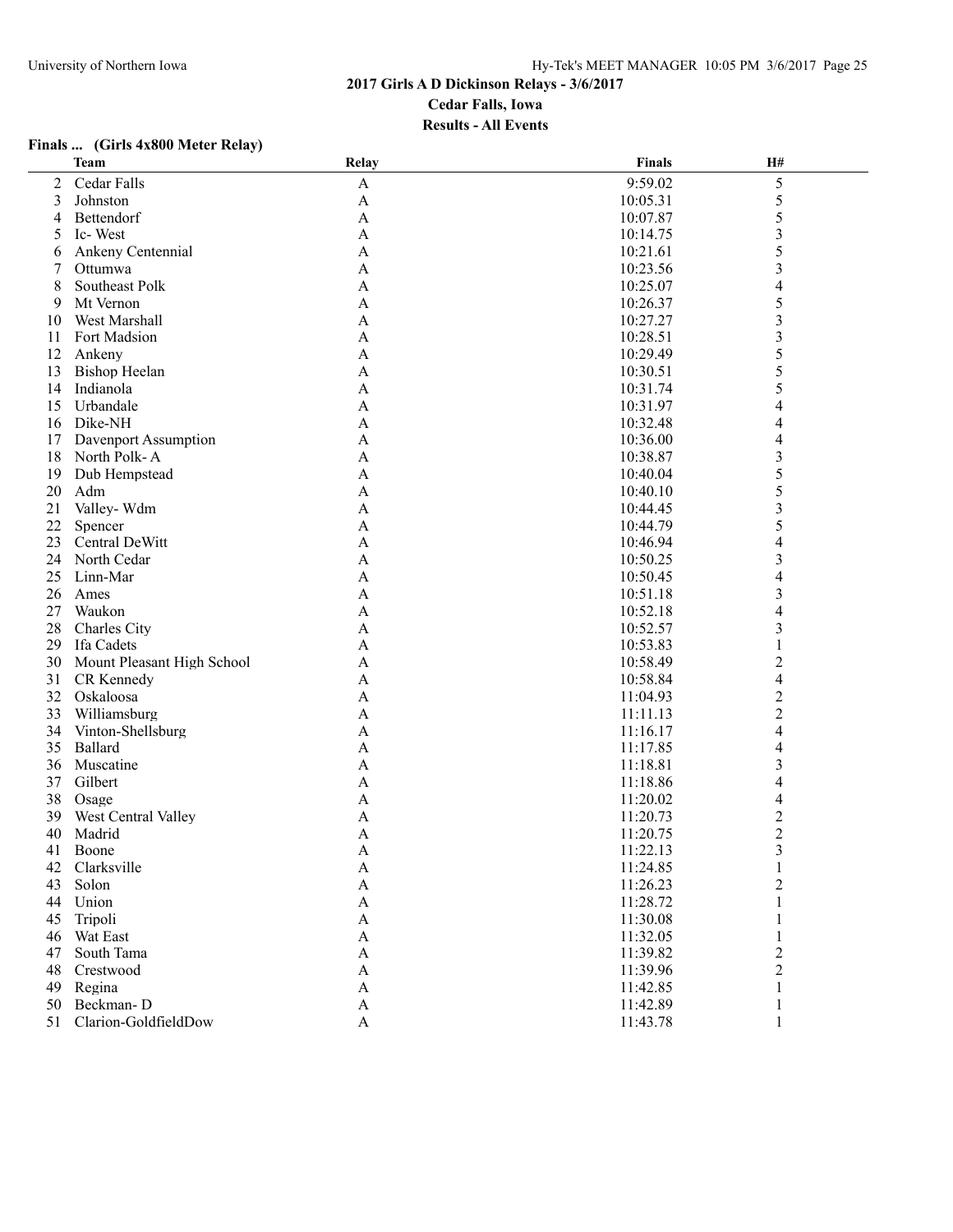# **Finals ... (Girls 4x800 Meter Relay)**

|               | <b>Team</b>                                     | Relay                                           | <b>Finals</b> |       | H#                      |
|---------------|-------------------------------------------------|-------------------------------------------------|---------------|-------|-------------------------|
| 52            | Durant                                          | A                                               | 11:49.66      |       |                         |
| 53            | Bondurant-Farrar                                | $\mathbf{A}$                                    | 11:57.61      |       | 1                       |
| 54            | Nevada                                          | A                                               | 12:03.73      |       | $\overline{c}$          |
| 55            | Newton                                          | A                                               | 12:05.89      |       | $\overline{2}$          |
| 56            | Dunkerton                                       | A                                               | 12:07.03      |       | $\mathbf{1}$            |
| 57            | Mason City                                      | A                                               | 12:11.38      |       | $\overline{2}$          |
| 58            | Carlisle                                        | A                                               | 12:22.84      |       | $\overline{2}$          |
| 59            | East Sac County                                 | A                                               | 12:23.19      |       | 1                       |
| 60            | Dsm-East                                        | A                                               | 12:29.24      |       |                         |
| 61            | B-G-M-Brook                                     | A                                               | 12:32.44      |       | 1                       |
|               | Dvpt-West                                       | A                                               | DQ            |       | $\overline{\mathbf{3}}$ |
|               | <b>DM</b> North Girls                           | A                                               | DQ            |       | 3                       |
|               | <b>Girls High Jump</b>                          |                                                 |               |       |                         |
|               | <b>National HS:</b><br>$6 - 06.25$<br>3/12/2016 |                                                 |               |       |                         |
|               |                                                 | Vashti Cunningham, Gorman (NV)<br><b>School</b> | <b>Finals</b> |       |                         |
|               | Name                                            |                                                 |               |       |                         |
| <b>Finals</b> |                                                 |                                                 |               |       |                         |
|               | Durr, Josie                                     | Solon                                           | 5-06.00       | 1.67m | $\overline{c}$          |
| 2             | Slaven, Stacey                                  | South Tama                                      | $5-04.00$     | 1.62m | $\overline{c}$          |
| 3             | Gorham, Maria                                   | North Polk-A                                    | $5 - 02.00$   | 1.57m | $\overline{c}$          |
| 3             | Hawtrey, Darby                                  | North Cedar                                     | 5-02.00       | 1.57m | $\overline{c}$          |
| 3             | Courneya, Caley                                 | Williamsburg                                    | $5 - 02.00$   | 1.57m | $\overline{c}$          |
| 6             | Durbin, Sydney                                  | Oa-Beig                                         | $J5-02.00$    | 1.57m | $\overline{c}$          |
| 7             | Havermann, Chloe                                | Waukee                                          | $J5-02.00$    | 1.57m | $\overline{c}$          |
| 8             | Roquet, Ellie                                   | Johnston                                        | $J5-02.00$    | 1.57m | $\overline{c}$          |
| 8             | Kimbrough, Auriona                              | Cedar Falls                                     | $J5-02.00$    | 1.57m | $\overline{c}$          |
| 10            | Staudt, Alyssa                                  | Rockford Girls                                  | $J5-02.00$    | 1.57m | $\overline{\mathbf{c}}$ |
| 11            | Nelson, Lauren                                  | Waukee                                          | 5-00.00       | 1.52m | $\overline{c}$          |
| 11            | Shilling, Shalandra                             | Oskaloosa                                       | 5-00.00       | 1.52m | $\overline{c}$          |
| 11            | Pressler, Skyler                                | Linn-Mar                                        | 5-00.00       | 1.52m | $\overline{c}$          |
| 11            | Hermsen, Cassie                                 | Western Dubuque                                 | $5 - 00.00$   | 1.52m | $\overline{c}$          |
| 11            | Smith, Abby                                     | Solon                                           | $5 - 00.00$   | 1.52m | $\overline{c}$          |
| 11            | Manning, Tarrel                                 | Wat East                                        | 5-00.00       | 1.52m | $\overline{c}$          |
| 11            | Jones, Calea                                    | Ankeny Centennial                               | $5 - 00.00$   | 1.52m | $\mathbf{1}$            |
| 18            | Braaten, Annika                                 | Bettendorf                                      | 4-10.00       | 1.47m | $\overline{c}$          |
| 18            | Kelderman, Emma                                 | Oskaloosa                                       | $4 - 10.00$   | 1.47m | $\overline{c}$          |
| 18            | Gradwell, Isabelle                              | West Marshall                                   | $4 - 10.00$   | 1.47m | $\mathbf{1}$            |
| 18            | Sandman, Bailey                                 | Dub Hempstead                                   | $4 - 10.00$   | 1.47m | 1                       |
| 18            | Smothers, Amber                                 | Dub Hempstead                                   | $4 - 10.00$   | 1.47m | $\overline{c}$          |
| 18            | Powers, Audrey                                  | Union                                           | $4 - 10.00$   | 1.47m | 2                       |
| 18            | Bush, Jasmyn                                    | Union                                           | 4-10.00       | 1.47m | 1                       |
| 18            | Baptise, Dajah                                  | Ankeny                                          | 4-10.00       | 1.47m | 2                       |
| 18            | Schwamman, Libby                                | Osage                                           | $4 - 10.00$   | 1.47m | 1                       |
| 18            | Smith, Raelynn                                  | Cedar Falls                                     | $4 - 10.00$   | 1.47m | 1                       |
| 18            | Nickerson, Kacy                                 | Ottumwa                                         | 4-10.00       | 1.47m | 1                       |
| 18            | Krahn, Kara                                     | Johnston                                        | 4-10.00       | 1.47m | $\overline{c}$          |
| 18            | Nead, Kendall                                   | Johnston                                        | 4-10.00       | 1.47m | $\mathbf{1}$            |
| 18            | Sharar, Olivia                                  | Ankeny                                          | 4-10.00       | 1.47m | $\overline{c}$          |
|               |                                                 |                                                 | $4 - 10.00$   | 1.47m |                         |
| 18            | Kubic, Madi                                     | Valley-Wdm                                      |               |       | $\mathbf{1}$            |
| 18            | Ahartz, Adelynn                                 | Carlisle                                        | 4-10.00       | 1.47m | $\overline{c}$          |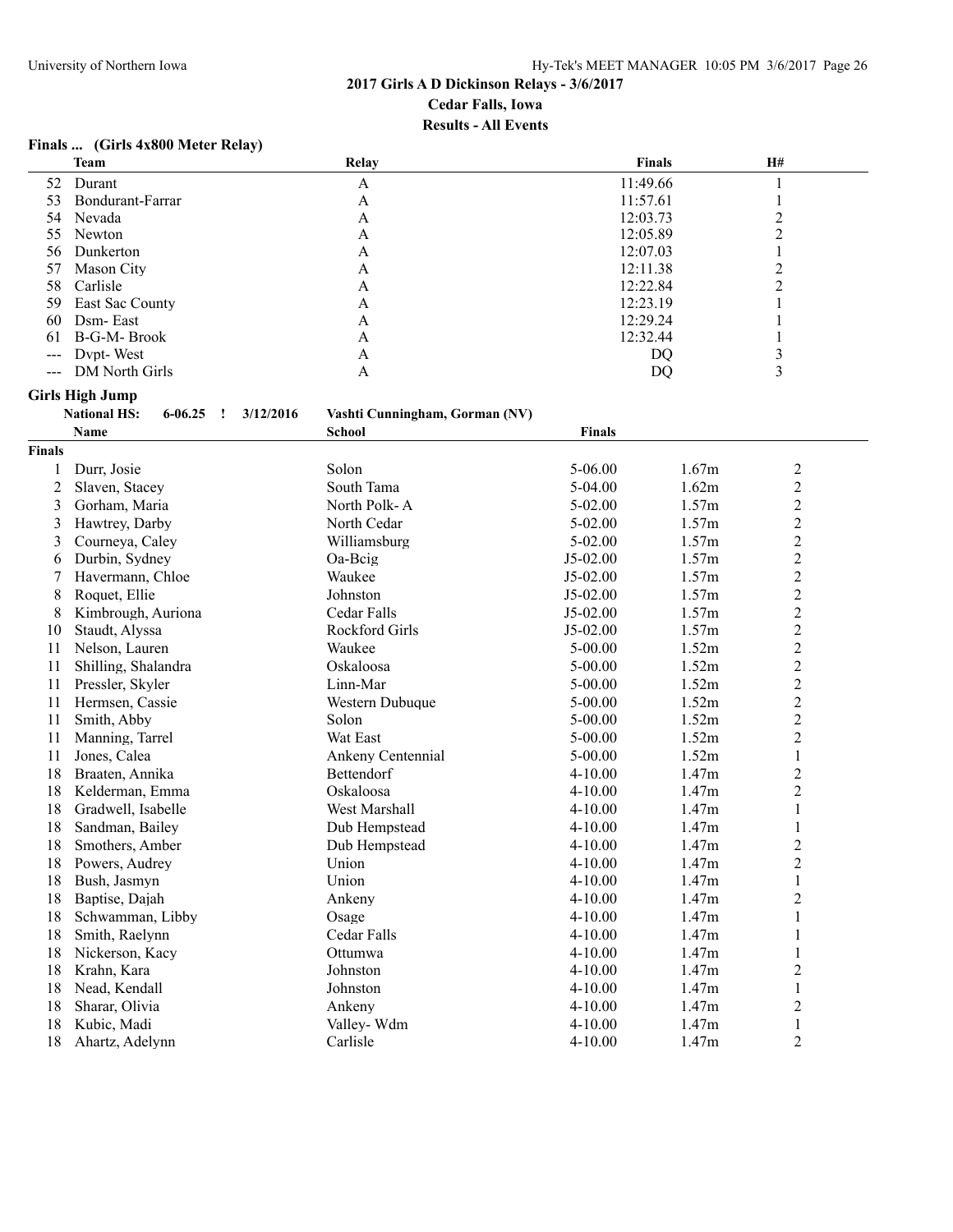# **2017 Girls A D Dickinson Relays - 3/6/2017**

**Cedar Falls, Iowa**

**Results - All Events**

# **Finals ... (Girls High Jump)**

|                            | Name                            | <b>School</b>        | <b>Finals</b> |       |                         |
|----------------------------|---------------------------------|----------------------|---------------|-------|-------------------------|
| 18                         | Durnin, Haleigh                 | Dike-NH              | $4 - 10.00$   | 1.47m | $\boldsymbol{2}$        |
| 18                         | Beer, Katie                     | CR Kennedy           | 4-10.00       | 1.47m | $\overline{c}$          |
| 18                         | Miller, Nicole                  | CR Prairie           | 4-10.00       | 1.47m | $\overline{c}$          |
| 18                         | Poppe, Emma                     | Clarksville          | 4-10.00       | 1.47m | 1                       |
| 18                         | McGrath, Erin                   | Dub Hempstead        | $4 - 10.00$   | 1.47m | $\overline{2}$          |
| 18                         | Gau, Taylor                     | Bettendorf           | $4 - 10.00$   | 1.47m | 1                       |
| 18                         | Watson, Piper                   | Mason City           | $4 - 10.00$   | 1.47m | $\overline{c}$          |
| 41                         | Mellin, Carolin                 | Ottumwa              | 4-08.00       | 1.42m | $\mathbf{1}$            |
| 41                         | Peterson, Taylor                | <b>CR</b> Prairie    | 4-08.00       | 1.42m | $\overline{c}$          |
| 41                         | Dausel, Kirsten                 | Oa-Beig              | 4-08.00       | 1.42m | $\overline{2}$          |
| 41                         | Sneller, Ellen                  | Gilbert              | 4-08.00       | 1.42m | $\mathbf{1}$            |
| 41                         | Moore, Katelyn                  | Ames                 | 4-08.00       | 1.42m | $\overline{2}$          |
| 41                         | Albertson, Samantha             | Southeast Polk       | 4-08.00       | 1.42m | 1                       |
| 41                         | VandeWall, Ava                  | Oskaloosa            | 4-08.00       | 1.42m | $\overline{c}$          |
| 41                         | Irish, Jade                     | CR Kennedy           | 4-08.00       | 1.42m | $\overline{c}$          |
| 41                         | Hodges-Johnson, Tatiana         | Dsm-East             | 4-08.00       | 1.42m | $\overline{2}$          |
| 41                         | McGowan, Sam                    | <b>Bishop Heelan</b> | 4-08.00       | 1.42m | $\overline{2}$          |
| 41                         | Kellett, Callie                 | Muscatine            | 4-08.00       | 1.42m | $\mathbf{1}$            |
| 41                         | Feen, Sophia                    | CR Kennedy           | 4-08.00       | 1.42m | $\overline{c}$          |
| 53                         | Barr, Abbie                     | Newton               | 4-06.00       | 1.37m | $\overline{2}$          |
| 53                         | Merical, Jenna                  | West Central Valley  | 4-06.00       | 1.37m | 1                       |
| 53                         | Moore, Mya                      | Valley-Wdm           | 4-06.00       | 1.37m | 1                       |
| 53                         | Mottet, Bailey                  | Urbandale            | 4-06.00       | 1.37m | $\boldsymbol{2}$        |
| 53                         | Erhardt, Maddie                 | Vinton-Shellsburg    | 4-06.00       | 1.37m | $\mathbf{1}$            |
| 53                         | Crist, Lexi                     | North Cedar          | 4-06.00       | 1.37m | $\overline{2}$          |
| 53                         | Gravelin, Micaela               | Ic-West              | 4-06.00       | 1.37m | $\overline{c}$          |
| 53                         | Walker, Sierra                  | Charles City         | 4-06.00       | 1.37m | $\mathbf{1}$            |
| 53                         | Hauser, Makayla                 | North Butler         | 4-06.00       | 1.37m | 1                       |
| 53                         | Prohaska, Meghan                | CR Jefferson         | 4-06.00       | 1.37m | $\overline{2}$          |
| 53                         | Jacobs, Victoria                | Madrid               | 4-06.00       | 1.37m | $\overline{2}$          |
| 53                         | Johnson, Claudia                | Bettendorf           | 4-06.00       | 1.37m | 1                       |
| 65                         | Stochl, Caitlyn                 | South Tama           | 4-04.00       | 1.32m | $\mathbf{1}$            |
| 65                         | VanderHeiden, Morgan            | Calamus Wheatland    | 4-04.00       | 1.32m | $\overline{\mathbf{c}}$ |
| 65                         | Haygood, Novita                 | Dsm-East             | 4-04.00       | 1.32m | 1                       |
| 65                         | Ollendieck, Cassie              | Crestwood            | 4-04.00       | 1.32m | $\mathbf{1}$            |
| 65                         | Rosauer, Riley                  | Union                | $4 - 04.00$   | 1.32m | 1                       |
| 65                         | Henderson, J-Nesha              | Dsm-East             | 4-04.00       | 1.32m | $\mathbf{1}$            |
| 65                         | Wilbanks, Sophie                | Linn-Mar             | 4-04.00       | 1.32m | 1                       |
| 65                         | Osbron, Catarina                | Louisa-Musc.         | 4-04.00       | 1.32m | $\overline{c}$          |
| 65                         | Brandau, Sydney                 | Osage                | 4-04.00       | 1.32m | 1                       |
| 65                         | Henricksen, Hannah              | Madrid               | 4-04.00       | 1.32m |                         |
| 65                         | Wubben, Claire                  | Ankeny Centennial    | 4-04.00       | 1.32m | 1                       |
| 65                         | Ackerman, Kelsi                 | Ifa Cadets           | 4-04.00       | 1.32m | 1                       |
| 65                         | Noibi, Kia                      | Ic-West              | 4-04.00       | 1.32m | $\boldsymbol{2}$        |
| 65                         | Trimble, Holly                  | Ankeny               | 4-04.00       | 1.32m | $\overline{c}$          |
| 65                         |                                 | Ifa Cadets           | 4-04.00       | 1.32m | $\mathbf{1}$            |
| $\overline{a}$             | Williams, Josie<br>Huber, Clara | Central DeWitt       | NH            |       | 1                       |
|                            | Nelson, Kate                    | Waukee               | NH            |       | 1                       |
| $\qquad \qquad - -$        | Judisch, Maren                  | Carlisle             | NH            |       |                         |
| $---$                      | Frakes, Callie                  | South Tama           | NH            |       | 1<br>1                  |
| $\qquad \qquad \text{---}$ |                                 |                      |               |       |                         |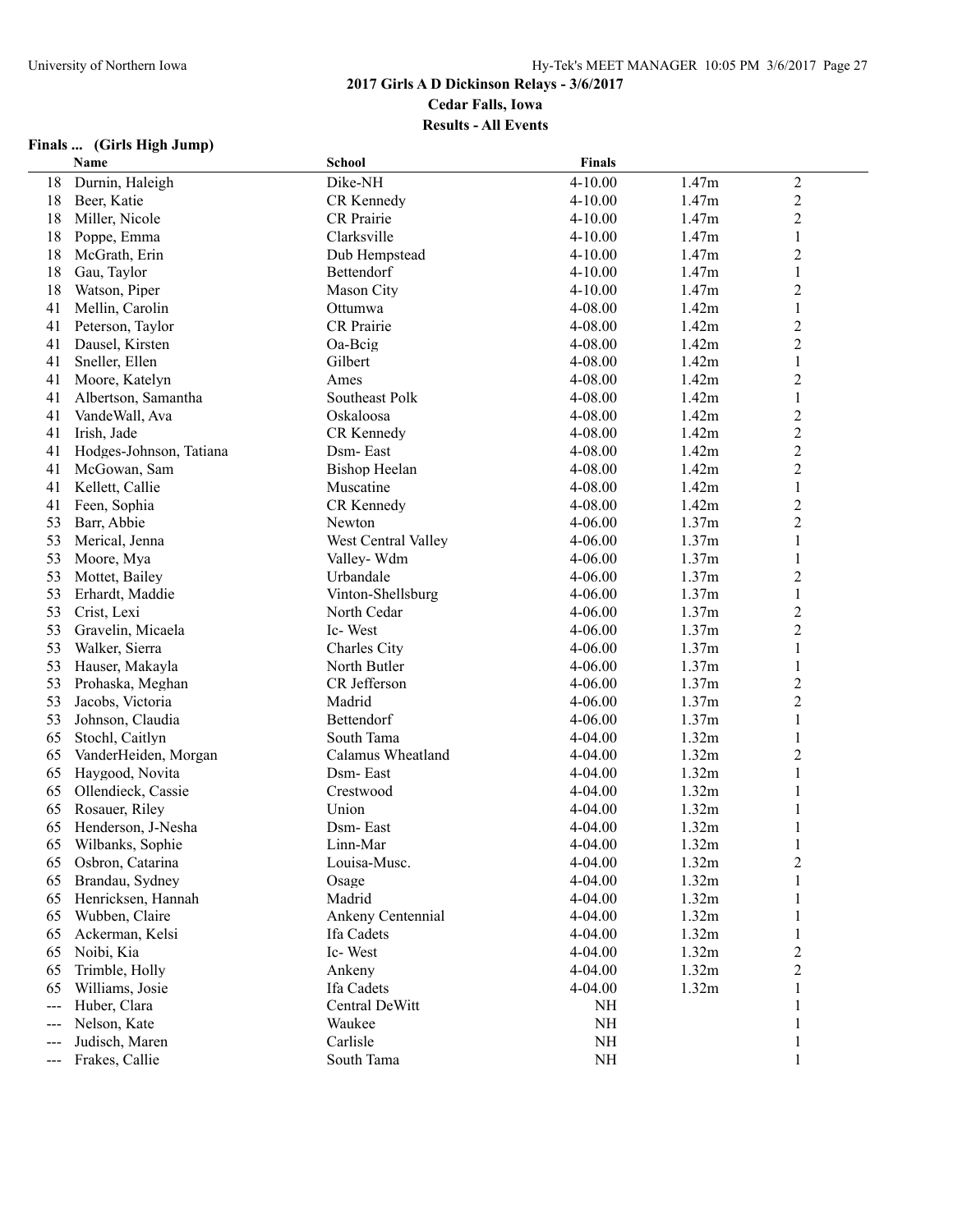## **Finals ... (Girls High Jump)**

|               | Name                                                      | <b>School</b>           | <b>Finals</b> |       |                  |  |
|---------------|-----------------------------------------------------------|-------------------------|---------------|-------|------------------|--|
|               | Peiffer, JJ                                               | Dvpt-West               | NH            |       | 1                |  |
|               | Hau, Arabella                                             | Madrid                  | $\rm NH$      |       | 1                |  |
|               | Harding, Emma                                             | Ifa Cadets              | NH            |       |                  |  |
|               | Agey, Alivia                                              | Valley-Wdm              | $\rm NH$      |       |                  |  |
| $---$         | Shelton, Taylor                                           | Crestwood               | $\rm NH$      |       | 1                |  |
| $---$         | Willers, Hannah                                           | Dvpt-West               | $\rm NH$      |       | 1                |  |
|               |                                                           |                         |               |       |                  |  |
|               | <b>Girls Long Jump</b>                                    |                         |               |       |                  |  |
|               | <b>National HS:</b><br>21-11<br>2/11/2017<br>$\mathbf{r}$ | Tara Davis, Agoura (CA) |               |       |                  |  |
|               | Name                                                      | School                  | <b>Finals</b> |       |                  |  |
| <b>Finals</b> |                                                           |                         |               |       |                  |  |
| 1             | Welch, Valerie                                            | Ic-West                 | 18-08.00      | 5.68m | $\,8\,$          |  |
| 2             | Sauer, Kenna                                              | Ankeny Centennial       | 18-02.50      | 5.54m | 8                |  |
| 3             | Bell, Kitra                                               | Ic-West                 | 18-00.00      | 5.48m | 8                |  |
| 4             | Hoskins, Janyla                                           | Dub Hempstead           | 16-08.00      | 5.08m | 6                |  |
| 5             | Rolle, Ariana                                             | Linn-Mar                | 16-07.00      | 5.05m | 8                |  |
| 6             | Holschlag, Kaitlin                                        | Union                   | 16-05.00      | 5.00m | 7                |  |
| 7             | McQuillen, Erin                                           | Bettendorf              | 16-04.00      | 4.97m | 6                |  |
| 8             | Rumley, Jasmine                                           | Ankeny                  | 16-03.00      | 4.95m | 8                |  |
| 9             | Berns-Schweingruber, Lydia                                | Gilbert                 | 16-02.00      | 4.92m | 7                |  |
| 9             | Burrell, Dimia                                            | Linn-Mar                | 16-02.00      | 4.92m | 7                |  |
| 11            | Castle, Ellen                                             | Boone                   | 16-00.00      | 4.87m | 8                |  |
| 11            | Hillard, Lani                                             | Louisa-Musc.            | 16-00.00      | 4.87m | 8                |  |
| 13            | Muhammad, Alanna                                          | Wat East                | 15-11.50      | 4.86m | $\overline{7}$   |  |
| 14            | Cropley, Ellie                                            | <b>Bishop Heelan</b>    | 15-11.00      | 4.85m | 8                |  |
| 15            | Barthelman, Summer                                        | Sigourney               | 15-10.00      | 4.82m | 8                |  |
| 16            | Beer, Katie                                               | CR Kennedy              | 15-09.00      | 4.80m | 8                |  |
| 16            | Peters, Janjay                                            | Waukee                  | 15-09.00      | 4.80m | 7                |  |
| 18            | Ross, Esther                                              | North Polk-A            | 15-08.00      | 4.77m | 5                |  |
| 19            | Saner, Katie                                              | Crestwood               | 15-06.00      | 4.72m | 8                |  |
| 19            | Lloyd, Brittni                                            | Muscatine               | 15-06.00      | 4.72m | 8                |  |
| 19            | Owensby, Anna                                             | Madrid                  | 15-06.00      | 4.72m | 5                |  |
| 19            | Steva, Peyton                                             | Ic-West                 | 15-06.00      | 4.72m | 6                |  |
| 23            | Hamilton, Olivia                                          | Spencer                 | 15-05.00      | 4.69m | 6                |  |
| 23            | Dickson, Aliyah                                           | West Central Valley     | 15-05.00      | 4.69m | 4                |  |
| 23            | Vojic, Elma                                               | Waukee                  | 15-05.00      | 4.69m | 8                |  |
| 23            | Robinson, Devyn                                           | Ankeny Centennial       | 15-05.00      | 4.69m | 3                |  |
| 27            | McKnight, Tiera                                           | Dsm-East                | 15-04.00      | 4.67m | 6                |  |
|               | 27 Lewis, Morgan                                          | CR Prairie              | 15-04.00      | 4.67m | 5                |  |
| 27            | Bresh, Magdah                                             | Dsm-East                | 15-04.00      | 4.67m | 5                |  |
| 27            | Wolf, Autumn                                              | Durant                  | 15-04.00      | 4.67m | $\boldsymbol{7}$ |  |
| 27            | Rost, Jalen                                               | Spencer                 | 15-04.00      | 4.67m | 8                |  |
| 27            | Meyer, Amorae                                             | Durant                  | 15-04.00      | 4.67m | 3                |  |
| 33            | Peterson, Olivia                                          | Ames                    | 15-03.00      | 4.64m | 7                |  |
| 33            | Bleymeyer, Riley                                          | Dub Hempstead           | 15-03.00      | 4.64m | 6                |  |
| 35            | Kendall, Chandler                                         | Gmg                     | 15-02.00      | 4.62m | 6                |  |
| 35            | Creekmur, Chloe                                           | Ankeny                  | 15-02.00      | 4.62m | 7                |  |
| 37            | Jackson, Trinity                                          | Gilbert                 | 15-01.00      | 4.59m | 7                |  |
| 38            | Lopez, Eleanor                                            | Gilbert                 | 15-00.00      | 4.57m | 6                |  |
| 38            | Brown, Hailee                                             | Union                   | 15-00.00      | 4.57m | $\tau$           |  |
|               |                                                           |                         |               |       |                  |  |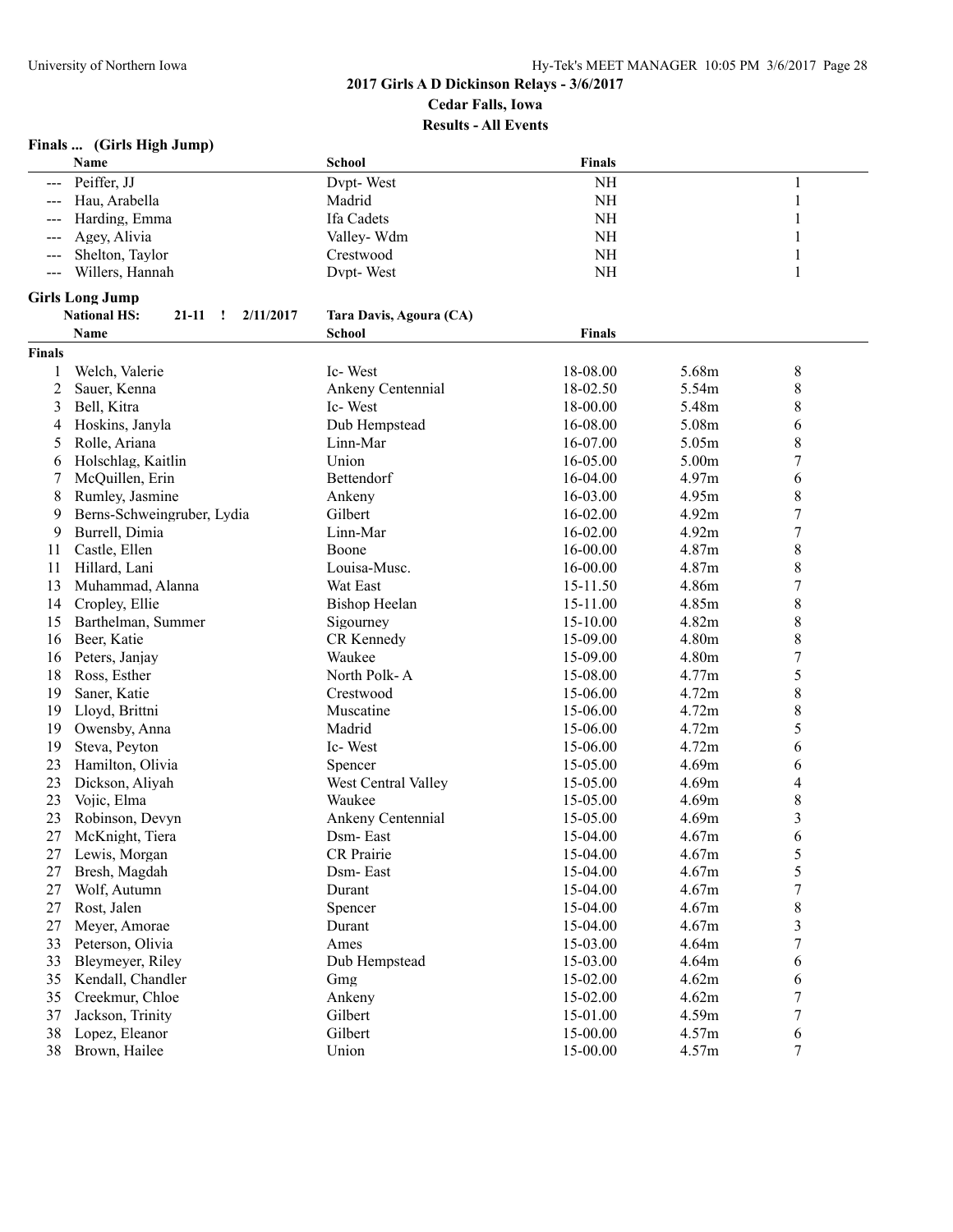#### **2017 Girls A D Dickinson Relays - 3/6/2017 Cedar Falls, Iowa**

**Results - All Events**

# **Finals ... (Girls Long Jump)**

|    | Name                    | <b>School</b>      | <b>Finals</b> |       |                         |  |
|----|-------------------------|--------------------|---------------|-------|-------------------------|--|
| 38 | Hilleman, Allison       | West Marshall      | 15-00.00      | 4.57m | 6                       |  |
| 41 | Durnin, Haleigh         | Dike-NH            | 14-11.00      | 4.54m | $\boldsymbol{7}$        |  |
| 41 | Watson, Sarah           | Central DeWitt     | 14-11.00      | 4.54m | $\overline{7}$          |  |
| 41 | Wendling, Sydni         | Ankeny             | 14-11.00      | 4.54m | 6                       |  |
| 44 | Slaven, Shae            | South Tama         | 14-10.00      | 4.52m | 5                       |  |
| 44 | Sanders, Hailey         | Louisa-Musc.       | 14-10.00      | 4.52m | $\overline{\mathbf{3}}$ |  |
| 44 | Ryder, Emalee           | Dub Hempstead      | 14-10.00      | 4.52m | 5                       |  |
| 47 | Halbach, Katelyn        | Osage              | 14-09.00      | 4.49m | 3                       |  |
| 47 | Bruty, Mia              | Bettendorf         | 14-09.00      | 4.49m | $\overline{\mathbf{3}}$ |  |
| 47 | Kriegel, Lyla           | <b>B-G-M-Brook</b> | 14-09.00      | 4.49m | 5                       |  |
| 47 | Johnson, Kerrigan       | Durant             | 14-09.00      | 4.49m | $\boldsymbol{2}$        |  |
| 47 | Drees, Addie            | Waukee             | 14-09.00      | 4.49m | 8                       |  |
| 52 | Weingarden, Maddison    | <b>B-G-M-Brook</b> | 14-08.00      | 4.47m | 5                       |  |
| 52 | Rogers, Macey           | Muscatine          | 14-08.00      | 4.47m | 6                       |  |
| 52 | Engle, Morgan           | Madrid             | 14-08.00      | 4.47m | 4                       |  |
| 55 | Hodges-Johnson, Tatiana | Dsm-East           | 14-07.00      | 4.44m | 6                       |  |
| 55 | Mast, Annie             | Crestwood          | 14-07.00      | 4.44m | $\overline{c}$          |  |
| 57 | Elvert, Grace           | Calamus Wheatland  | 14-06.00      | 4.41m | 5                       |  |
| 58 | Veit, Maggie            | East Sac County    | 14-05.00      | 4.39m | 6                       |  |
| 58 | Steffen, Becca          | Vinton-Shellsburg  | 14-05.00      | 4.39m | 4                       |  |
| 58 | Newell, Rachel          | <b>Ballard</b>     | 14-05.00      | 4.39m | 1                       |  |
| 58 | Fultz, Hannah           | Valley-Wdm         | 14-05.00      | 4.39m | 1                       |  |
| 62 | Wareham, Calli          | Oa-Beig            | 14-03.00      | 4.34m | 6                       |  |
| 62 | Miller, Zoe             | Jesup              | 14-03.00      | 4.34m | $\overline{7}$          |  |
| 64 | Dixon, Kali             | Urbandale          | 14-01.00      | 4.29m | 8                       |  |
| 64 | Hegelheimer, Sabrinna   | Ames               | 14-01.00      | 4.29m | 4                       |  |
| 66 | Thompson, Taylor        | Dypt-West          | 14-00.00      | 4.26m | 3                       |  |
| 67 | Milbrath, Carley        | CR Kennedy         | 13-10.00      | 4.21m | 4                       |  |
| 67 | Godfrey, Lexie          | Cedar Falls        | 13-10.00      | 4.21m | $\mathbf{1}$            |  |
| 67 | Meyer, Emma             | West Marshall      | 13-10.00      | 4.21m | $\overline{c}$          |  |
| 67 | Spann, Jacey            | Valley-Wdm         | 13-10.00      | 4.21m | 1                       |  |
| 67 | Fye, Autumn             | B-G-M- Brook       | 13-10.00      | 4.21m | 5                       |  |
| 72 | Kaczinski, Maddie       | Northeast          | 13-09.00      | 4.19m | $\overline{\mathbf{3}}$ |  |
| 73 | Miller, Jadyn           | Ballard            | 13-08.00      | 4.16m | 1                       |  |
| 73 | Fleck, Khaylor          | Solon              | 13-08.00      | 4.16m | 5                       |  |
| 73 | Andera, Keelee          | Crestwood          | 13-08.00      | 4.16m | $\boldsymbol{2}$        |  |
| 73 | Williams, Josie         | Ifa Cadets         | 13-08.00      | 4.16m | 5                       |  |
| 73 | Gray, Alecca            | Northeast          | 13-08.00      | 4.16m | 4                       |  |
| 78 | Naylor, Matayah         | Johnston           | 13-07.00      | 4.14m | $\overline{\mathbf{c}}$ |  |
| 79 | Rimathe, Rebecca        | North Polk-A       | 13-03.00      | 4.03m | 6                       |  |
| 80 | Ezell, Aariona          | Wat East           | 13-01.00      | 3.98m | 3                       |  |
| 80 | Powell, Alex            | Valley-Wdm         | 13-01.00      | 3.98m | $\overline{c}$          |  |
| 82 | Smith, Jaden            | Northeast          | 13-00.00      | 3.96m | $\overline{c}$          |  |
| 83 | Graham, Keyarah         | Boone              | 12-11.00      | 3.93m | $\overline{\mathbf{3}}$ |  |
| 83 | Wachendorf, Andrea      | North Cedar        | 12-11.00      | 3.93m | $\overline{c}$          |  |
| 83 | Kimani, Lauren          | Regina             | 12-11.00      | 3.93m | $\,1$                   |  |
| 86 | Barr, McKenzie          | Ifa Cadets         | $12 - 10.00$  | 3.91m | 5                       |  |
| 86 | Wise, Rachael           | South Tama         | 12-10.00      | 3.91m | 4                       |  |
| 88 | Kurimski, Bailey        | Carlisle           | 12-09.00      | 3.88m | 4                       |  |
| 89 | Campbell, Teria         | Cedar Falls        | 12-08.00      | 3.86m | 1                       |  |
|    |                         |                    |               |       |                         |  |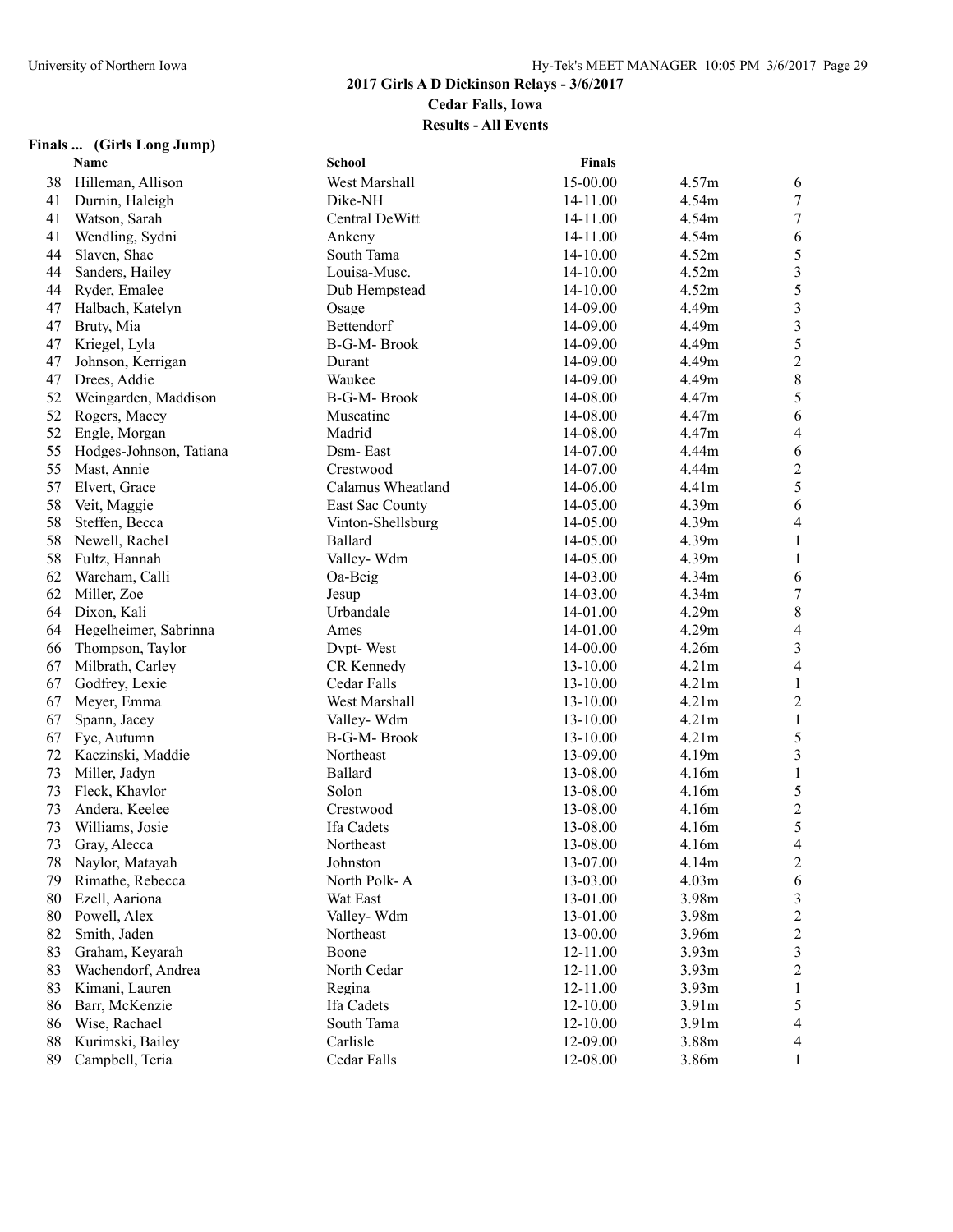# **Finals ... (Girls Long Jump)**

|               | Name                                                     | <b>School</b>              | <b>Finals</b>        |                   |                         |
|---------------|----------------------------------------------------------|----------------------------|----------------------|-------------------|-------------------------|
| 89            | Vawter, Maddy                                            | West Marshall              | 12-08.00             | 3.86m             | $\boldsymbol{2}$        |
| 91            | Barker, Breana                                           | Osage                      | 12-06.00             | 3.81m             | $\overline{c}$          |
| 91            | Myers, Bailey                                            | Clarksville                | 12-06.00             | 3.81m             | 5                       |
| 91            | Lindner, Ashley                                          | Oa-Beig                    | 12-06.00             | 3.81m             | 4                       |
| 91            | Benzing, Kate                                            | Solon                      | 12-06.00             | 3.81m             | 1                       |
| 95            | Cooper, Grace                                            | <b>DM North Girls</b>      | 12-05.00             | 3.78m             | 5                       |
| 96            | Sharp, Caitlyn                                           | Nevada                     | 12-04.00             | 3.75m             | $\overline{3}$          |
| 96            | Meyer, Claire                                            | Central DeWitt             | 12-04.00             | 3.75m             | $\overline{\mathbf{4}}$ |
| 98            | True, Isabelle                                           | Louisa-Musc.               | 12-02.00             | 3.70m             | $\overline{c}$          |
| 98            | Kalina, Rebekah                                          | Vinton-Shellsburg          | 12-02.00             | 3.70m             | $\overline{c}$          |
| 100           | Rosenberger, Clarissa                                    | South Tama                 | 12-01.00             | 3.68m             | $\overline{\mathbf{3}}$ |
| 101           | Ung, Hope                                                | Johnston                   | 12-00.00             | 3.65m             | $\,1\,$                 |
| 102           | Negen, Bethany                                           | Clarksville                | 11-07.00             | 3.53m             | 4                       |
| 103           | Galloway, Kassidie                                       | North Cedar                | 11-04.00             | 3.45m             | $\overline{2}$          |
| 104           | Brichetto, Gia                                           | Johnston                   | $11-03.00$           | 3.42m             | 1                       |
| 104           | Furns, Paige                                             | Ifa Cadets                 | 11-03.00             | 3.42m             | 1                       |
| 106           | Mitchell, Aiyanna                                        | DM North Girls             | $11-02.00$           | 3.40m             | 4                       |
| 107           | Fettkether, Kacey                                        | Dunkerton                  | 10-03.00             | 3.12m             | 1                       |
| 108           | Handsaker, Sydney                                        | Nevada                     | 10-00.00             | 3.04 <sub>m</sub> | 1                       |
| 109           | Phillips, Briana                                         | <b>DM North Girls</b>      | 9-04.00              | 2.84m             | $\overline{\mathbf{3}}$ |
| 109           | Anastasia, Ciaica                                        | West Central Valley        | 9-04.00              | 2.84m             | $\overline{\mathbf{3}}$ |
| 111           | Goodell, MaKenzie                                        | Clarion-GoldfieldDow       | 7-08.00              | 2.33m             | $\overline{2}$          |
|               |                                                          |                            |                      |                   |                         |
|               | <b>Girls Shot Put</b>                                    |                            |                      |                   |                         |
|               |                                                          |                            |                      |                   |                         |
|               | <b>National HS:</b><br>56-07.50<br>3/15/2014<br><u>!</u> | Raven Saunders, Burke (SC) |                      |                   |                         |
|               | Name                                                     | <b>School</b>              | Finals               |                   |                         |
| <b>Finals</b> |                                                          |                            |                      |                   |                         |
| 1             | Haight, Chandler                                         | Ic-West                    | 42-10.00             | 13.05m            | 10                      |
| 2             | Botcher, Bradi                                           | Spencer                    | 41-01.00             | 12.52m            | 10                      |
| 3             | Hoyman, Anna                                             | Indianola                  | 39-07.00             | 12.06m            | 10                      |
| 4             | Marr, Abby                                               | Riceville                  | 39-00.00             | 11.88m            | 10                      |
| 5             | Nealey, Moe                                              | Waukee                     | 38-09.00             | 11.81m            | 10                      |
| 6             | Seeser, Brenna                                           | Northeast                  | 37-07.50             | 11.46m            | 10                      |
| 7             | Martin, Sara                                             | Charles City               | 37-02.00             | 11.32m            | 10                      |
| 8             | Halterman, Katie                                         | Cedar Falls                | 36-09.00             | 11.20m            | 9                       |
| 8             | Cougill, Brooklyn                                        | <b>Bishop Heelan</b>       | 36-09.00             | 11.20m            | 9                       |
| 10            | Gronau, Megan                                            | Dub Hempstead              | 36-07.00             | 11.15m            | 10                      |
| 11            | Verzani, Holli                                           | <b>Bishop Heelan</b>       | 36-05.00             | 11.09m            | 10                      |
|               | 12 Heeren, Nicole                                        | North Butler               | 36-00.00             | 10.97m            | 9                       |
| 13            | Goeller, Mackenzie                                       | Wapsie Valley              | 35-07.50             | 10.85m            | 8                       |
| 14            | Kodelka, Lexy                                            | Nevada                     | 35-07.00             | 10.84m            | 10                      |
| 15            | Farley, Creana                                           | Bettendorf                 | 35-04.00             | 10.76m            | 9                       |
| 16            | Schmitt, Skylar                                          | Rockford Girls             | 35-03.00             | 10.74m            | 8                       |
| 17            | Cornick, Katrina                                         | Mason City                 | 35-01.00             | 10.69m            | 1                       |
| 18            | Galetich, Kaitlyn                                        | Waukee                     | 35-00.00             | 10.66m            | 8                       |
| 19            | Cook, Haile                                              | CR Jefferson               | 34-07.50             | 10.55m            | 10                      |
| 19            | Pitcher, Mackenzie                                       | Dvpt-West                  | 34-07.50             | 10.55m            | 9                       |
| 21            | Petersen, Sydney                                         | Dike-NH                    | 34-07.00             | 10.54m            | 10                      |
| 21<br>21      | Still, Val<br>Feeney, Mariah                             | Williamsburg<br>Ottumwa    | 34-07.00<br>34-07.00 | 10.54m<br>10.54m  | 6<br>9                  |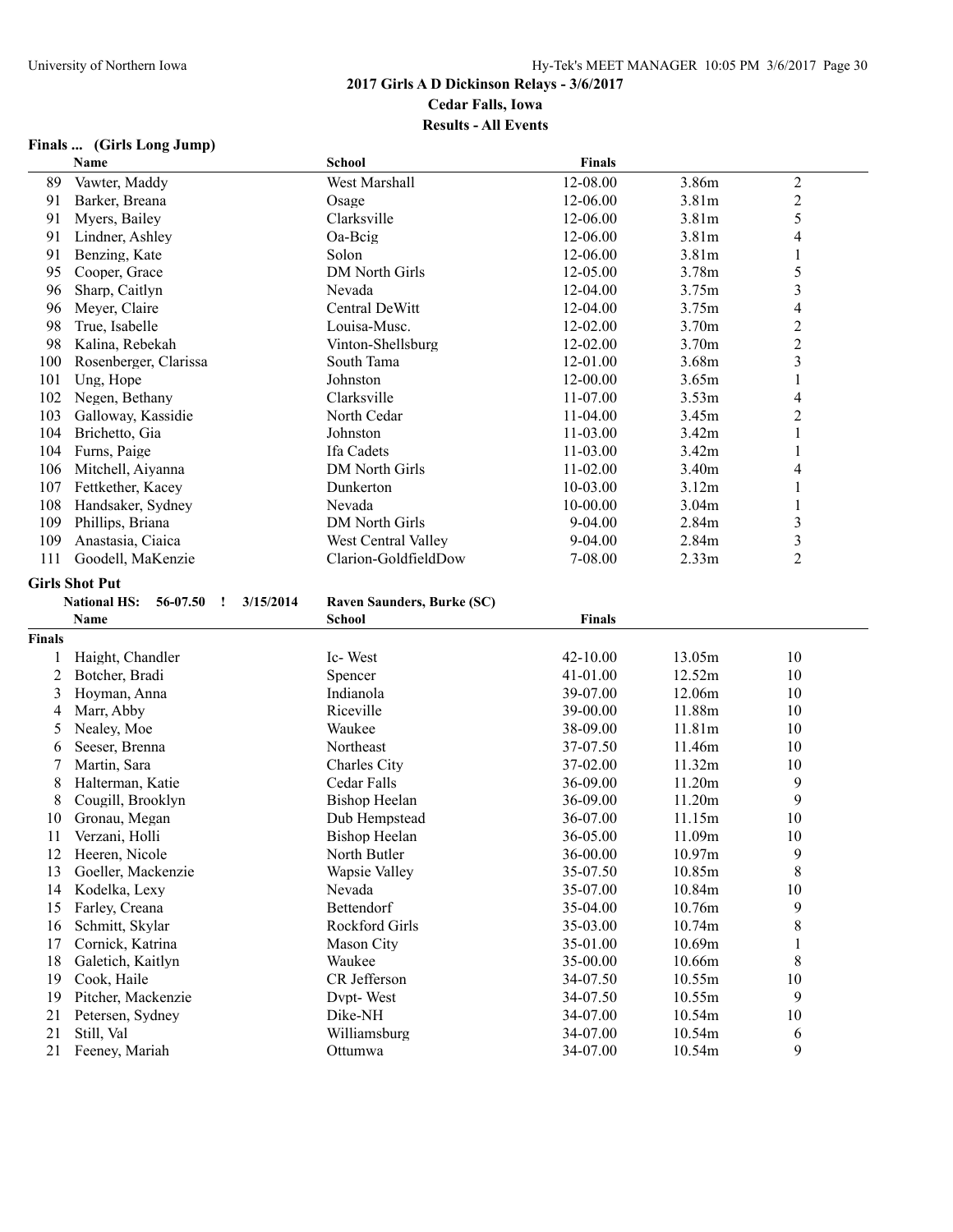#### **Finals ... (Girls Shot Put)**

|          | Name                               | <b>School</b>              | <b>Finals</b>        |                |                          |  |
|----------|------------------------------------|----------------------------|----------------------|----------------|--------------------------|--|
| 24       | Ceaser, Na'Tracia                  | Waterloo                   | 34-04.00             | 10.46m         | 9                        |  |
| 25       | Bittle, Grace                      | Mount Pleasant High School | 34-03.00             | 10.43m         | 5                        |  |
| 26       | Revell, Haley                      | Newton                     | 34-02.00             | 10.41m         | 10                       |  |
| 27       | Loeckle, Sydney                    | Charles City               | 33-10.00             | 10.31m         | 8                        |  |
| 28       | Boeckenstedt, Amber                | Beckman-D                  | 33-08.00             | 10.26m         |                          |  |
| 29       | Steen, Jenna                       | Dvpt-West                  | 33-06.00             | 10.21m         | 9                        |  |
| 29       | Dupuy, Grace                       | West Central Valley        | 33-06.00             | 10.21m         | 9                        |  |
| 31       | Sander, Nicole                     | North Cedar                | 33-04.00             | 10.16m         | $\,$ $\,$                |  |
| 31       | Crock, Leah                        | North Cedar                | 33-04.00             | 10.16m         | 9                        |  |
| 33       | Schwarting, Gabby                  | Osage                      | 33-01.50             | 10.09m         | $\,$ $\,$                |  |
| 34       | Liechty, Abbie                     | Mount Pleasant High School | 33-01.00             | 10.08m         | $\boldsymbol{7}$         |  |
| 35       | Sorem, Sydney                      | Gme                        | 33-00.00             | 10.05m         | 9                        |  |
| 36       | Hall, Gaby                         | Western Dubuque            | 32-09.00             | 9.98m          | 8                        |  |
| 37       | Uppena, Libertie                   | Midland                    | 32-08.50             | 9.96m          | 10                       |  |
| 38       | Flatness, Sydney                   | Ankeny                     | 32-07.00             | 9.93m          | $\,$ $\,$                |  |
| 38       | Sill, Alicia                       | CR Prairie                 | 32-07.00             | 9.93m          | $\boldsymbol{7}$         |  |
| 38       | Wilder, Kaitlyn                    | Dunkerton                  | 32-07.00             | 9.93m          | $\boldsymbol{7}$         |  |
| 41       | Oldenburger, Megan                 | CR Prairie                 | 32-05.00             | 9.88m          | 6                        |  |
| 42       | Bleymeyer, Murphy                  | Dub Hempstead              | 32-03.50             | 9.84m          | 9                        |  |
| 43       | Bruns, Morgan                      | Madrid                     | 32-01.50             | 9.79m          | $\overline{7}$           |  |
| 44       | Holub, Jill                        | Williamsburg               | 32-01.00             | 9.77m          | $\overline{2}$           |  |
| 45       | Tobin, Grace                       | Mason City                 | 32-00.50             | 9.76m          | 6                        |  |
| 46       | Hoksteller, Aimee                  | <b>B-G-M-Brook</b>         | 31-11.00             | 9.72m          | $\overline{c}$           |  |
| 47       | Erpelding, Grace                   | Bettendorf                 | 31-10.50             | 9.71m          | $\,8\,$                  |  |
| 48       | Bestell, Ali                       | Newton                     | 31-08.50             | 9.66m          | $\boldsymbol{7}$         |  |
| 49       | Dusterhoft, Leah                   | Ic-West                    | 31-08.00             | 9.65m          | 6                        |  |
| 49       | Johnson, Bailey                    | Mount Pleasant High School | 31-08.00             | 9.65m          | $\boldsymbol{7}$         |  |
| 51       | Harris, Brittney                   | Fort Madsion               | 31-07.50             | 9.63m          | 9                        |  |
| 52       | Clapp, Emily                       | Cedar Falls                | 31-05.00             | 9.57m          | 6                        |  |
| 53       | Kientopf, Marcella                 | Northeast                  | 31-04.00             | 9.55m          | 6                        |  |
| 54       | Cline, Maycee                      | B-G-M-Brook                | 31-03.00             | 9.52m          | $\overline{2}$           |  |
| 54       | Myers, Abbey                       | Waukee                     | 31-03.00             | 9.52m          | 9                        |  |
| 56       | Wilkerson, Brea                    | Spencer                    | 30-10.00             | 9.39m          | $\,$ $\,$                |  |
| 56       | Nelson, Faith                      | Clarion-GoldfieldDow       | 30-10.00             | 9.39m          | 5                        |  |
| 58       | Damiano, Gabi                      | Ifa Cadets                 | 30-09.50             | 9.38m          | 8                        |  |
| 59       | Holtz, Sabrina                     | South Tama                 | 30-09.00             | 9.37m          | $\,$ $\,$                |  |
| 59       | Abbot, Claire                      | Northeast                  | 30-09.00             | 9.37m          | $\overline{\mathcal{L}}$ |  |
| 59       | Gadbaw, Hailey                     | Madrid                     | 30-09.00             | 9.37m          | 8                        |  |
|          | Papouchis, Zaylyn                  |                            | 30-08.00             | 9.34m          |                          |  |
| 62<br>63 |                                    | Johnston<br>Beckman-D      | 30-07.50             | 9.33m          | 3<br>6                   |  |
| 64       | Lueck, Hannah<br>Henniger, Mikayla | Clarion-GoldfieldDow       | 30-03.00             | 9.22m          | 7                        |  |
|          |                                    | Crestwood                  |                      | 9.22m          |                          |  |
| 64<br>66 | Frohn, Hallie<br>Alexander, Kelly  | Durant                     | 30-03.00<br>30-00.00 | 9.14m          | 4<br>7                   |  |
|          |                                    |                            |                      | 9.14m          |                          |  |
| 66       | Alexis, Agan                       | Oskaloosa                  | 30-00.00             |                | 6                        |  |
| 68       | Upmeyer, Lauren                    | Vinton-Shellsburg          | 29-11.00             | 9.11m          | 6                        |  |
| 68       | Mahnke, Abbey                      | CR Prairie<br>Clinton      | 29-11.00<br>29-11.00 | 9.11m<br>9.11m | 6                        |  |
| 68       | Goldensoph, Sarah                  |                            | 29-10.00             |                | 7                        |  |
| 71       | Green, Madison                     | Valley-Wdm                 | 29-09.00             | 9.09m          | 6                        |  |
| 72       | Spann, Jasmine                     | Valley-Wdm                 |                      | 9.06m          | 5<br>$\boldsymbol{7}$    |  |
| 73       | Fleckenstein, Madison              | Dub Hempstead              | 29-07.00             | 9.01m          |                          |  |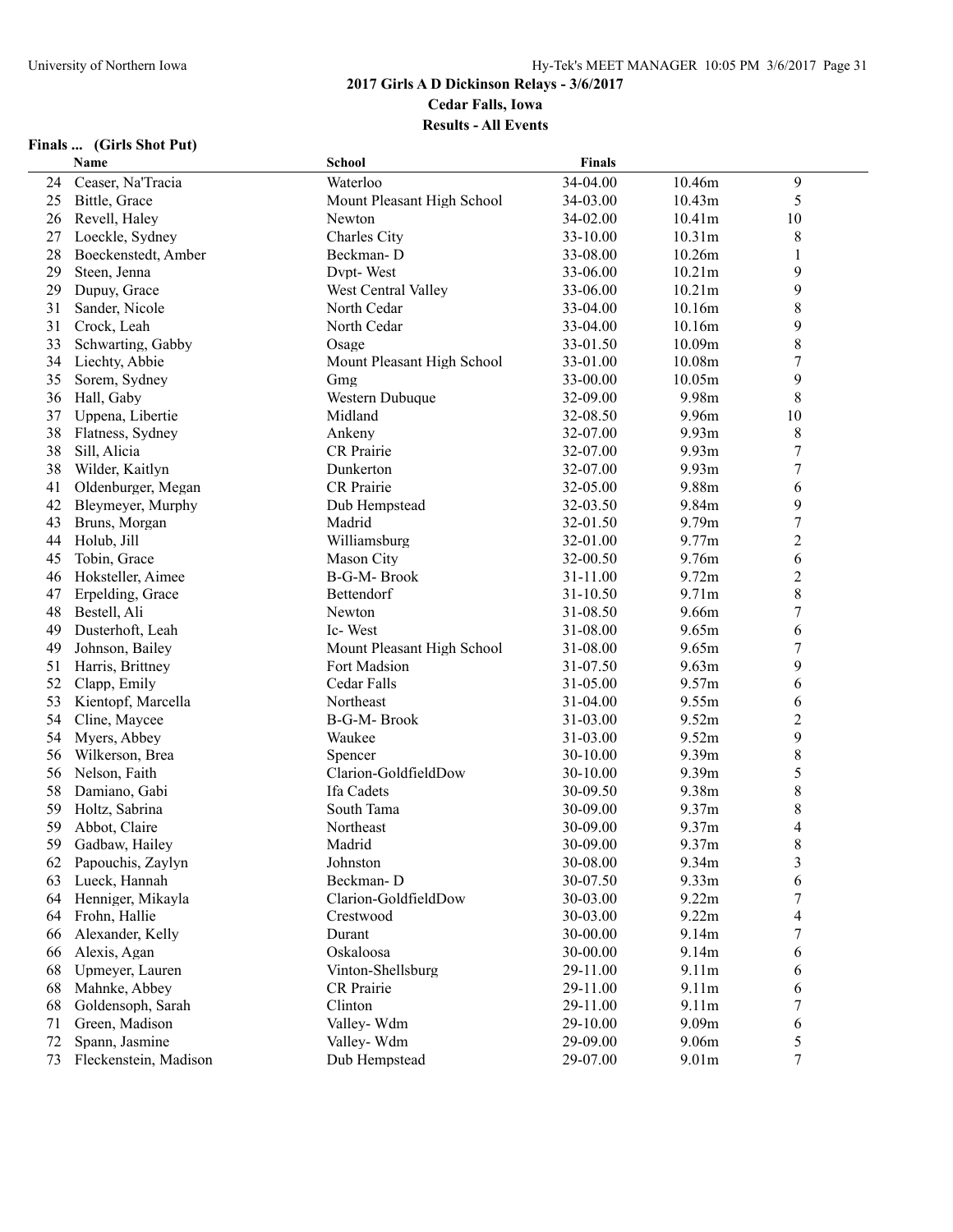#### **Finals ... (Girls Shot Put)**

|     | Name                   | <b>School</b>         | <b>Finals</b> |       |                          |  |
|-----|------------------------|-----------------------|---------------|-------|--------------------------|--|
| 74  | Weldon, Amaleah        | Williamsburg          | 29-06.00      | 8.99m | $\overline{4}$           |  |
| 75  | Lingenfelter, Brittany | Jesup                 | 29-05.00      | 8.96m | $\,$ $\,$                |  |
| 75  | Reicks, Kristen        | Crestwood             | 29-05.00      | 8.96m | 6                        |  |
| 75  | Petersen, Sierra       | Central DeWitt        | 29-05.00      | 8.96m | $\boldsymbol{7}$         |  |
| 78  | Anglea, Jordyn         | Valley-Wdm            | 29-02.00      | 8.89m | 5                        |  |
| 79  | Baumhoefener, Laura    | Linn-Mar              | 29-01.00      | 8.86m | $\overline{\mathbf{3}}$  |  |
| 79  | Knox, Allison          | Ottumwa               | 29-01.00      | 8.86m | 5                        |  |
| 81  | Shavers, Mari          | Waterloo              | 29-00.00      | 8.83m | 6                        |  |
| 81  | Gescheidler, Katie     | Gilbert               | 29-00.00      | 8.83m | 6                        |  |
| 83  | Seligman, Emily        | Durant                | 28-10.00      | 8.78m | 5                        |  |
| 84  | Linder, Alexa          | Ames                  | 28-09.00      | 8.76m | $\overline{\mathcal{L}}$ |  |
| 85  | Spencer, DeNasja       | <b>DM North Girls</b> | 28-08.00      | 8.73m | $\mathfrak{Z}$           |  |
| 86  | Jones, Aviance         | Waterloo              | 28-07.00      | 8.71m | $\overline{\mathcal{L}}$ |  |
| 87  | Lee, Allyx             | Carlisle              | 28-05.00      | 8.66m | $\overline{\mathbf{3}}$  |  |
| 88  | Murhammer, Nola        | Regina                | 28-04.00      | 8.63m | 3                        |  |
| 89  |                        | Ic-West               | 28-02.00      | 8.58m | 5                        |  |
| 90  | Burt, Delaney          | North Cedar           | 28-01.00      | 8.55m | $\overline{7}$           |  |
|     | Behrens, Mariah        |                       |               |       |                          |  |
| 90  | Martin, Maliyah        | Oskaloosa             | 28-01.00      | 8.55m | 5                        |  |
| 90  | Struve, Summer         | Carlisle              | 28-01.00      | 8.55m | 5                        |  |
| 93  | Wessely, Rylee         | Dike-NH               | 28-00.00      | 8.53m | $\,$ $\,$                |  |
| 94  | Crooks, Cora           | Charles City          | 27-11.00      | 8.50m | 6                        |  |
| 95  | Hamilton, Centure      | <b>DM North Girls</b> | 27-09.00      | 8.45m | $\overline{2}$           |  |
| 95  | Parker, Abby           | Oskaloosa             | 27-09.00      | 8.45m | $\boldsymbol{7}$         |  |
| 97  | Filerio, Ella          | West Liberty          | 27-08.00      | 8.43m | $\overline{4}$           |  |
| 98  | Green, Dashanna        | Nevada                | 27-06.00      | 8.38m | 5                        |  |
| 99  | Kliest, Molly          | Linn-Mar              | 27-04.00      | 8.33m | $\overline{\mathbf{c}}$  |  |
| 100 | Beck, Kiera            | Central elkader       | 27-03.00      | 8.30m | 5                        |  |
| 101 | Seitzer, Kaylee        | Bondurant-Farrar      | 27-02.00      | 8.28m | 5                        |  |
| 101 | Tecklenburg, Natalie   | Union                 | 27-02.00      | 8.28m | $\overline{4}$           |  |
| 103 | Rincon-Pinks, Mia      | Johnston              | 27-00.00      | 8.22m | $\mathfrak{Z}$           |  |
| 103 | Cunningham, Megan      | Clayton Ridge         | 27-00.00      | 8.22m | 5                        |  |
| 103 | Thim, Pearrey          | Ames                  | 27-00.00      | 8.22m | $\overline{c}$           |  |
| 106 | Jellison, Grace        | CR Jefferson          | 26-11.00      | 8.20m | $\sqrt{ }$               |  |
| 107 | McHugh, Miranda        | West Liberty          | 26-09.00      | 8.15m | $\overline{\mathcal{L}}$ |  |
| 107 | Green, Madde           | West Marshall         | 26-09.00      | 8.15m | $\overline{c}$           |  |
| 107 | Mangler, Xena          | Clinton               | 26-09.00      | 8.15m | $\mathfrak{Z}$           |  |
| 110 | Nichols, Morgan        | West Liberty          | 26-06.00      | 8.07m | $\overline{c}$           |  |
| 110 | Seeck, Carly           | Mason City            | 26-06.00      | 8.07m | $\overline{4}$           |  |
| 110 | Heaton, Jillian        | Ottumwa               | 26-06.00      | 8.07m | $\mathbf{I}$             |  |
| 113 | Laufenberg, Alexis     | Clinton               | 26-01.00      | 7.95m | $\overline{\mathcal{L}}$ |  |
| 114 | Lynn, Alexis           | B-G-M-Brook           | 26-00.00      | 7.92m | $\overline{c}$           |  |
| 115 | Lingenfelter, Brianna  | Jesup                 | 25-05.00      | 7.74m | 5                        |  |
| 116 | Zarwie, Mary           | <b>DM North Girls</b> | 25-04.00      | 7.72m | $\mathfrak{Z}$           |  |
| 117 | Keller, Alex           | Clarion-GoldfieldDow  | 25-01.00      | 7.64m | $\overline{\mathbf{3}}$  |  |
| 117 | Richardson, Alisha     | Ames                  | 25-01.00      | 7.64m | $\overline{\mathcal{L}}$ |  |
| 119 | DeWolf, Amiah          | Crestwood             | 25-00.00      | 7.62m | $\mathfrak{Z}$           |  |
| 119 | Turner, Rhianna        | Vinton-Shellsburg     | 25-00.00      | 7.62m | 1                        |  |
| 121 | Lueken, Jessie         | Beckman-D             | 24-10.00      | 7.56m | 5                        |  |
| 122 | Grouwinkel, Sydney     | Gilbert               | 24-09.00      | 7.54m | $\mathfrak{Z}$           |  |
| 123 | Sadler, Kristin        | Jesup                 | 24-06.00      | 7.46m | 3                        |  |
|     |                        |                       |               |       |                          |  |